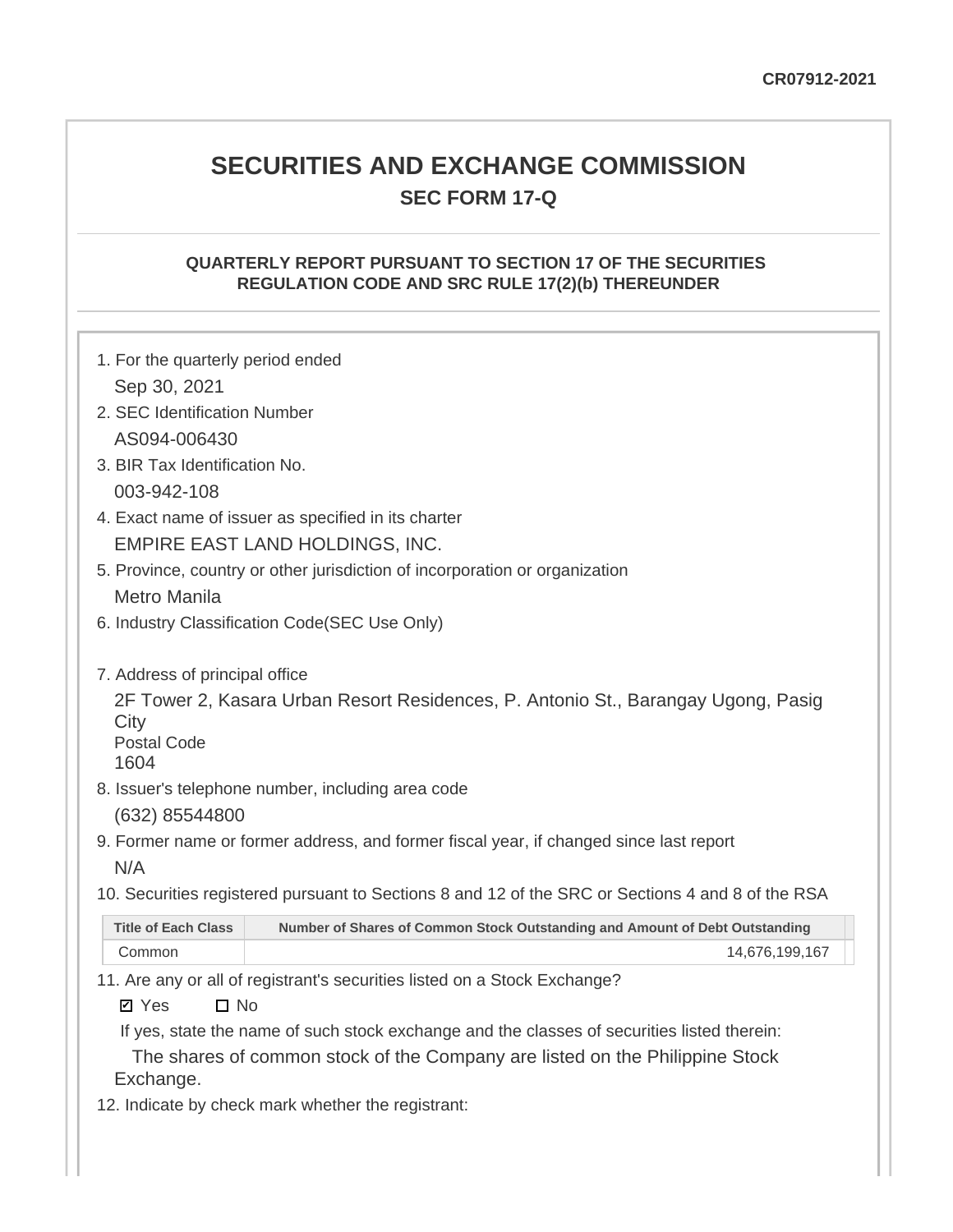| (a) has filed all reports required to be filed by Section 17 of the SRC and SRC Rule 17 thereunder<br>or Sections 11 of the RSA and RSA Rule 11(a)-1 thereunder, and Sections 26 and 141 of the<br>Corporation Code of the Philippines, during the preceding twelve (12) months (or for such shorter<br>period that the registrant was required to file such reports)                                                                                                                  |                    |                                                                                                                                                    |                                    |  |  |  |  |  |  |
|----------------------------------------------------------------------------------------------------------------------------------------------------------------------------------------------------------------------------------------------------------------------------------------------------------------------------------------------------------------------------------------------------------------------------------------------------------------------------------------|--------------------|----------------------------------------------------------------------------------------------------------------------------------------------------|------------------------------------|--|--|--|--|--|--|
| $\square$ No<br><b>Ø</b> Yes                                                                                                                                                                                                                                                                                                                                                                                                                                                           |                    |                                                                                                                                                    |                                    |  |  |  |  |  |  |
| (b) has been subject to such filing requirements for the past ninety (90) days<br>$\square$ No<br><b>Ø</b> Yes                                                                                                                                                                                                                                                                                                                                                                         |                    |                                                                                                                                                    |                                    |  |  |  |  |  |  |
| The Exchange does not warrant and holds no responsibility for the veracity of the facts and representations contained in all corporate<br>disclosures, including financial reports. All data contained herein are prepared and submitted by the disclosing party to the Exchange,<br>and are disseminated solely for purposes of information. Any questions on the data contained herein should be addressed directly to<br>the Corporate Information Officer of the disclosing party. |                    |                                                                                                                                                    |                                    |  |  |  |  |  |  |
|                                                                                                                                                                                                                                                                                                                                                                                                                                                                                        |                    |                                                                                                                                                    |                                    |  |  |  |  |  |  |
|                                                                                                                                                                                                                                                                                                                                                                                                                                                                                        |                    | <b>Empire East</b><br><b>Empire East Land Holdings, Inc.</b>                                                                                       |                                    |  |  |  |  |  |  |
|                                                                                                                                                                                                                                                                                                                                                                                                                                                                                        |                    | ELI                                                                                                                                                |                                    |  |  |  |  |  |  |
|                                                                                                                                                                                                                                                                                                                                                                                                                                                                                        |                    | <b>PSE Disclosure Form 17-2 - Quarterly Report</b><br>References: SRC Rule 17 and<br><b>Sections 17.2 and 17.8 of the Revised Disclosure Rules</b> |                                    |  |  |  |  |  |  |
| For the period ended                                                                                                                                                                                                                                                                                                                                                                                                                                                                   | Sep 30, 2021       |                                                                                                                                                    |                                    |  |  |  |  |  |  |
| <b>Currency (indicate</b><br>units, if applicable)                                                                                                                                                                                                                                                                                                                                                                                                                                     | Php (In Thousands) |                                                                                                                                                    |                                    |  |  |  |  |  |  |
| <b>Balance Sheet</b>                                                                                                                                                                                                                                                                                                                                                                                                                                                                   |                    |                                                                                                                                                    |                                    |  |  |  |  |  |  |
|                                                                                                                                                                                                                                                                                                                                                                                                                                                                                        |                    | <b>Period Ended</b>                                                                                                                                | <b>Fiscal Year Ended (Audited)</b> |  |  |  |  |  |  |
|                                                                                                                                                                                                                                                                                                                                                                                                                                                                                        |                    | Sep 30, 2021                                                                                                                                       | Dec 31, 2020                       |  |  |  |  |  |  |
| <b>Current Assets</b>                                                                                                                                                                                                                                                                                                                                                                                                                                                                  |                    | 41,315,476                                                                                                                                         | 40,513,752                         |  |  |  |  |  |  |
| <b>Total Assets</b>                                                                                                                                                                                                                                                                                                                                                                                                                                                                    |                    | 46,330,713                                                                                                                                         | 45,407,007                         |  |  |  |  |  |  |
| <b>Current Liabilities</b>                                                                                                                                                                                                                                                                                                                                                                                                                                                             |                    | 13,100,461                                                                                                                                         | 13,531,102                         |  |  |  |  |  |  |
| <b>Total Liabilities</b>                                                                                                                                                                                                                                                                                                                                                                                                                                                               |                    | 16,855,868                                                                                                                                         | 16,386,056                         |  |  |  |  |  |  |
| <b>Retained</b><br>Earnings/(Deficit)                                                                                                                                                                                                                                                                                                                                                                                                                                                  |                    | 7,517,199                                                                                                                                          | 7,023,041                          |  |  |  |  |  |  |
| <b>Stockholders' Equity</b>                                                                                                                                                                                                                                                                                                                                                                                                                                                            |                    | 29,474,845                                                                                                                                         | 29,020,951                         |  |  |  |  |  |  |
| <b>Stockholders' Equity - Parent</b>                                                                                                                                                                                                                                                                                                                                                                                                                                                   |                    | 26,675,698                                                                                                                                         | 26,215,320                         |  |  |  |  |  |  |
| <b>Book Value per Share</b>                                                                                                                                                                                                                                                                                                                                                                                                                                                            |                    | 1.82                                                                                                                                               | 1.79                               |  |  |  |  |  |  |

**Income Statement**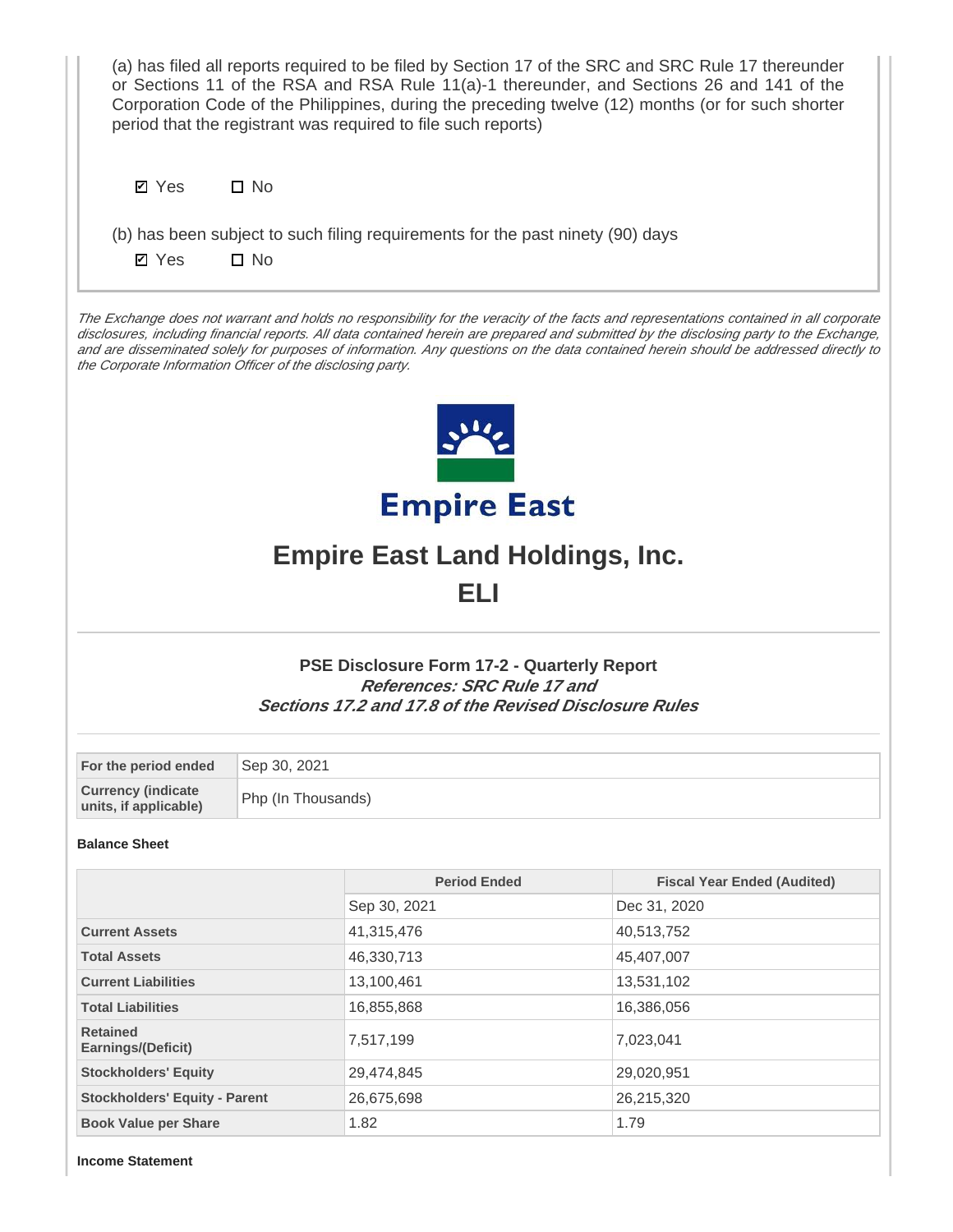| <b>Gross Revenue</b>                                                |           | (3 Months) | (3 Months)                               |           | <b>Current Year-To-Date</b> | <b>Previous Year-To-Date</b>              |  |         |
|---------------------------------------------------------------------|-----------|------------|------------------------------------------|-----------|-----------------------------|-------------------------------------------|--|---------|
|                                                                     | 1,015,228 |            | 863,465                                  | 2,951,940 |                             | 3,229,029                                 |  |         |
| <b>Gross Expense</b>                                                | 838,021   |            | 826,757                                  | 2,234,027 |                             | 2,604,960                                 |  |         |
| <b>Non-Operating Income</b>                                         | 53,636    |            | 68,466                                   | 196,240   |                             | 197,014                                   |  |         |
| <b>Non-Operating</b><br><b>Expense</b>                              | 89,929    |            | 82,637                                   | 257,208   |                             | 221,107                                   |  |         |
| Income/(Loss) Before<br><b>Tax</b>                                  | 140,914   |            | 22,537                                   | 656,945   |                             | 599,976                                   |  |         |
| <b>Income Tax Expense</b>                                           | 34,363    |            | 7,389                                    | 169,270   |                             | 186,955                                   |  |         |
| Net Income/(Loss) After<br><b>Tax</b>                               | 106,551   |            | 15,148                                   | 487,675   |                             | 413,021                                   |  |         |
| <b>Net Income Attributable</b><br>to<br><b>Parent Equity Holder</b> | 107,347   |            |                                          |           | 15,033                      | 494,159                                   |  | 419,088 |
| Earnings/(Loss) Per<br><b>Share</b><br>(Basic)                      |           |            | $\blacksquare$                           | 0.03      |                             | 0.02                                      |  |         |
| Earnings/(Loss) Per<br><b>Share</b><br>(Diluted)                    |           |            | $\overline{a}$                           | 0.03      |                             | 0.02                                      |  |         |
|                                                                     |           |            |                                          |           |                             |                                           |  |         |
|                                                                     |           |            | <b>Current Year (Trailing 12 months)</b> |           |                             | <b>Previous Year (Trailing 12 months)</b> |  |         |
| Earnings/(Loss) Per Share (Basic)                                   |           | 0.04       |                                          |           | 0.04                        |                                           |  |         |
| Earnings/(Loss) Per Share (Diluted)                                 |           | 0.04       |                                          |           | 0.04                        |                                           |  |         |
| <b>Other Relevant Information</b>                                   |           |            |                                          |           |                             |                                           |  |         |
| None                                                                |           |            |                                          |           |                             |                                           |  |         |
| Filed on behalf by:                                                 |           |            |                                          |           |                             |                                           |  |         |
| <b>Name</b>                                                         |           |            | Dennis Edano                             |           |                             |                                           |  |         |
| <b>Designation</b>                                                  |           |            | <b>Corporate Secretary</b>               |           |                             |                                           |  |         |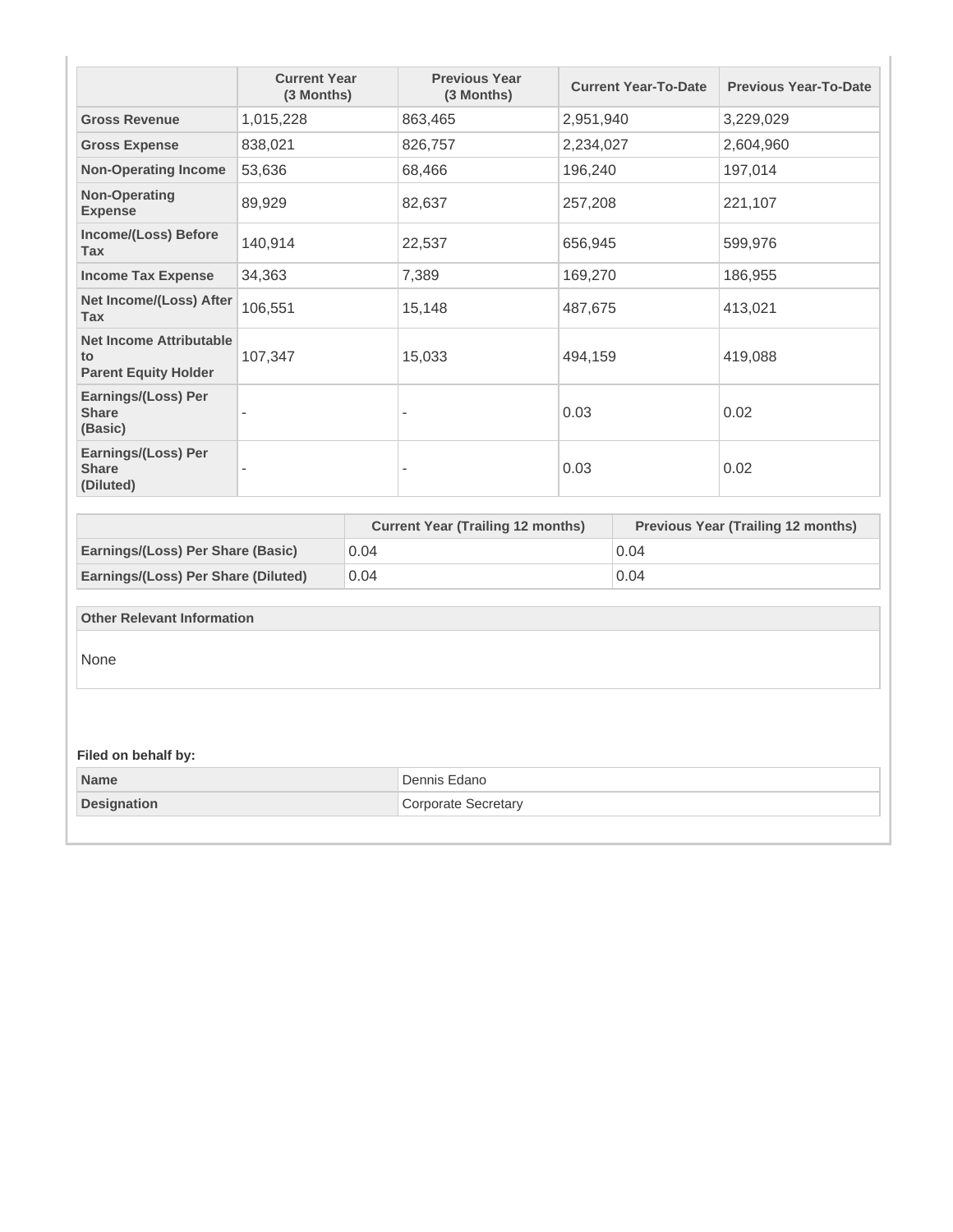#### **SECURITIES AND EXCHANGE COMMISSION**

#### **SEC FORM 17-Q**

#### **QUARTERLY REPORT PURSUANT TO SECTION 17 OF THE SECURITIES REGULATION CODE AND SRC RULE 17(2)(b) THEREUNDER**

- 1. For the quarterly period ended **30 September 2021**
- 2. Commission Identification Number: **AS094-006430**
- 3. BIR Tax Identification No. **003-942-108**
- 4. **EMPIRE EAST LAND HOLDINGS, INC.** Exact name of issuer as specified in its charter

### 5. **Metro Manila** Province, Country or other jurisdiction of incorporation or organization

- 6. (SEC Use Only) Industry Classification Code
- 7. **12th Floor, Alliance Global Tower 36th Street cor. 11th Avenue Uptown Bonifacio, Taguig City 1634** Address of issuer's principal office

#### 8. **(632) 85544800**

Issuer's telephone number, including area code

9. Securities registered pursuant to Sections 8 and 12 of the Code, or Sections 4 and 8 of the RSA

Title of Class Title of Class Common Number of Shares of Common Stock Outstanding

**Common 14,676,199,167** 

10. Are any or all of the securities listed on a Stock Exchange?

 **Yes [X] No [ ]**

If yes, state the name of such Stock Exchange and the class/es of securities listed therein:

#### **The shares of common stock of the Company are listed on the Philippine Stock Exchange.**

11. Indicate by check mark whether the issuer:

(a) has filed all reports required to be filed by Section 17 of the Code and SRC Rule 17 thereunder or Section 11 of the RSA and RSA Rule 11(a)-1 thereunder, and Sections 26 and 141 of The Corporation Code of the Philippines during the preceding twelve (12) months (or for such shorter period the registrant was required to file such reports).

**Yes [X]** No [ ]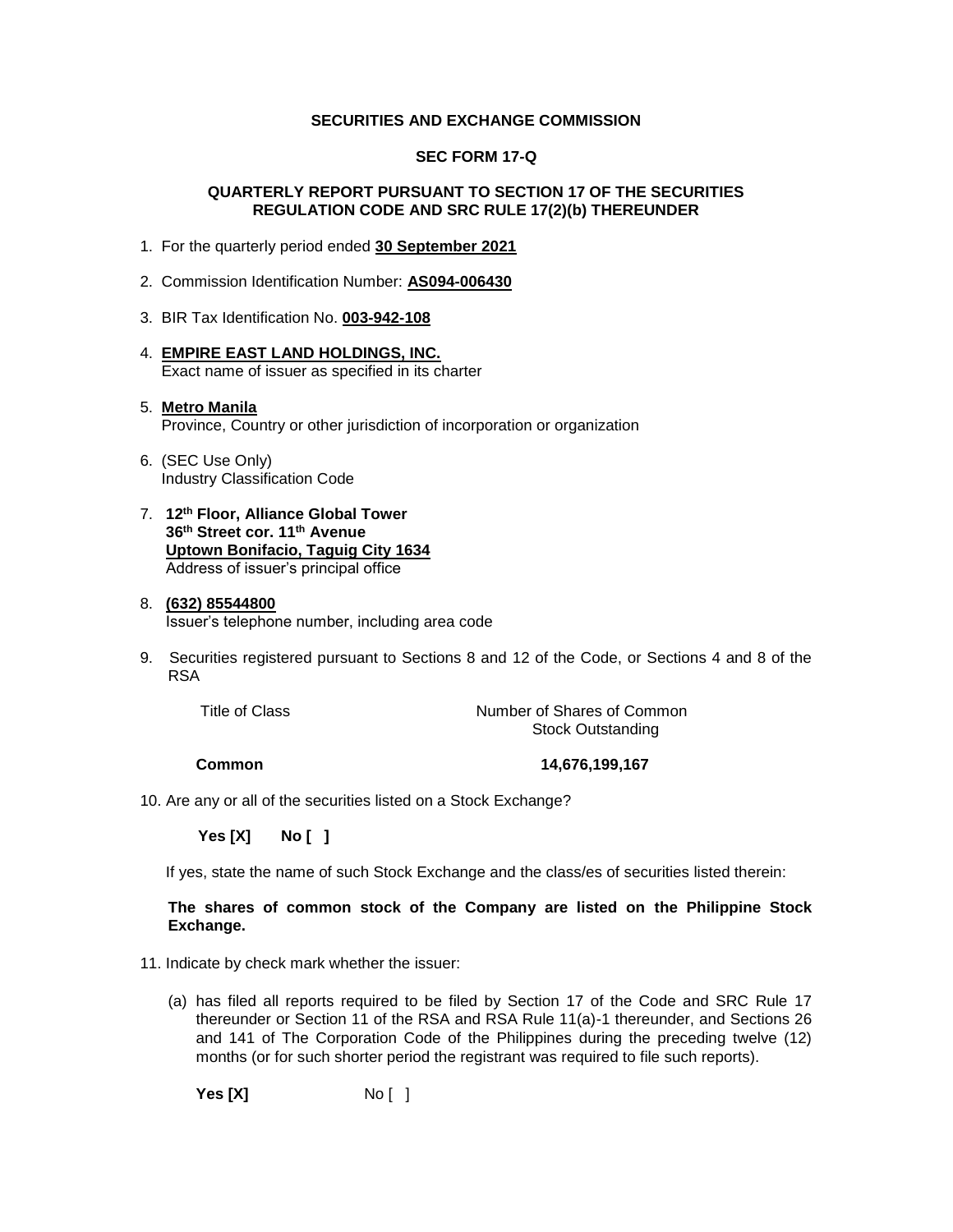(b) has been subject to such filing requirements for the past ninety (90) days.

**Yes [X]** No [ ]

#### **PART I - FINANCIAL INFORMATION**

Item 1. Financial Statements

Interim financial statements are attached as Exhibits 1 to 6 hereof and incorporated herein by reference:

- Exhibit 1 Consolidated Statements of Financial Position as of December 31, 2020 and September 30, 2021
- Exhibit 2 Consolidated Statements of Comprehensive Income as of September 30, 2020 and September 30, 2021
- Exhibit 3 Comparative Statements of Changes in Equity as of September 30, 2020 and September 30, 2021
- Exhibit 4 Consolidated Statements of Cash Flows as of September 30, 2020 and September 30, 2021
- Exhibit 5 Notes to Interim Financial Statements
- Item 2. Management's Discussion and Analysis of Results of Operations and Financial Condition

Please refer to Exhibit 6 hereof.

Item 3. Aging of Accounts Receivable

Please refer to Exhibit 7 hereof.

Item 4. Schedule of Financial Soundness Indicators

Please refer to Exhibit 8 hereof.

#### **PART II – OTHER INFORMATION**

The Company is not in possession of information which has not been previously reported in a report on SEC Form 17-C and with respect to which a report on SEC Form 17-C is required to be filed.

#### **SIGNATURE**

Pursuant to the requirements of the Securities Regulation Code, the issuer has duly caused this report to be signed on its behalf by the undersigned thereunto duly authorized.

# **EMPIRE EAST LAND HOLDINGS, INC.**

Issuer

By:

 **EVELYN G. CACHO** Senior Vice President (Principal Financial Officer) and Duly Authorized Officer November 12, 2021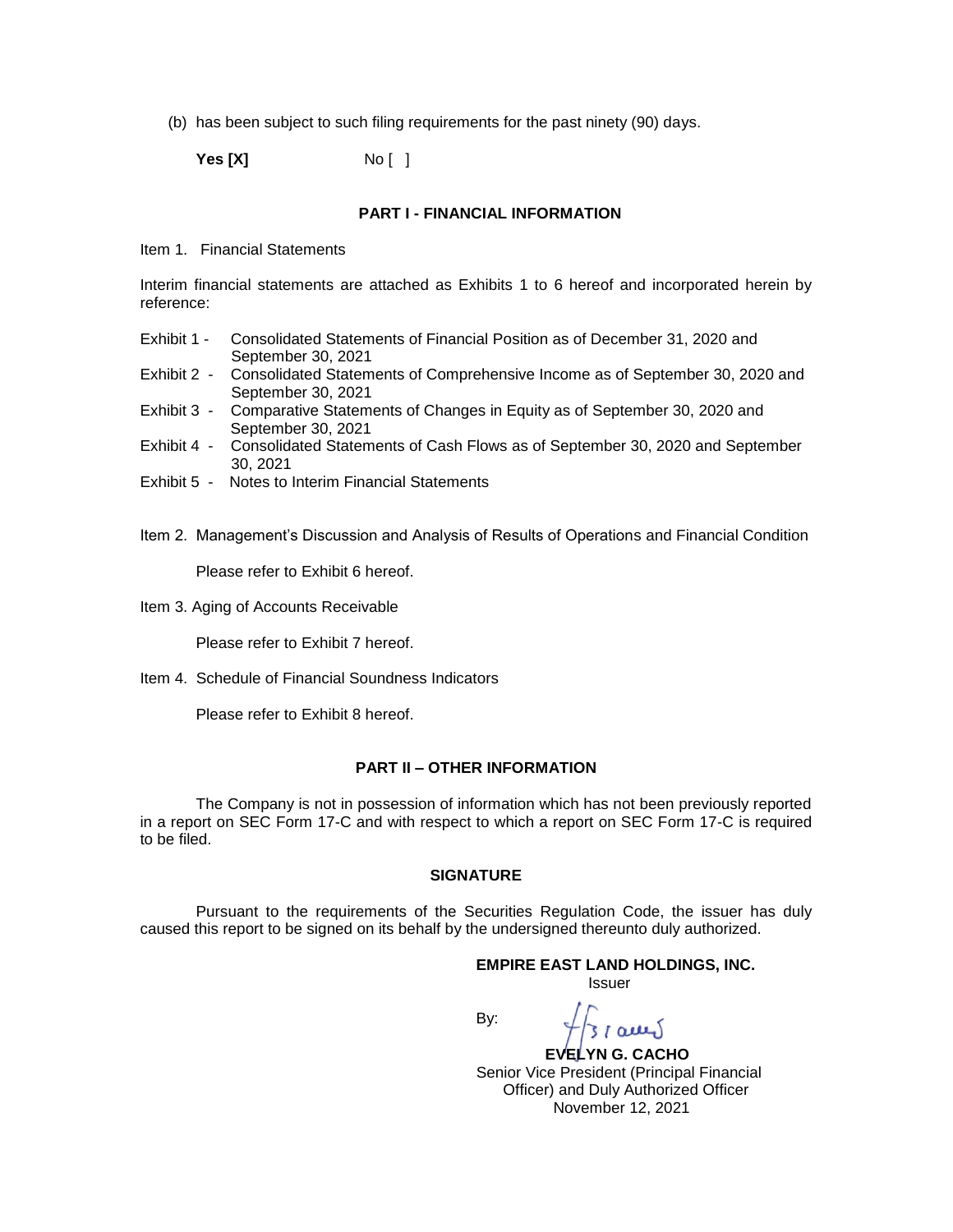### **EXHIBIT 1**

# **EMPIRE EAST LAND HOLDINGS, INC. AND SUBSIDIARIES**

*(A Subsidiary of Megaworld Corporation)*

### **CONSOLIDATED STATEMENTS OF FINANCIAL POSITION**

**As at September 30, 2021 and December 31, 2020**

*(All amounts in thousands Philippine Peso)*

|                                             |           | Unaudited<br>30-Sep-21 |              | Audited<br>31-Dec-20 |
|---------------------------------------------|-----------|------------------------|--------------|----------------------|
| <b>ASSETS</b>                               |           |                        |              |                      |
| <b>CURRENT ASSETS</b>                       |           |                        |              |                      |
| Cash and cash equivalents                   | P         | 3,031,891              | P            | 2,129,721            |
| Trade and other receivables - net           |           | 8,200,376              |              | 7,442,173            |
| Contract assets                             |           | 1,934,688              |              | 2,373,435            |
| Advances to related parties                 |           | 4,646,827              |              | 4,428,734            |
| Real estate inventories                     |           | 22,571,634             |              | 23,424,845           |
| Prepayments and other current assets        |           | 930,060                |              | 714,844              |
| <b>Total Current Assets</b>                 |           | 41,315,476             |              | 40,513,752           |
| <b>NON-CURRENT ASSETS</b>                   |           |                        |              |                      |
| Trade and other receivables - net           |           | 2,317,135              |              | 2,132,911            |
| Contract assets                             |           | 40,068                 |              | 15,341               |
| Financial asset at fair value through other |           |                        |              |                      |
| comprehensive income (FVOCI)                |           | 1,159,780              |              | 1,193,560            |
| Advances to landowners and joint ventures   |           | 226,435                |              | 226,429              |
| Investment in an associate                  |           | 270,254                |              | 275,482              |
| Property and equipment - net                |           | 226,324                |              | 251,102              |
| Intangible assets - net                     |           | 117,954                |              | 122,101              |
| Investment property - net                   |           | 652,096                |              | 671,138              |
| Other non-current assets                    |           | 5,191                  |              | 5,191                |
| <b>Total Non-current Assets</b>             |           | 5,015,237              |              | 4,893,255            |
| <b>TOTAL ASSETS</b>                         | ${\bf P}$ | 46,330,713             | $\mathbf{P}$ | 45,407,007           |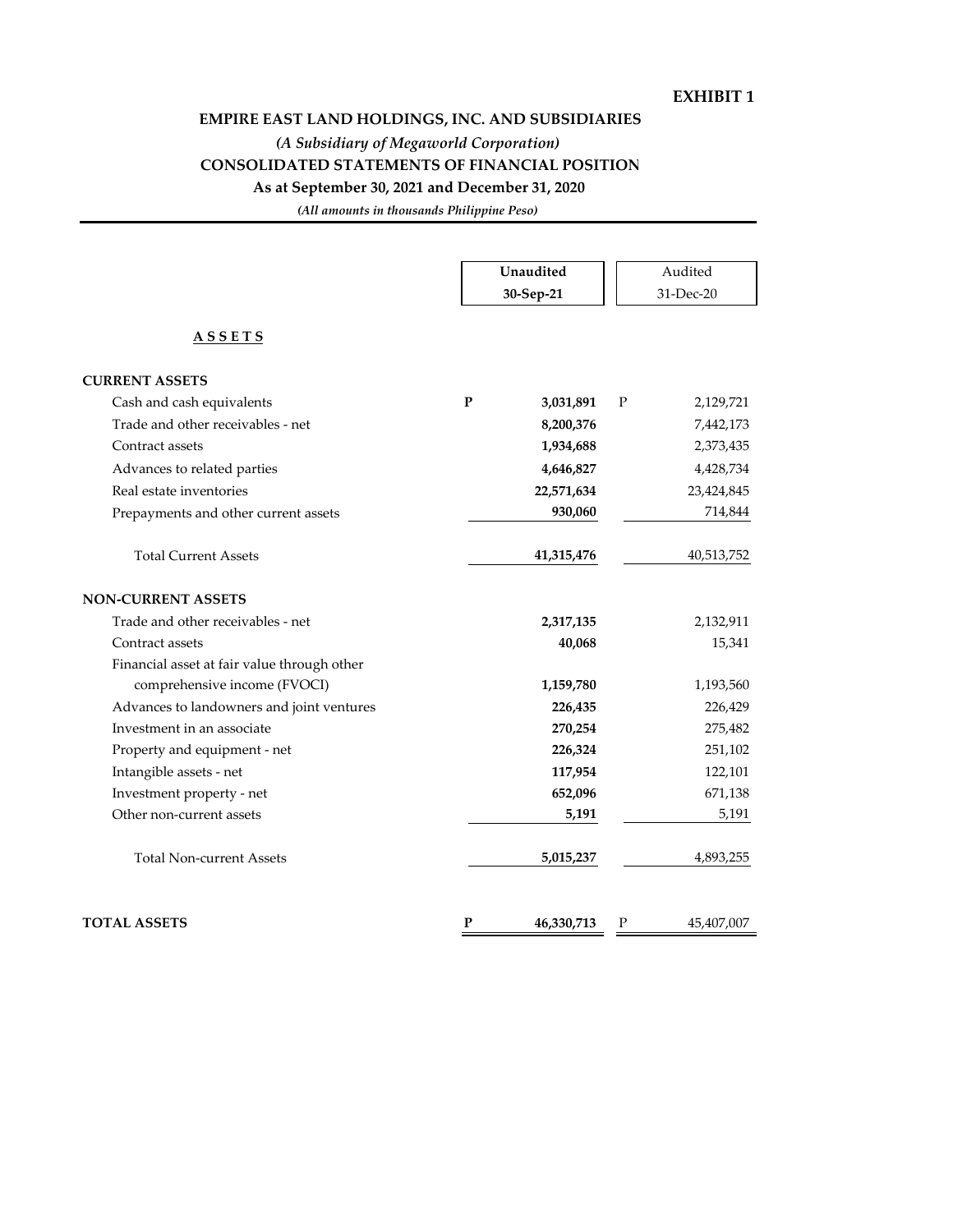|                                                      | Unaudited |            |   | Audited    |
|------------------------------------------------------|-----------|------------|---|------------|
|                                                      | 30-Sep-21 |            |   | 31-Dec-20  |
| <b>LIABILITIES AND EQUITY</b>                        |           |            |   |            |
| <b>CURRENT LIABILITIES</b>                           |           |            |   |            |
| Interest-bearing loans and borrowings                | P         | 333,333    | P | 933,333    |
| Trade and other payables                             |           | 1,079,993  |   | 1,196,578  |
| Lease liabilities                                    |           | 53,553     |   | 35,797     |
| Customers' deposits                                  |           | 5,259,876  |   | 5,146,952  |
| Advances from related parties                        |           | 5,456,471  |   | 5,237,760  |
| Contract liabilities                                 |           | 44,106     |   | 50,029     |
| Other current liabilities                            |           | 873,129    |   | 930,653    |
| <b>Total Current Liabilities</b>                     |           | 13,100,461 |   | 13,531,102 |
| <b>NON-CURRENT LIABILITIES</b>                       |           |            |   |            |
| Interest-bearing loans and borrowings                |           | 1,000,000  |   | 250,000    |
| Contract liabilities                                 |           | 228,221    |   | 167,640    |
| Lease liabilities                                    |           | 6,091      |   | 23,847     |
| Retirement benefit obligation                        |           | 155,927    |   | 201,253    |
| Deferred tax liabilities - net                       |           | 2,365,168  |   | 2,212,214  |
| <b>Total Non-current Liabilities</b>                 |           | 3,755,407  |   | 2,854,954  |
| <b>Total Liabilities</b>                             |           | 16,855,868 |   | 16,386,056 |
| <b>EQUITY</b>                                        |           |            |   |            |
| Equity attributable to Parent Company's shareholders |           | 26,675,698 |   | 26,215,320 |
| Non-controlling interest                             |           | 2,799,147  |   | 2,805,631  |
| <b>Total Equity</b>                                  |           | 29,474,845 |   | 29,020,951 |
| <b>TOTAL LIABILITIES AND EQUITY</b>                  | P         | 46,330,713 | Ρ | 45,407,007 |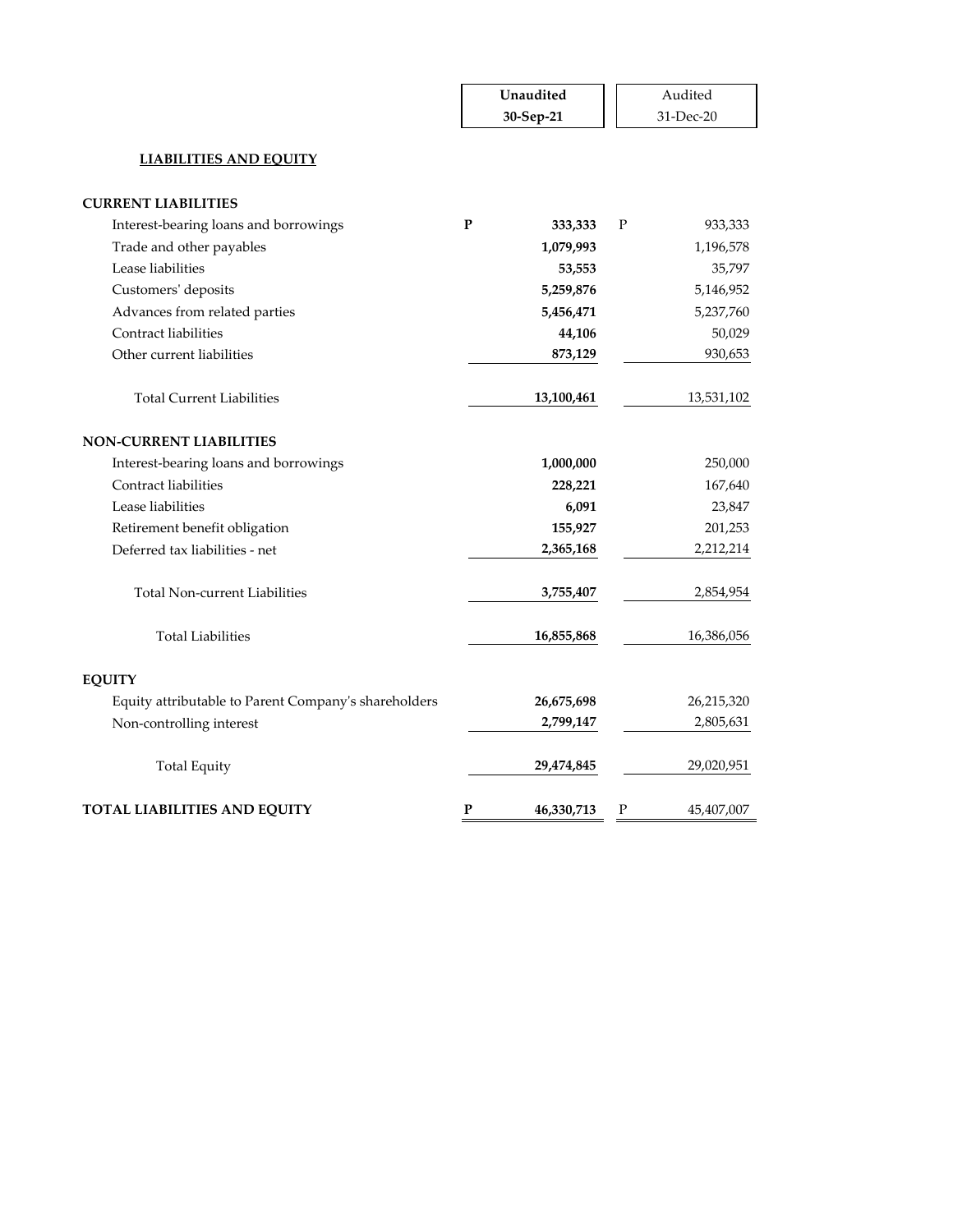#### **EMPIRE EAST LAND HOLDINGS, INC. AND SUBSIDIARIES** *(A Subsidiary of Megaworld Corporation)* **CONSOLIDATED STATEMENTS OF COMPREHENSIVE INCOME For each of the nine months ended September 30, 2021 and 2020** *(All amounts in thousand Philippine Peso, except earnings per share)*

|                                                        |           | Unaudited           |              |                    |             |                     | Unaudited    |                    |  |  |
|--------------------------------------------------------|-----------|---------------------|--------------|--------------------|-------------|---------------------|--------------|--------------------|--|--|
|                                                        |           | July to Sep<br>2021 |              | Jan to Sep<br>2021 |             | July to Sep<br>2020 |              | Jan to Sep<br>2020 |  |  |
| <b>REVENUES</b>                                        |           |                     |              |                    |             |                     |              |                    |  |  |
| Real estate sales                                      | ${\bf P}$ | 858,833             | $\mathbf P$  | 2,683,466          | $\mathbf P$ | 768,169             | $\mathbf P$  | 2,998,725          |  |  |
| Finance income                                         |           | 53,636              |              | 196,240            |             | 68,466              |              | 197,014            |  |  |
| Commissions & other incomes                            |           | 156,395             |              | 268,474            |             | 95,296              |              | 230,304            |  |  |
|                                                        |           | 1,068,864           |              | 3,148,180          |             | 931,931             |              | 3,426,043          |  |  |
| <b>COST &amp; EXPENSES</b>                             |           |                     |              |                    |             |                     |              |                    |  |  |
| Cost of real estate inventories                        |           | 509,761             |              | 1,347,421          |             | 500,105             |              | 1,804,012          |  |  |
| Finance costs                                          |           | 88,342              |              | 251,980            |             | 79,683              |              | 208,629            |  |  |
| Equity share in net losses of an associate             |           | 1,587               |              | 5,228              |             | 2,954               |              | 12,478             |  |  |
| Operating expenses                                     |           | 328,260             |              | 886,606            |             | 326,652             |              | 800,948            |  |  |
| Income taxes                                           |           | 34,363              |              | 169,270            |             | 7,389               |              | 186,955            |  |  |
|                                                        |           | 962,313             |              | 2,660,505          |             | 916,783             |              | 3,013,022          |  |  |
| <b>NET PROFIT</b>                                      |           | 106,551             |              | 487,675            |             | 15,148              |              | 413,021            |  |  |
| OTHER COMPREHENSIVE INCOME (LOSS)                      |           |                     |              |                    |             |                     |              |                    |  |  |
| Fair value gains (losses) on financial assets at FVOCI |           | 15,764              |              | (33,780)           |             | 22,520              |              | (524, 716)         |  |  |
| <b>TOTAL COMPREHENSIVE INCOME (LOSS)</b>               | P         | 122,315             | P            | 453,895            | P           | 37,668              |              | (111, 695)         |  |  |
| Net profit attributable to:                            |           |                     |              |                    |             |                     |              |                    |  |  |
| Parent Company's shareholders                          | ${\bf P}$ | 107,347             | $\mathbf{P}$ | 494,159            | $\mathbf P$ | 15,033              | $\mathbf P$  | 419,088            |  |  |
| Non-controlling interest                               |           | (796)               |              | (6, 484)           |             | 115                 |              | (6,067)            |  |  |
|                                                        | P         | 106,551             | $\mathbf P$  | 487,675            | Ρ           | 15,148              | P            | 413,021            |  |  |
| Total comprehensive income (loss) attributable to:     |           |                     |              |                    |             |                     |              |                    |  |  |
| Parent Company's shareholders                          | ${\bf P}$ | 123,111             | $\mathbf{P}$ | 460,379            | $\mathbf P$ | 37,553              |              | (105, 628)         |  |  |
| Non-controlling interest                               |           | (796)               |              | (6, 484)           |             | 115                 |              | (6,067)            |  |  |
|                                                        | P         | 122,315             | $\mathbf P$  | 453,895            | P           | 37,668              |              | (111, 695)         |  |  |
| <b>Earnings Per Share</b>                              |           |                     |              |                    |             |                     |              |                    |  |  |
| <b>Basic</b>                                           |           |                     | P            | 0.0337             |             |                     | $\mathbf P$  | 0.0286             |  |  |
| Diluted                                                |           |                     | ${\bf P}$    | 0.0337             |             |                     | $\mathbf{P}$ | 0.0286             |  |  |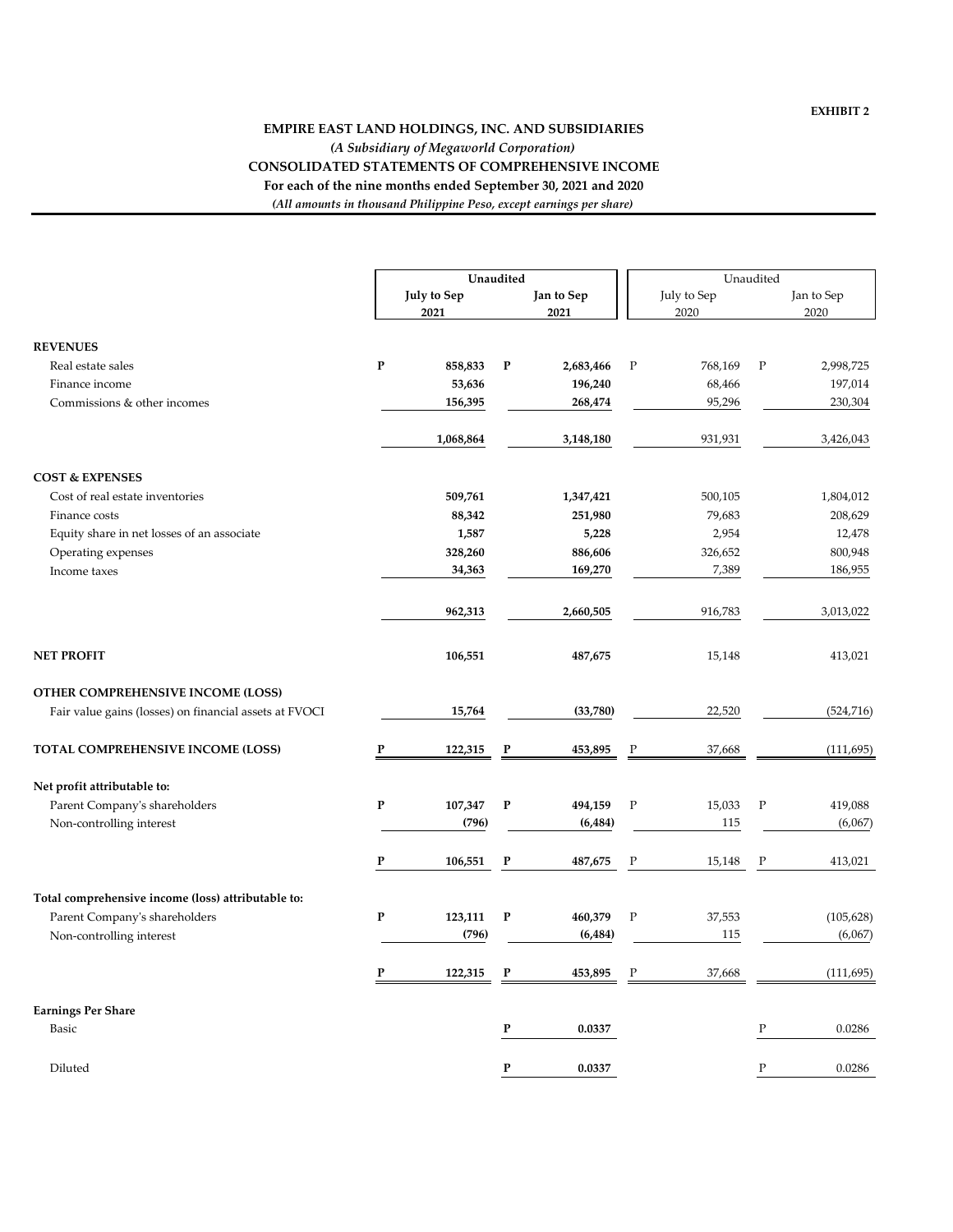#### **EXHIBIT 3**

## **EMPIRE EAST LAND HOLDINGS, INC. AND SUBSIDIARIES** *(A Subsidiary of Megaworld Corporation)* **CONSOLIDATED STATEMENTS OF CHANGES IN EQUITY For each of the nine months ended September 30, 2021 and 2020** *(All amounts in thousands Philippine Peso)*

|                                                                                                                                                               | Unaudited<br>Jan to Sep 2021 |           |            | Unaudited             | Jan to Sep 2020 |            |
|---------------------------------------------------------------------------------------------------------------------------------------------------------------|------------------------------|-----------|------------|-----------------------|-----------------|------------|
| <b>CAPITAL STOCK</b>                                                                                                                                          |                              | ${\bf P}$ | 14,803,455 |                       | P               | 14,803,455 |
| <b>ADDITIONAL PAID-IN CAPITAL</b>                                                                                                                             |                              |           | 4,307,888  |                       |                 | 4,307,888  |
| <b>TREASURY SHARES</b>                                                                                                                                        |                              |           | (102, 107) |                       |                 | (102, 107) |
| <b>REVALUATION RESERVES</b><br>Balance at beginning of period<br>Net unrealized fair value losses on<br>financial assets at FVOCI<br>Balance at end of period | 475,161<br>(33,780)          |           | 441,381    | 582,666<br>(524, 716) |                 | 57,950     |
| <b>OTHER RESERVES</b>                                                                                                                                         |                              |           | (292, 118) |                       |                 | (292, 118) |
| <b>RETAINED EARNINGS</b>                                                                                                                                      |                              |           | 7,517,199  |                       |                 | 6,910,696  |
| NON-CONTROLLING INTEREST                                                                                                                                      |                              |           | 2,799,147  |                       |                 | 2,806,266  |
| <b>TOTAL EQUITY</b>                                                                                                                                           |                              | P         | 29,474,845 |                       | P               | 28,492,030 |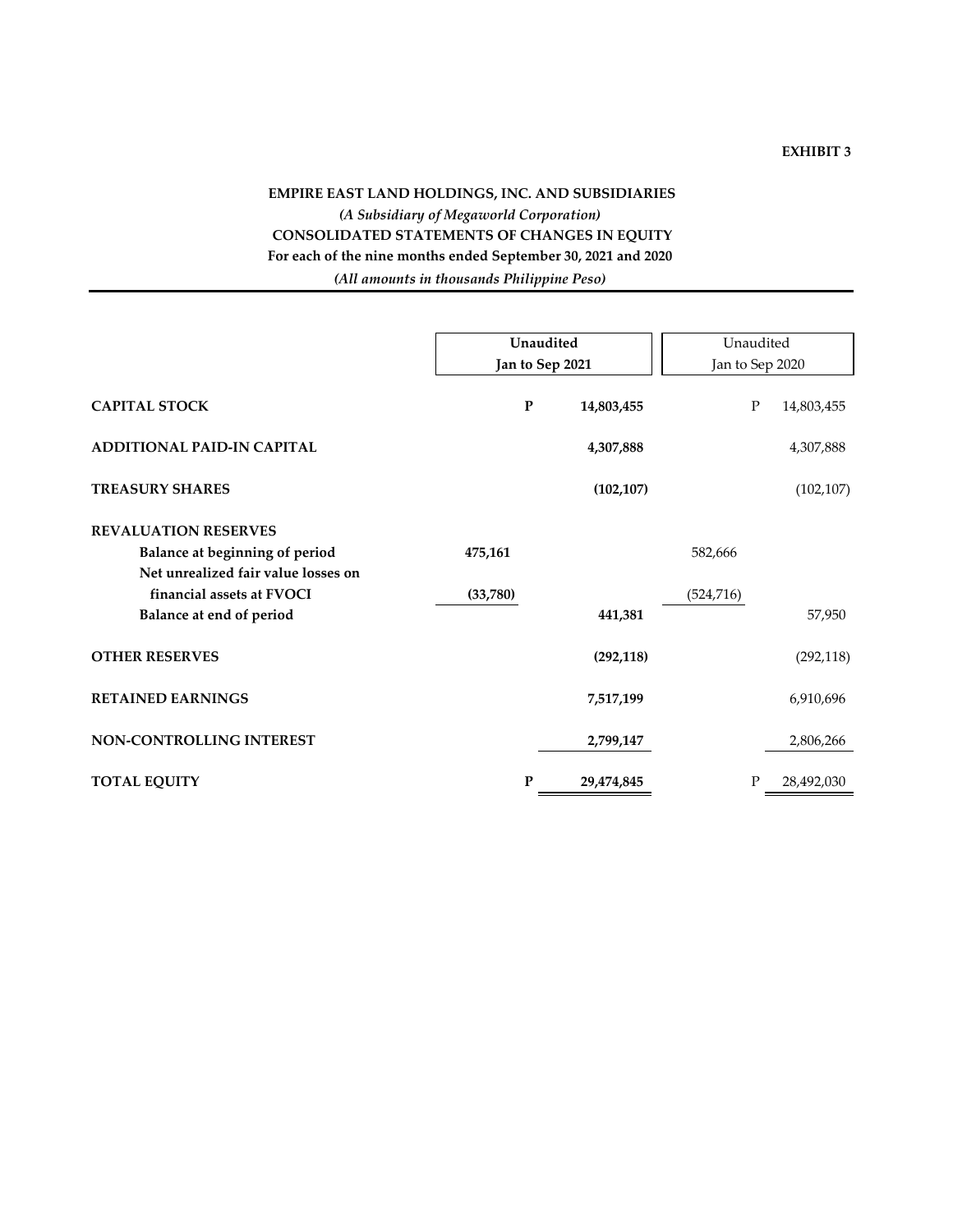### **EXHIBIT 4**

### **EMPIRE EAST LAND HOLDINGS, INC. AND SUBSIDIARIES**

*(A Subsidiary of Megaworld Corporation)*

#### **CONSOLIDATED STATEMENTS OF CASH FLOWS**

**For each of the nine months ended September 30, 2021 and 2020**

*(All amounts in thousands Philippine Peso)*

|                                                                                                    |   | Unaudited<br>30-Sep-21 |             | Unaudited<br>30-Sep-20 |
|----------------------------------------------------------------------------------------------------|---|------------------------|-------------|------------------------|
| <b>CASH FLOWS FROM OPERATING ACTIVITIES</b>                                                        |   |                        |             |                        |
| Income before tax                                                                                  | P | 656,945                | $\mathbf P$ | 599,976                |
| Adjustments for:                                                                                   |   |                        |             |                        |
| Depreciation and amortization                                                                      |   | 51,147                 |             | 60,360                 |
| Finance costs                                                                                      |   | 251,980                |             | 208,629                |
| Finance income                                                                                     |   | (196, 240)             |             | (197, 014)             |
| Equity in net loss of an associate                                                                 |   | 5,228                  |             | 12,478                 |
| Operating income before working capital changes<br>Net changes in operating assets and liabilities |   | 769,060                |             | 684,429                |
| Decrease/(Increase) in current and non-current assets                                              |   | 66,518                 |             | (309, 899)             |
| Increase/(Decrease) in current and non-current liabilities                                         |   | (52, 338)              |             | 727,999                |
| Cash from operations                                                                               |   | 783,240                |             | 1,102,529              |
| Interest received                                                                                  |   | 14,035                 |             | 17,323                 |
| Cash paid for income taxes                                                                         |   | (16, 316)              |             | (3,301)                |
| Net Cash From Operating Activities                                                                 |   | 780,959                |             | 1,116,551              |
| <b>CASH FLOWS FROM INVESTING ACTIVITIES</b>                                                        |   | 3,995                  |             | 482                    |
| CASH FLOWS FROM/(USED) IN FINANCING ACTIVITIES                                                     |   | 117,216                |             | (374, 490)             |
| <b>NET INCREASE IN CASH AND</b>                                                                    |   |                        |             |                        |
| <b>CASH EQUIVALENTS</b>                                                                            |   | 902,170                |             | 742,543                |
| <b>CASH AND CASH EQUIVALENTS</b>                                                                   |   |                        |             |                        |
| <b>AT BEGINNING OF PERIOD</b>                                                                      |   | 2,129,721              |             | 1,145,333              |
| <b>CASH AND CASH EQUIVALENTS</b>                                                                   |   |                        |             |                        |
| <b>AT END OF PERIOD</b>                                                                            | P | 3,031,891              | $\mathbf P$ | 1,887,876              |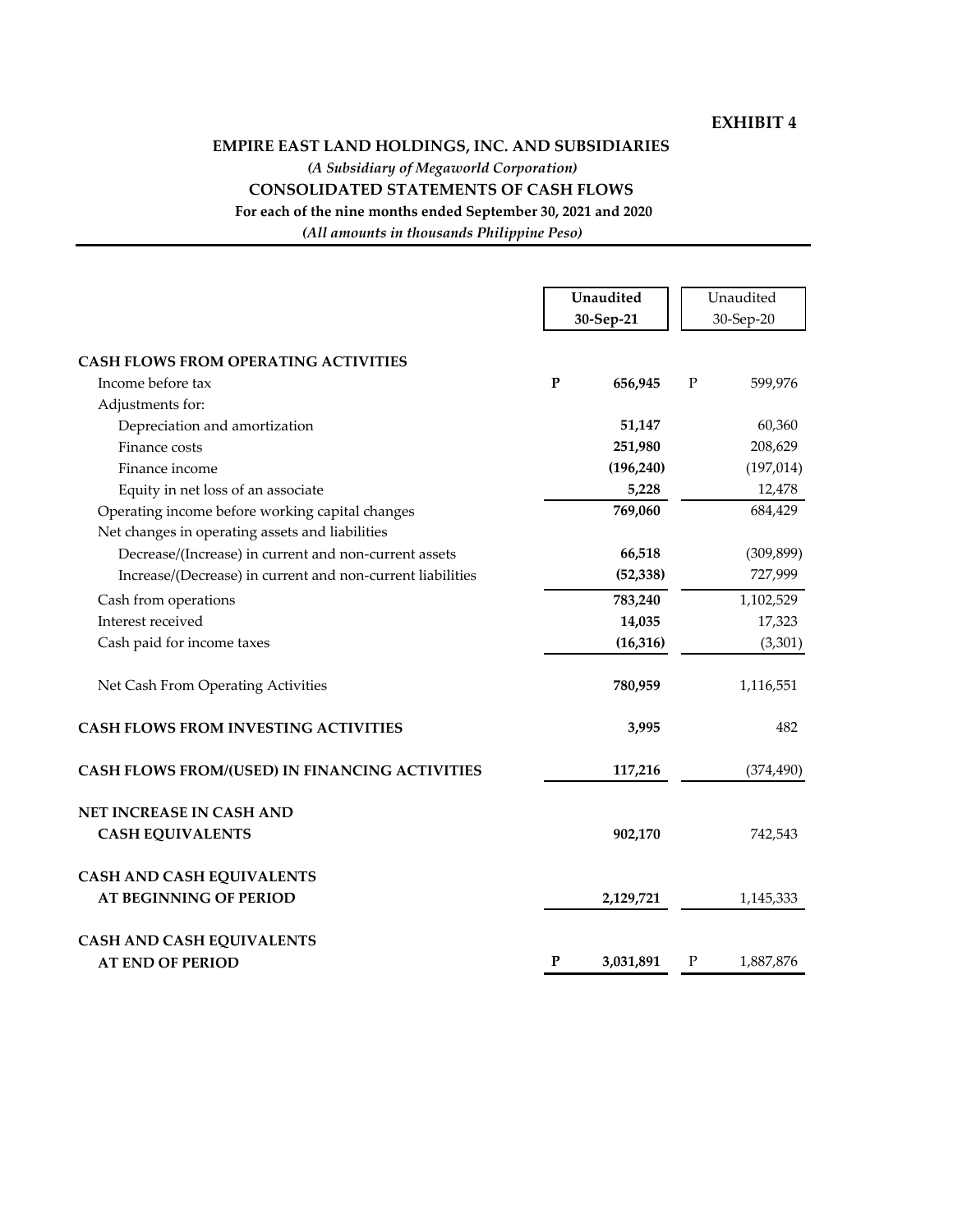## **EMPIRE EAST LAND HOLDINGS, INC. AND SUBSIDIARIES (A Subsidiary of Megaworld Corporation) NOTES TO INTERIM CONSOLIDATED FINANCIAL STATEMENTS FOR THE SIX MONTHS ENDED SEPTEMBER 30, 2021 AND 2020 (UNAUDITED) (Amounts in Philippine Pesos)**

#### **1. CORPORATE INFORMATION**

Empire East Land Holdings, Inc. (the Company) was incorporated in the Philippines and registered with the Securities and Exchange Commission (SEC) on July 15, 1994, primarily to engage in the business of real estate development, mass community housing, townhouses, and row houses development. The Company is presently engaged in the development and marketing of mid-cost housing projects in the form of condominium communities, subdivision lots and house and lot packages, and commercial units to a limited extent. The Company also leases out commercial and industrial properties.

The shares of common stock of the Company are listed at the Philippine Stock Exchange (PSE).

### **1.1 Composition of the Group**

As of September 30, 2021 and 2020 the Company holds ownership interests in the following entities:

| Subsidiaries/Associate                            | <b>Explanatory Notes</b> | <b>Percentage of Ownership</b> |
|---------------------------------------------------|--------------------------|--------------------------------|
| Subsidiaries:                                     |                          |                                |
| Eastwood Property Holdings, Inc. (EPHI)           | (a)                      | 100%                           |
| Valle Verde Properties, Inc. (VVPI)               | (b)                      | 100%                           |
| Sherman Oak Holdings, Inc. (SOHI)                 | (b)                      | 100%                           |
| Empire East Communities, Inc. (EECI)              | (c)                      | 100%                           |
| 20th Century Nylon Shirt Co., Inc. (20th Century) | (d)                      | $100\%$                        |
| Laguna BelAir Science School, Inc. (LBASSI)       | (e)                      | 72.50%                         |
| Sonoma Premier Land, Inc. (SPLI)                  | (b)                      | 60%                            |
| Pacific Coast Megacity, Inc. (PCMI)               | (f)                      | 40%                            |
| $\text{Associate}-$                               |                          |                                |
| Gilmore Property Marketing Associate, Inc.        |                          |                                |
| (GPMAI)                                           | (b)                      | 47%                            |

Explanatory Notes:

- (a) Subsidiary incorporated to market real estate properties of the Group and other related parties.
- (b) Subsidiaries/associate incorporated in prior years but have not yet started commercial operations as of September 30, 2021.
- (c) Subsidiary incorporated in prior year but ceased its operations as a marketing arm of real estate properties in 2014.
- (d) Subsidiary acquired in 2015 which is yet to resume its operations, which is primarily to manufacture, distribute, and buy and sell wearing apparel and its accessories such as zipper, buttons, etc.
- (e) Subsidiary primarily engaged in operating a school for primary and secondary education.
- (f) Subsidiary of the Company starting 2018 when the Company obtained de facto control over the entity and was accounted for under the pooling-of-interest method (see Note 1.2).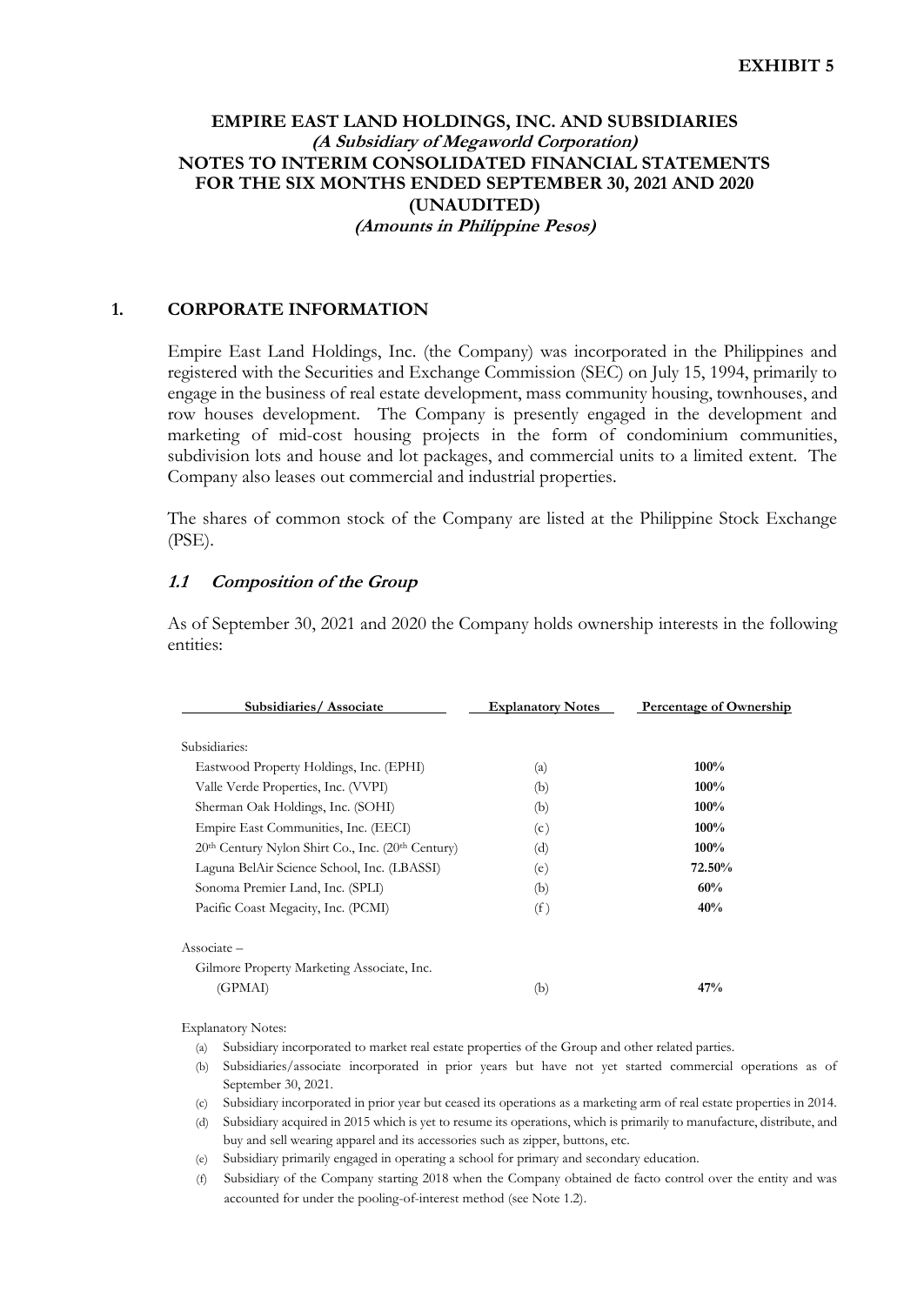The registered office address, which is also the place of operations, of the Company's subsidiaries and associates, except for EPHI, LBASSI, 20<sup>th</sup> Century and PCMI, is located at 12<sup>th</sup> Floor, Alliance Global Tower, 36<sup>th</sup> Street corner 11<sup>th</sup> Avenue, Uptown Bonifacio, Taguig City. Below is the summary of the registered office address of the other subsidiaries, which is also the place of their operation.

- *(a)* EPHI #188 EC Information Center, E. Rodriguez Jr. Ave., Eastwood CyberPark City, Bagumbayan, Quezon City
- *(b)* LBASSI Brgy. Don Jose, Sta. Rosa, Laguna
- $(c)$  20<sup>th</sup> Century 632 Shaw Blvd. Highway Hills, Mandaluyong City
- (d) PCMI 7<sup>th</sup> Floor, 1880 Building Eastwood City E. Rodriguez Jr. Ave. Bagumbayan, Quezon City

In prior years, the Company increased its ownership interest in VVPI and LBASSI, resulting in 100% and 72.5% ownership interest, respectively, over the respective subsidiaries. This resulted in the recognition of goodwill which amounted to P77.3 million as of September 30, 2021 and 2020, and shown as part of Intangible Assets – net account in the interim consolidated statements of financial position.

In 2015, the Company invested in PCMI amounting to P877.8 million in exchange for 750,000,000 shares, representing 20% ownership interest in the said company. In 2018, the Company has obtained de facto control over PCMI; hence, the investment is accounted for as an investment in a subsidiary. Further, in 2019, the Company obtained additional shares of PCMI, increasing its ownership interest to 40% (see Note 1.2).

Megaworld Corporation (Megaworld or parent company) is the parent company of Empire East Land Holdings, Inc. and subsidiaries (the Group). Megaworld is presently engaged in property-related activities, such as, project design, construction and property management. Megaworld is 68.56% owned by Alliance Global Group, Inc. (AGI), the Company's ultimate parent company. AGI is a holding company with diversified investments in food and beverage, real estate, tourism-entertainment and gaming and quick service restaurant businesses. The shares of common stock of both Megaworld and AGI are also listed at the PSE.

The Company's registered office address, which is also its principal place of business, is located on 2 nd Floor, Tower 2, Kasara Urban Resort Residences, P. Antonio St., Barangay Ugong, Pasig City. Megaworld's registered office address is located on the 30<sup>th</sup> Floor Alliance Global Tower, 36<sup>th</sup> Street cor. 11<sup>th</sup> Avenue, Uptown Bonifacio Taguig City. AGI's registered office is located on 7<sup>th</sup> Floor, 1880 Eastwood Avenue, Eastwood City CyberPark, 188 E. Rodriquez Jr. Avenue, Bagumbayan, Quezon City. These entities' registered office addresses are also their respective principal places of business.

### **1.2 Acquisition of PCMI**

PCMI became a subsidiary on December 31, 2018 when the Company obtained de facto control when the latter gained the power to govern over the financial and operating policies of the former. The acquisition was accounted for under the pooling-of-interest method of accounting as PCMI was acquired from a related party under common control. Moreover, there was no consideration paid in 2018 when the Company obtained de facto control over PCMI. Transfers of assets between commonly-controlled entities are accounted for under historical cost accounting; hence, the assets and liabilities reflected in the interim consolidated financial statements are at carrying values and no adjustments are made to reflect fair values or recognized any new assets or liabilities, at the date of the combination that otherwise would have been done under the acquisition method. No restatements are made to the financial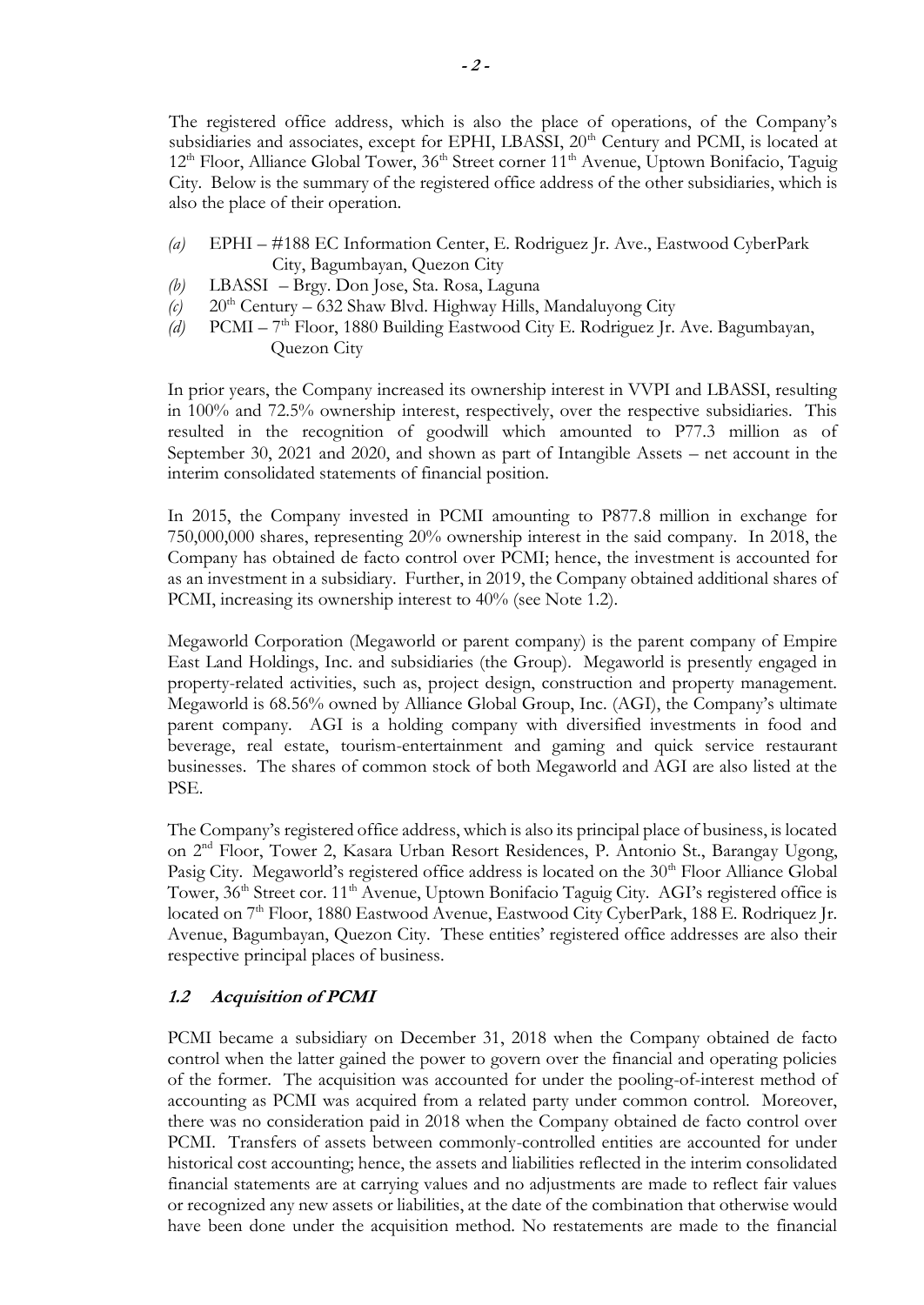information in the interim consolidated financial statements for periods prior to the business combination as allowed under *Philippine Interpretations Committee* PIC Q&A No. 2012-01, PFRS 3.2; *Application of the Pooling of Interests Method for Business Combinations of Entities under Common Control in Consolidated Financial Statements, (Amended by [PIC Q&A No. 2015-01a](http://www.picpa.com.ph/attachment/630201616925964.pdf)nd [PIC](http://www.picpa.com.ph/attachment/12232018211045523.pdf)  [Q&A No. 2018-13\)](http://www.picpa.com.ph/attachment/12232018211045523.pdf)*; hence, the profit and loss of PCMI is included in the consolidated financial statements for the full year and interim period, irrespective of when the combination took place. Aggregate financial information, at historical cost, of PCMI as at acquisition date is presented below.

| Total assets acquired     | P 2,429,036,789        |
|---------------------------|------------------------|
| Total liabilities assumed | $($ 8,447,960)         |
| Net assets acquired       | <u>P 2,420,588,829</u> |

Significant assets acquired pertain to real estate inventories (land for future development) amounting to P1.4 billion. In addition, the consideration transferred in relation to the acquisition amounted to P870.1 million while non-controlling interest and other reserves amounting to P1.9 billion and P0.4 billion, respectively, were also recognized in the 2018 audited consolidated statement of changes in equity.

In January 2019, the Company acquired an additional 20% ownership interest over PCMI for P886.3 million, increasing its total ownership interest over PCMI to 40%. Any difference between the amount by which the non-controlling interests are adjusted and the fair value of the consideration paid is recognized directly in other reserves. The effective ownership of the Company over PCMI after the transaction is 40%.

### **1.3 Impact of COVID-19 Pandemic on the Group's Business**

The COVID-19 pandemic started to become widespread in the Philippines in early March 2020. The measures taken by the government to contain the virus have affected economic conditions and the Group's business operations.

The following are the impact of the COVID-19 pandemic on the Group's business:

*(a)* Real Estate Sales

Real estate sales dropped by 10.5% or P315.3 million for the comparative nine-month periods ending September 30, 2021 and 2020 given the continued fewer reservations, limited selling activities, and restricted construction activities. Other observations are presented below.

- sales recognized for the period mostly came from completed projects with additional collections during the period allowing to meet the revenue recognition criteria;
- construction activities were slowly resumed in selected areas but suspended during the reimposition of enhanced community quarantine (ECQ) period; and,
- new project launches were put on hold as work stoppage on-site could result in project completion risk.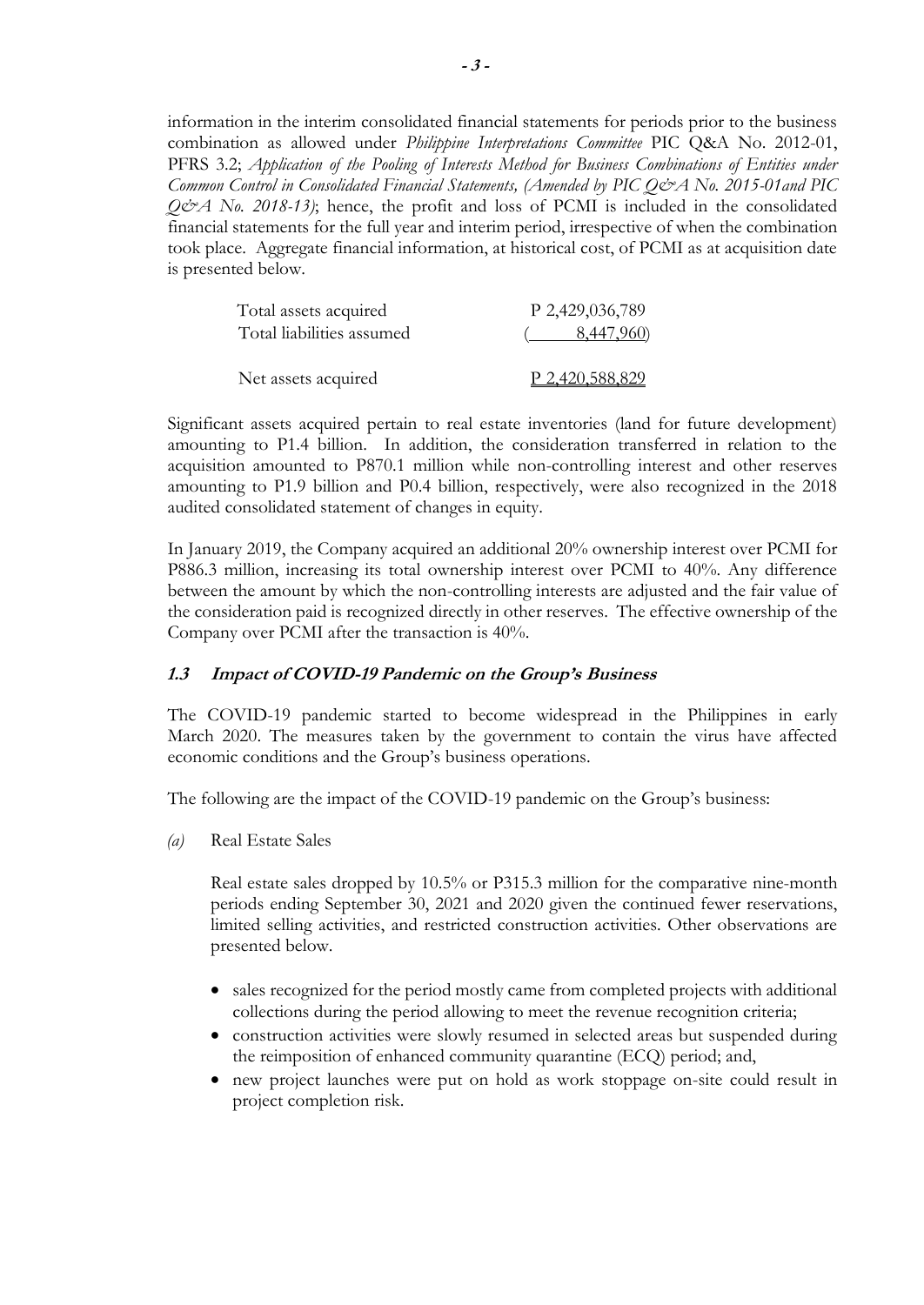*(b)* Lease of Office and Commercial Spaces

Rental income decreased by 9.2% or P5.1 million for the comparative nine-month periods ending September 30, 2021 and 2020 primarily due to rent concessions as a consequence of the ECQ imposed during the period. Concession of rent and other related charges for the period amounted to P19.5 million. Other observations are presented below.

- offered deferment of monthly rent without penalty until the end of the reporting period;
- non-renewal and registered early termination and restructuring of lease contracts;
- various community quarantine measures resulted in the temporary store closures except for essential establishments, resulting in a decline in available customers; and,
- during the reimposition of the ECQ, approximately 55% of the total leased out gross leasable area were unable to operate. Retail establishments gradually resumed operations thereafter based on government guidelines.
- *(c)* Tuition and Miscellaneous Fees

Tuition and Miscellaneous Fees declined by 11.1% or P2.9 million for the comparative nine-month periods ending September 30, 2021 and 2020 due to lower enrollees for the school year 2020 - 2021. Other observations are presented below.

- no increase in school fees for the school year 2020 2021; and,
- teachers and instructors shifted to online learning, with the Company incurring additional annual subscription fees to online platforms.

The Group has taken the further following actions:

- implemented flexible and remote working arrangements for employees;
- negotiated for longer payment terms from suppliers and implemented cost-savings measures such as relocation of certain offices to Company-owned properties to manage the Group's cash flows;
- additional administrative expenses were incurred to ensure the health and safety of its employees and customers such as the frequent disinfection of facilities and COVID-19 testing for employees reporting to the offices;
- deferred scheduled price increases, offered discounts and flexible payment terms combinations to accommodate more buyers;
- implemented transmutation to online selling with the use of virtual platforms and video materials for project walkthrough and condo tour for client presentations, and fully digitized reservation process;
- launched digital payment platform to enable customers to pay online; and,
- obtained lower-cost funding through bank financing to support its business operations, such as financing capital expenditures and refinancing of loans, and maintaining its cash preservation objective.

Based on the above actions and measures taken by management to mitigate the adverse effect of the pandemic, it projects that the Company would continue to report positive results of operations and would remain liquid to meet the current obligation as it falls due. Accordingly, management has not determined material uncertainty that may cast significant doubt on the Company's ability to continue as a going concern.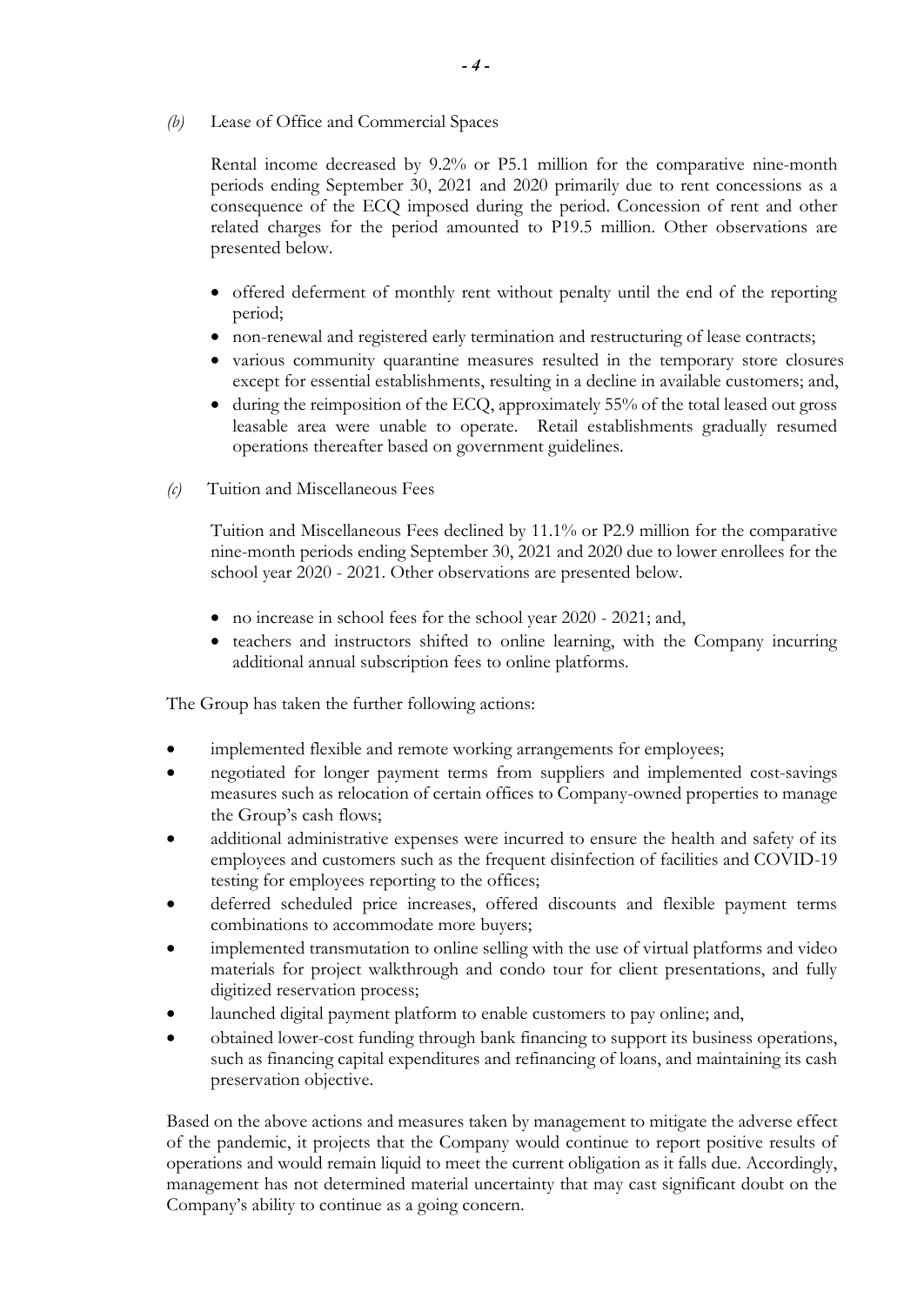### **2. BASIS OF PREPARATION OF INTERIM CONSOLIDATED FINANCIAL STATEMENTS**

These interim consolidated financial statements of the Group for the nine months ended September 30, 2021 and 2020 have been prepared in accordance with Philippine Accounting Standard (PAS) 24: Interim Financial Reporting. They do not include all the information and disclosures required in the annual consolidated financial statements and should be read in conjunction with the annual consolidated financial statements of the Group as at and for the year ended December 31, 2020.

The preparation of interim consolidated financial statements in accordance with Philippine Financial Reporting Standards (PFRS) requires management to make judgments, estimates and assumptions that affect the application of policies and reported amounts of assets and liabilities, income and expenses. Although these estimates are based on management's best knowledge of current events and actions, actual results may ultimately differ from those estimates.

These interim consolidated financial statements are presented in Philippine pesos, the functional and presentation currency of the Group, and all values represent absolute amounts except when otherwise indicated.

Items included in the interim consolidated financial statements of the Group are measured using the Group's functional currency. Functional currency is the currency of the primary economic environment in which the Group operates.

### **3. SIGNIFICANT ACCOUNTING JUDGMENTS AND ESTIMATES**

The preparation of the Group's interim consolidated financial statements in accordance with PFRS requires management to make judgments and estimates that affect amounts reported in the interim consolidated financial statements and related notes. Judgments and estimates are continually evaluated and are based on historical experience and other factors, including expectations of future events that are believed to be reasonable under the circumstances. Actual results may ultimately vary from these estimates.

### **3.1 Critical Judgments in Applying Accounting Policies**

In the process of applying the Group's accounting policies, management has made the judgments mentioned below and in the succeeding pages, apart from those involving estimation, which has the most significant effect on the amounts recognized in the interim consolidated financial statements:

*(a) Determination of Lease Term of Contracts with Renewal and Termination Option* 

In determining the lease term, management considers all relevant factors and circumstances that create an economic incentive to exercise a renewal option or not exercise a termination option. Renewal options and/or periods after termination options are only included in the lease term if the lease is reasonably certain to be extended or not terminated and the renewal of the contract is not subject to a mutual agreement of both parties.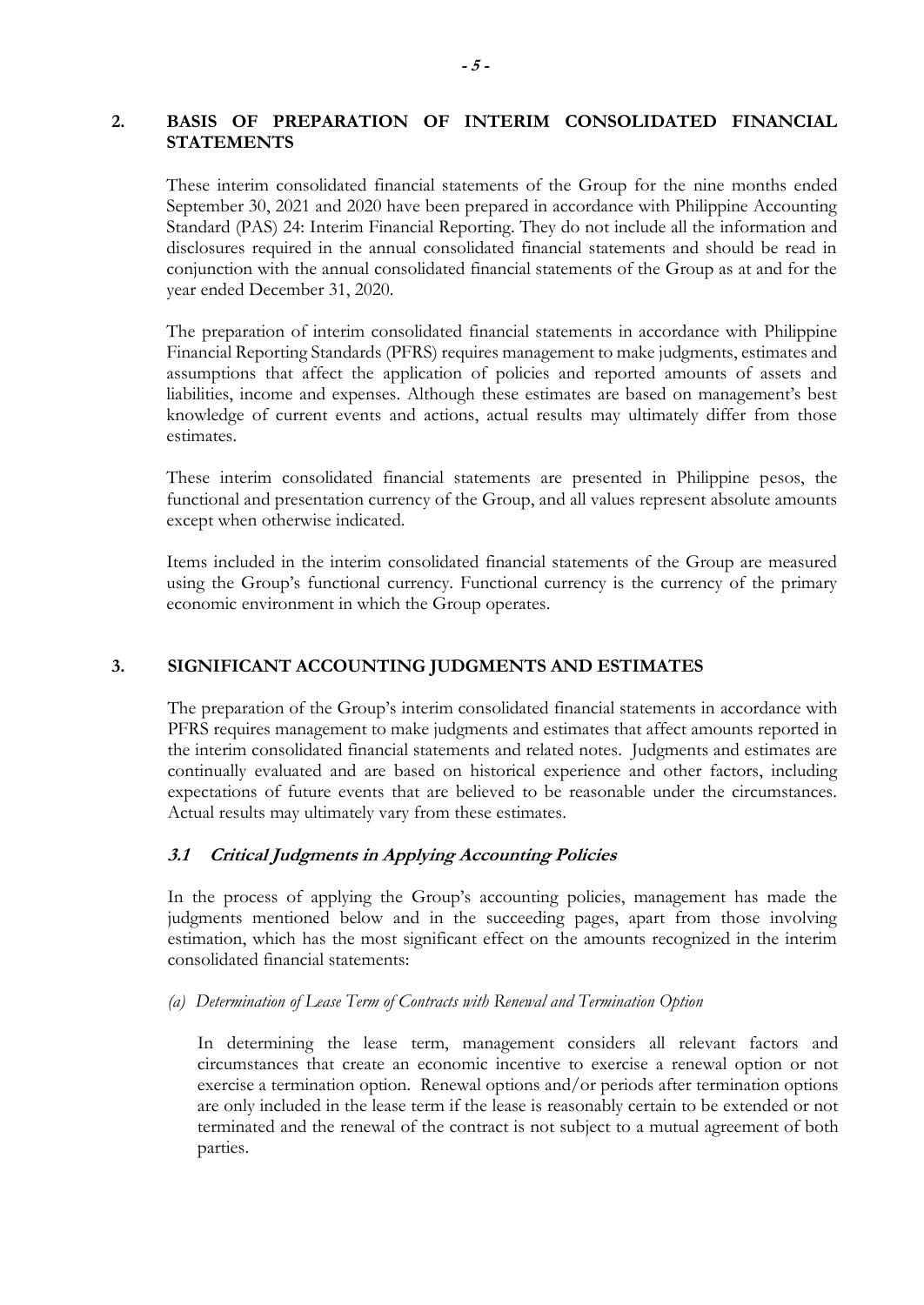The renewal and termination option for the lease of office space was not included as part of the lease term due to the provisions in its contract that require mutual agreement of both parties on the terms and agreements of the renewal and termination of the lease contract.

The lease term is reassessed if an option is actually exercised or not exercised or the Group becomes obliged to exercise or not exercise it. The assessment of reasonable certainty is only revised if a significant event or a significant change in circumstances occurs, which affects this assessment, and that is within the control of the Group.

### *(b) Evaluation of Timing of Satisfaction of Performance Obligations*

### *(i) Real Estate Sales*

The Group exercises significant judgment in determining whether each performance obligation to develop properties promised in its contracts with customers is satisfied over time or at a point in time. In making this judgment, the Group considers the factors enumerated below.

- any asset created or enhanced as the Group performs;
- the ability of the customer to control such asset as it is being created or enhanced;
- the timing of receipt and consumption of benefits by the customer; and,
- the Group's enforceable right for payment for performance completed to date.

The Group determines that its performance obligation for pre-completed real estate inventories is satisfied over time, while its performance obligation for completed real estate inventories is satisfied at a point in time, since it does not have an alternative use of the specific property sold as it is precluded by its contract from redirecting the use of the property for a different purpose. Further, the Group has rights overpayment for development completed to date as the Group can choose to complete the development and enforce its rights to full payment under its contracts even if the customer defaults on amortization payments.

### *(ii) Marketing, Management Fees and Commission*

The Group determines that its revenue from marketing, management fees and commission shall be recognized over time. In making its judgment, the Group considers the timing of receipt and consumption of benefits provided by the Group to the customers. The Group applies the practical expedient to recognize revenue at the amount to which it has a right to invoice, which corresponds directly to the value to the customer of the entity's performance completed to date i.e., generally when the customer has acknowledged the Group's right to invoice.

#### *(iii) Tuition fees*

The Group determines that its revenue from tuition fees shall be recognized over time. In making its judgment, the Group considers the timing of receipt and consumption of benefits provided by the Group to the counterparties. The Group renders services without the need for reperformance of other companies. This demonstrates that the counterparties simultaneously receive and consume the benefits of the Group's rendering of services as it performs.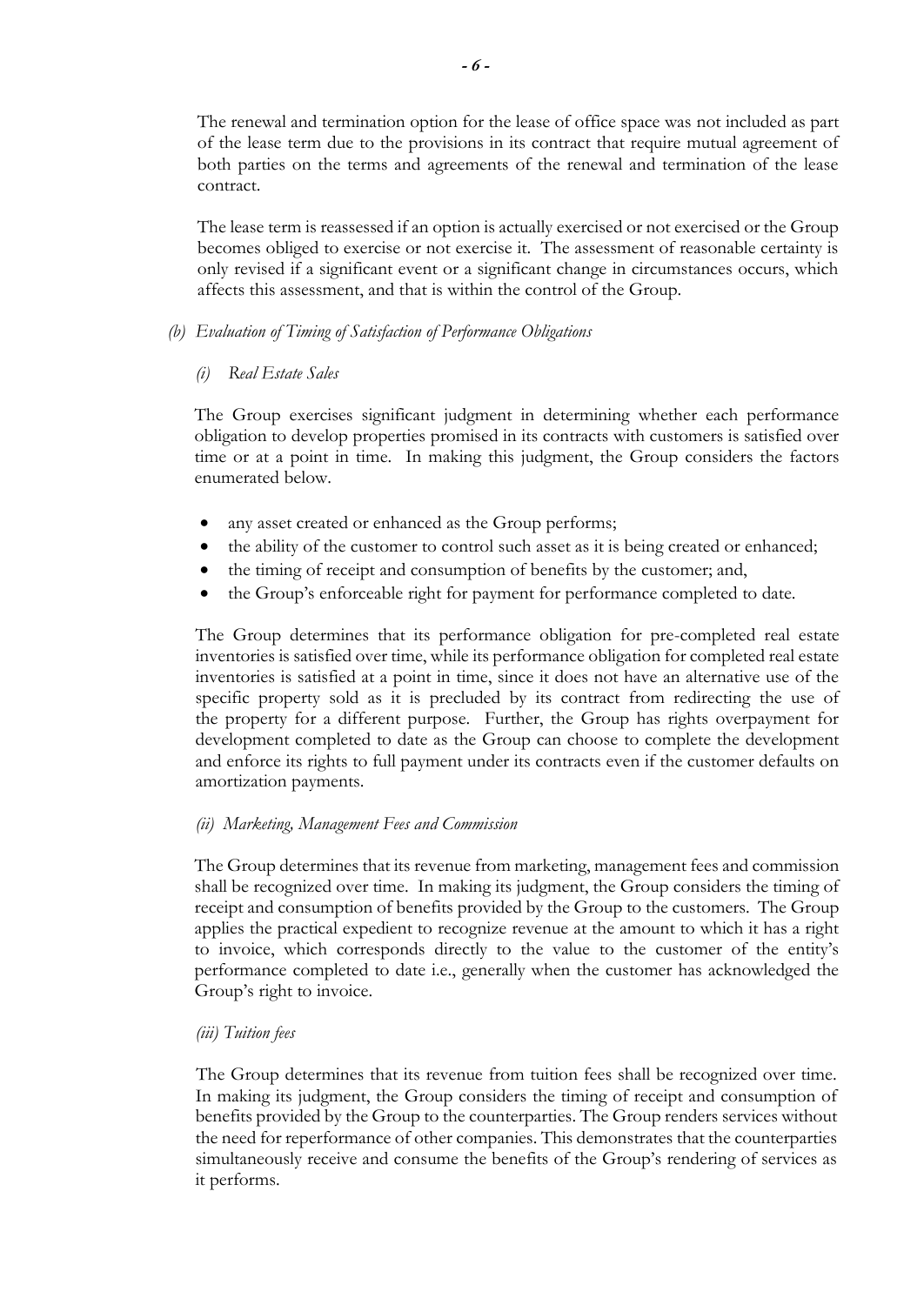#### *(c) Estimation of Collection Threshold for Revenue Recognition*

The Group uses judgment in evaluating the probability of collection of contract price on real estate sales as a criterion for revenue recognition. The Group uses the historical payment pattern of customers in establishing a percentage of collection threshold over which the Group determines that collection of total contract price is reasonably assured.

### *(d) Determination of Expected Credit Losses (ECL) on Trade and Other Receivables, Contract Assets and Advances to Related Parties*

The Group uses a provision matrix to calculate ECL for trade receivables, contract assets and other receivables. The provision rates are based on days past due for groups of various customer segments that have similar loss patterns (i.e., by geography, product type, customer type, and coverage by letters of credit and other forms of credit insurance).

The provision matrix is based on the Group's historical observed default rates. The Group's management intends to regularly calibrate (i.e., on an annual basis) the matrix to consider the historical credit loss experience with forward-looking information (i.e., forecast economic conditions).

With respect to advances to related parties and other related party receivables, the Group uses the liquidity approach as the receivables are collectible on demand.

Details about the ECL on the Group's trade and other receivables, contract assets and advances to related parties are disclosed in Notes 9.2.

#### *(e) Distinction Among Investment Property and Owner-managed Properties*

The Group determines whether a property qualifies as investment property or property and equipment. In making its judgment, the Group considers whether the property generates cash flows largely independent of the other assets held by an entity. Owner-occupied properties generate cash flows that are attributable not only to the property but also to other assets used in the production or supply process while land held for future development are properties intended solely for future development and sale.

Some properties comprise a portion that is held to earn rental or for capital appreciation and another portion that is held for administrative purposes. If these portions can be sold separately (or leased out separately under finance lease), the Group accounts for the portions separately. If the portions cannot be sold separately, the property is accounted for as investment property only if an insignificant portion is held for administrative purposes. Judgment is applied in determining whether ancillary services are so significant that a property does not qualify as investment property. The Group considers each property separately in making its judgment.

Based on management's assessment, properties held for lease and for capital appreciation qualify as investment property.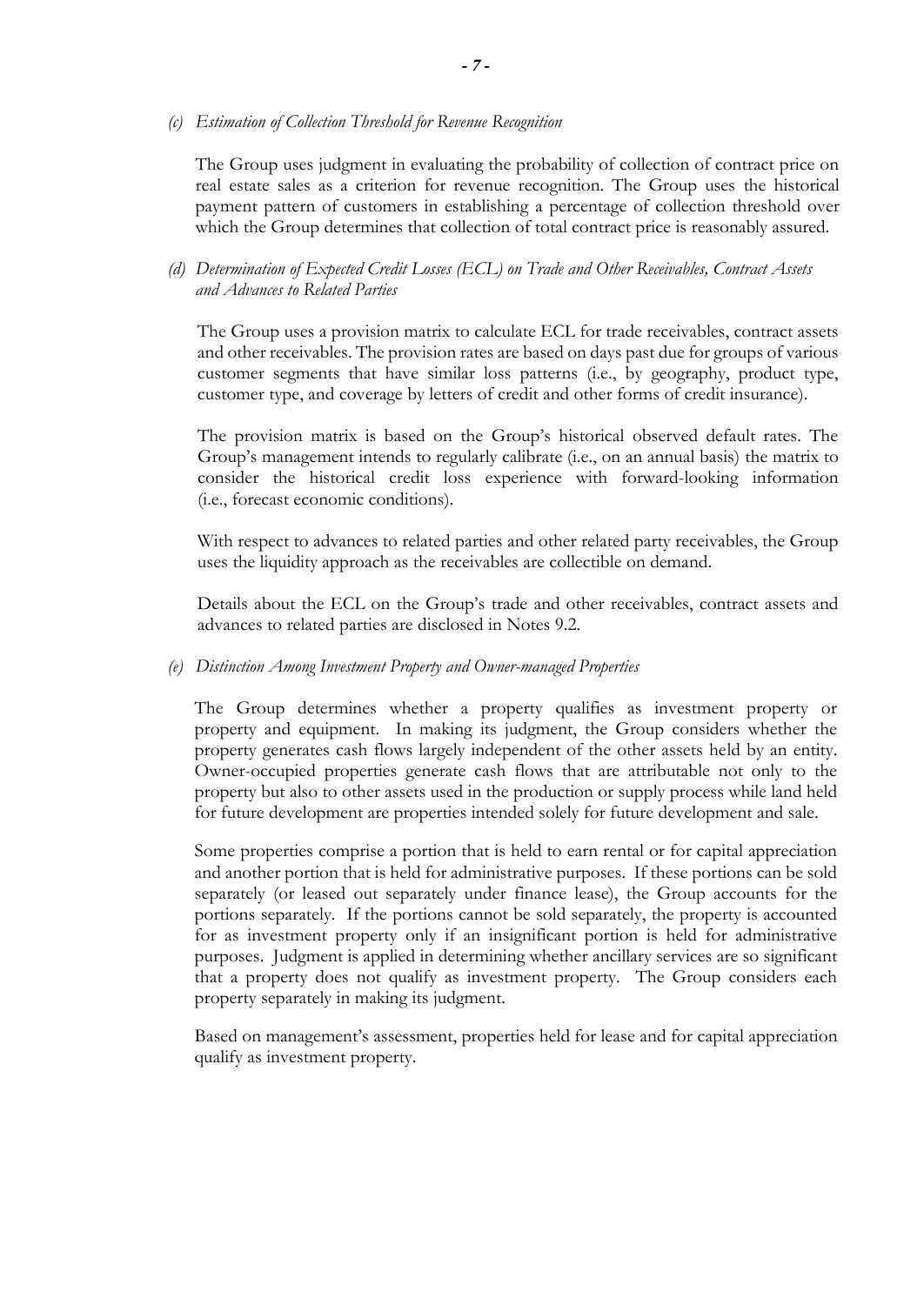#### *(f) Distinction Between Real Estate Inventories and Investment Property*

Inventories comprise properties that are held for sale in the ordinary course of business. Meanwhile, investment properties comprise of land and buildings which are not occupied substantially for use by, or in the operations of, the Group, nor for sale in the ordinary course of business, but are held primarily to earn rental income and capital appreciation. The Group considers management's use over these assets in making its judgment.

#### *(g) Distinction Between Operating and Finance Leases*

The Group has entered into various lease agreements as either a lessor or lessee. Critical judgment was exercised by management to distinguish each lease agreement as either an operating or finance lease by looking at the transfer or retention of significant risk and rewards of ownership of the properties covered by the agreements. Failure to make the right judgment will result in either overstatement or understatement of assets and liabilities.

Based on management's assessment, all of the Group's lease agreements are classified as operating leases.

Distinction between operating and finance leases is applicable only to lease agreements as a lessor. All leases entered into as a lessee, except for those qualified under the optional exemptions as provided by the standard, are required to be recognized on-balance sheet.

#### *(h) Distinction Between Asset Acquisition and Business Combinations*

The Group acquires subsidiaries that own real estate properties. At the time of acquisition, the Group considers whether the acquisition represents the acquisition of a business. The Group accounts for an acquisition as a business combination where an integrated set of activities is acquired in addition to the property. More specifically, consideration is made with regard to the extent to which significant processes are acquired and, in particular, the extent of ancillary services provided by the Group (e.g., maintenance, cleaning, security, bookkeeping, hotel services, etc.). The significance of any process is judged with reference to the guidance in PAS 40 on ancillary services.

In 2018, the Group acquired de facto control over PCMI as described in Note 1.2. The acquisitions are accounted for as business combinations.

#### *(i) Consolidation of Entities in which the Group Holds 50% or Less*

Management considers that the Group has de facto control over PCMI even though it holds less than 50% of the ordinary shares and voting rights in that subsidiary. The Group considers its ability to exercise control over these entities through voting rights held by its subsidiaries or through interlocking directors.

#### *(j) Recognition of Provisions and Contingencies*

Judgment is exercised by management to distinguish between provisions and contingencies.

Provisions are recognized when present obligations will probably lead to an outflow of economic resources and they can be estimated reliably even if the timing or amount of the outflow may still be uncertain. A present obligation arises from the presence of a legal or constructive obligation that has resulted from past events.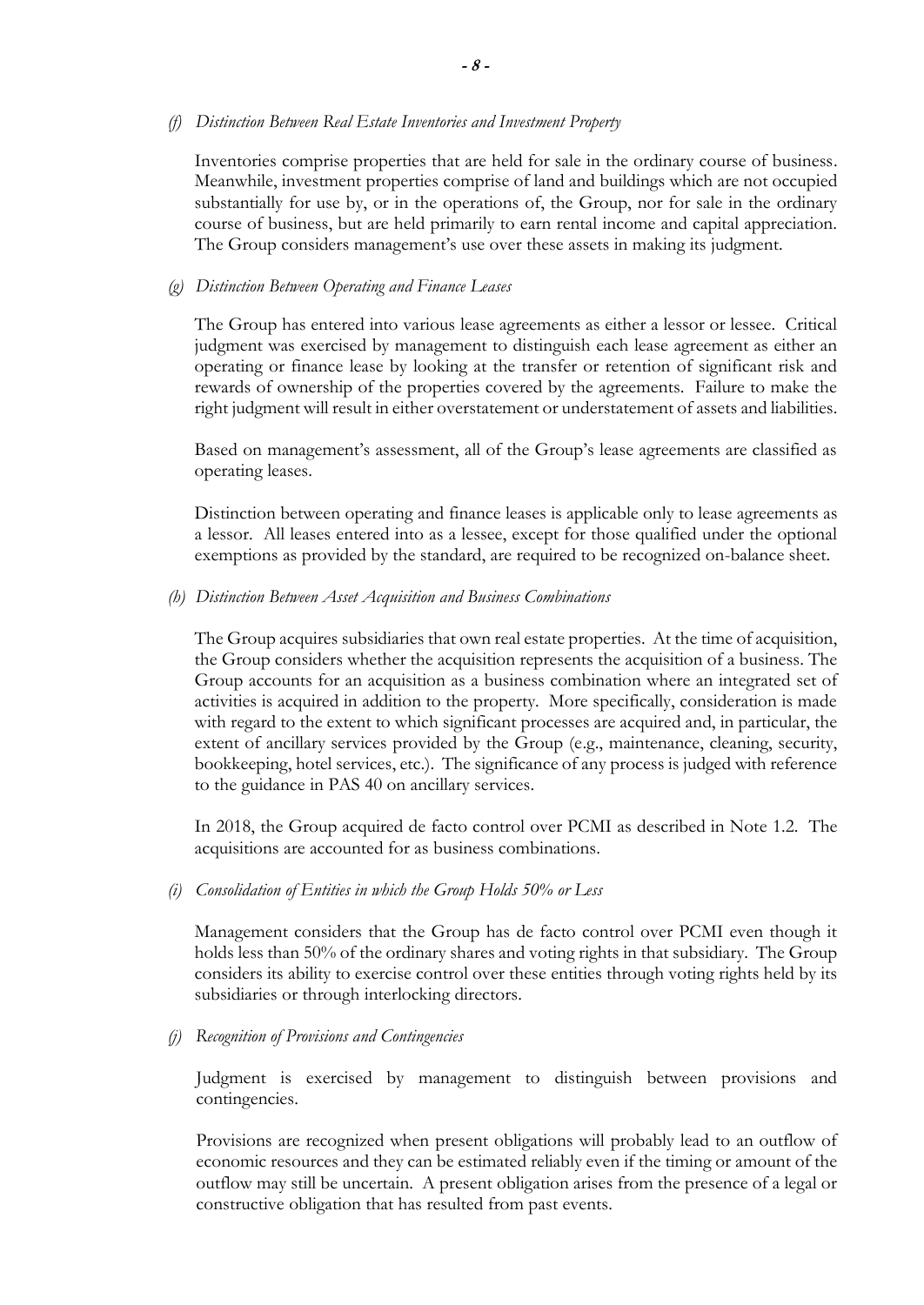Provisions are measured at the estimated expenditure required to settle the present obligation, based on the most reliable evidence available at the end of the reporting period, including the risks and uncertainties associated with the present obligation. Where there are a number of similar obligations, the likelihood that an outflow will be required in settlement is determined by considering the class of obligations as a whole. When time value of money is material, long-term provisions are discounted to their present values using a pre-tax rate that reflects market assessments and the risks specific to the obligation. The increase in the provision due to passage of time is recognized as interest expense. Provisions are reviewed at the end of each reporting period and adjusted to reflect the current best estimate.

In those cases where the possible outflow of economic resources as a result of present obligations is considered improbable or remote, or the amount to be provided for cannot be measured reliably, no liability is recognized in the interim consolidated financial statements. Similarly, possible inflows of economic benefits to the Group that does not yet meet the recognition criteria of an asset are considered contingent assets; hence, are not recognized in the interim consolidated financial statements. On the other hand, any reimbursement that the Group can be virtually certain to collect from a third party with respect to the obligation is recognized as a separate asset not exceeding the amount of the related provision.

Disclosures on relevant contingencies are presented in Note 7.

### **3.2 Key Sources of Estimation Uncertainty**

The following are the key assumptions concerning the future, and other key sources of estimation uncertainty at the end of the reporting period, that have a significant risk of causing a material adjustment to the carrying amounts of assets and liabilities within the next reporting period:

#### *(a) Determination of Appropriate Discount Rate in Measuring Lease Liabilities*

The Group measures its lease liabilities at present value of the lease payments that are not paid at the commencement date of the lease contract. The lease payments were discounted using a reasonable rate deemed by management equal to the Group's incremental borrowing rate. In determining a reasonable discount rate, management considers the term of the leases, the underlying asset and the economic environment. Actual results, however, may vary due to changes in estimates brought about by changes in such factors.

#### *(b) Revenue Recognition for Performance Obligation Satisfied Over Time*

In determining the amount of revenue to be recognized for performance obligations satisfied over time, the Group measures progress on the basis of actual costs incurred relative to the total expected costs to complete such performance obligations. Specifically, the Group estimates the total development costs with reference to the project development plan and any agreement with customers. Management regularly monitors its estimates and applies changes as necessary. A significant change in estimated costs would result in a significant change in the amount of revenue recognized in the year of change.

#### *(c) Estimation of Allowance for ECL*

The measurement of the allowance for ECL on financial assets at amortized cost is an area that requires the use of significant assumptions about the future economic conditions and credit behavior (e.g., likelihood of counterparties defaulting and the resulting losses).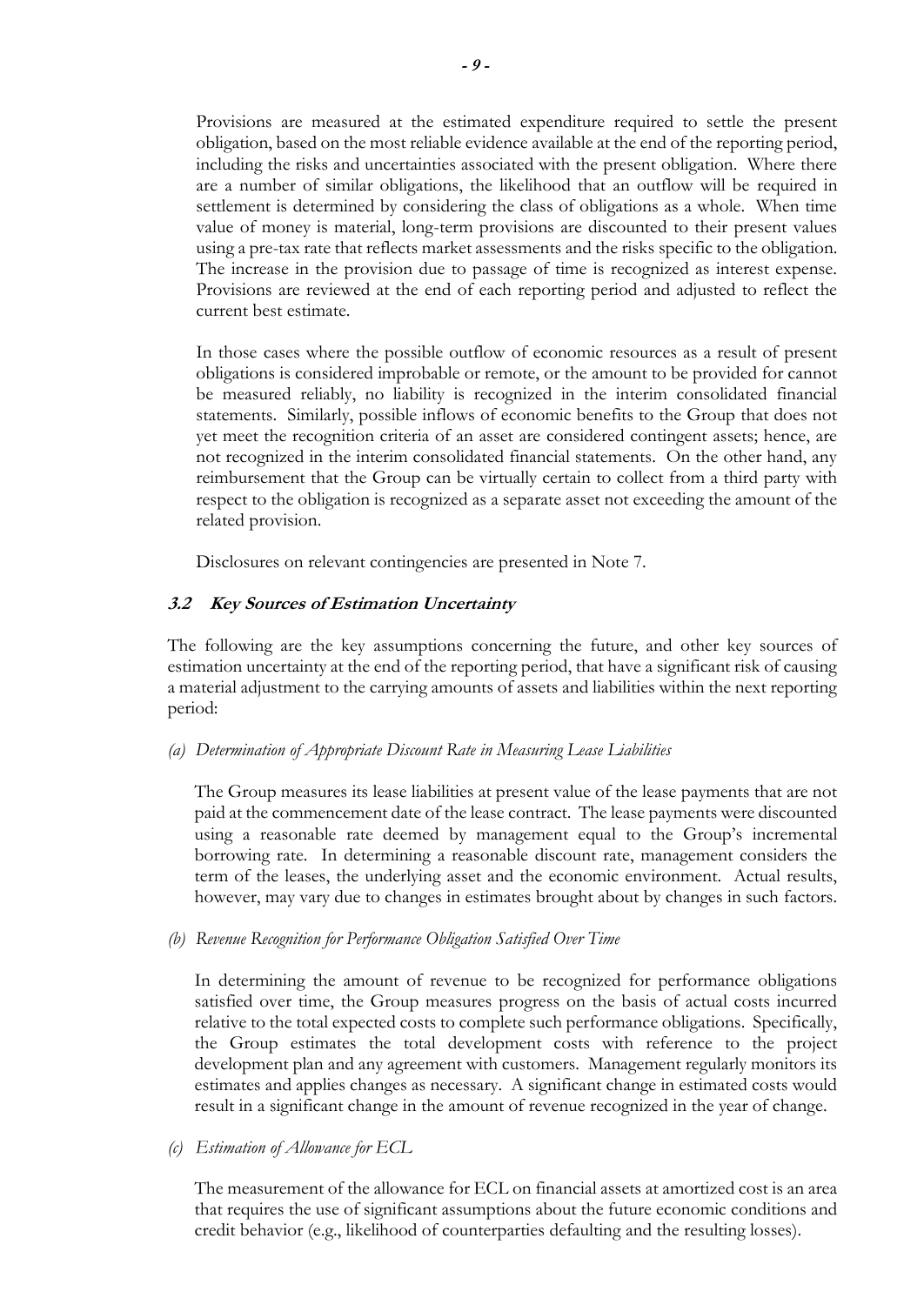#### *(d) Determination of Net Realizable Value of Real Estate Inventories*

In determining the net realizable value of real estate inventories, management takes into account the most reliable evidence available at the times the estimates are made. The future realization of the carrying amounts of these assets is affected by price changes in the different market segments as well as the trends in the real estate industry. These are considered key sources of estimation uncertainty and may cause significant adjustments to the Group's Inventories within the next reporting period.

Considering the Group's pricing policy, the net realizable value of the Real Estate Inventories is higher than their related carrying values as of the end of the reporting periods.

### *(e) Estimation of Useful Lives of Property and Equipment, Intangible Assets, and Investment Properties*

The Group estimates the useful lives of property and equipment, intangible assets, and investment properties based on the period over which the assets are expected to be available for use. The estimated useful lives of these assets are reviewed periodically and are updated if expectations differ from previous estimates due to physical wear and tear, technical or commercial obsolescence and legal or other limits on the use of the assets.

Based on management's assessment as at September 30, 2021 and December 31, 2020, there is no change in estimated useful lives of property and equipment, and investment property during those years. Actual results, however, may vary due to changes in estimates brought about by changes in factors mentioned above.

#### *(f) Determination of Realizable Amount of Deferred Tax Assets*

The Group reviews its deferred tax assets at the end of each reporting period and reduces the carrying amount to the extent that it is no longer probable that sufficient taxable profit will be available to allow all or part of the deferred tax asset to be utilized. Management assessed that the balance of deferred tax assets recognized as at September 30, 2021 and December 31, 2020 will be utilized in the succeeding years.

#### *(g) Impairment of Goodwill and Other Non-financial Assets*

Goodwill is reviewed annually for impairment while other non-financial assets are tested whenever certain impairment indicators become present. In assessing impairment, the management estimates the recoverable amount of each asset or a cash-generating unit based on expected future cash flows and uses an interest rate to calculate the present value of those cash flows. Estimation uncertainty relates to assumptions about future operating results and the determination of a suitable discount rate.

Material amount of goodwill amounting to P77.3 million arising from the acquisition of LBASSI has been tested for impairment. The discount rates and growth rate are the key assumptions used by management in determining the recoverable amount of cash generating units. Management believes that the key assumptions used are appropriate and reasonable, significant changes in those assumptions may materially affect the assessment of recoverable amounts and any resulting impairment loss could have a material adverse effect on the results of operations. Management has also determined that a reasonably possible change in these key assumptions would not cause the carrying amount of the cash generating unit exceed their respective recoverable amounts. Based on management's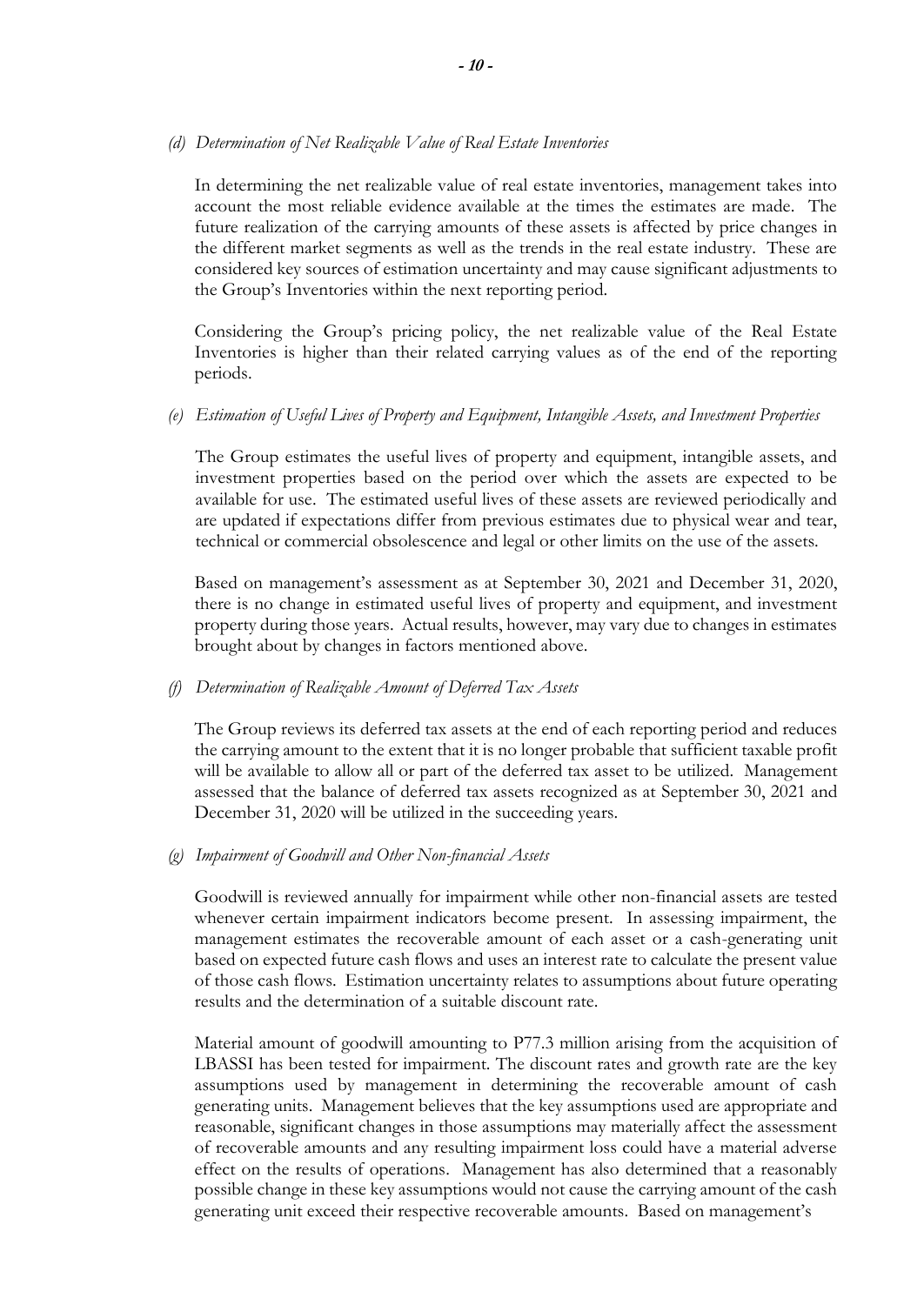assessment, no impairment loss needs to be recognized on goodwill since the recoverable amount of the cash generating units is greater than their carrying amount in both years presented (see Note 1).

No impairment losses were recognized on advances to landowners and joint ventures, investment in an associate, property and equipment, intangible assets, investment properties, and other non-financial assets as at September 30, 2021 and December 31, 2020.

### *(h) Valuation of Post-employment Defined Benefit*

The determination of the Group's obligation and cost of post-employment benefit is dependent on the selection of certain assumptions used by an actuary in calculating such amounts. Those assumptions include, among others, discount rates and salary increase rate. A significant change in any of these actuarial assumptions may generally affect the recognized expense, other comprehensive income or losses and the carrying amount of the retirement benefit obligation in the next reporting period.

### *(i) Determination of Fair Value of Investment Properties*

Investment properties are measured using the cost model. The Group determines the fair values of building and building improvements using either thru the discounted cash flows valuation technique (income approach) or market based valuation technique (market approach). The Group uses assumptions that are mainly based on market conditions existing at the end of each reporting period, such as: the receipt of contractual rentals; expected future market rentals; void periods; maintenance requirements; and, appropriate discount rates. These valuations are regularly compared to actual market yield data and actual transactions by the Group and those reported by the market. The expected future market rentals are determined on the basis of current market rentals for similar properties in the same location and condition.

For land, the Company determines the fair value using market-based valuation approach where prices of comparable properties are adequate for specific market factors such as location and condition of the property.

A significant change in these elements may affect prices and the value of the assets.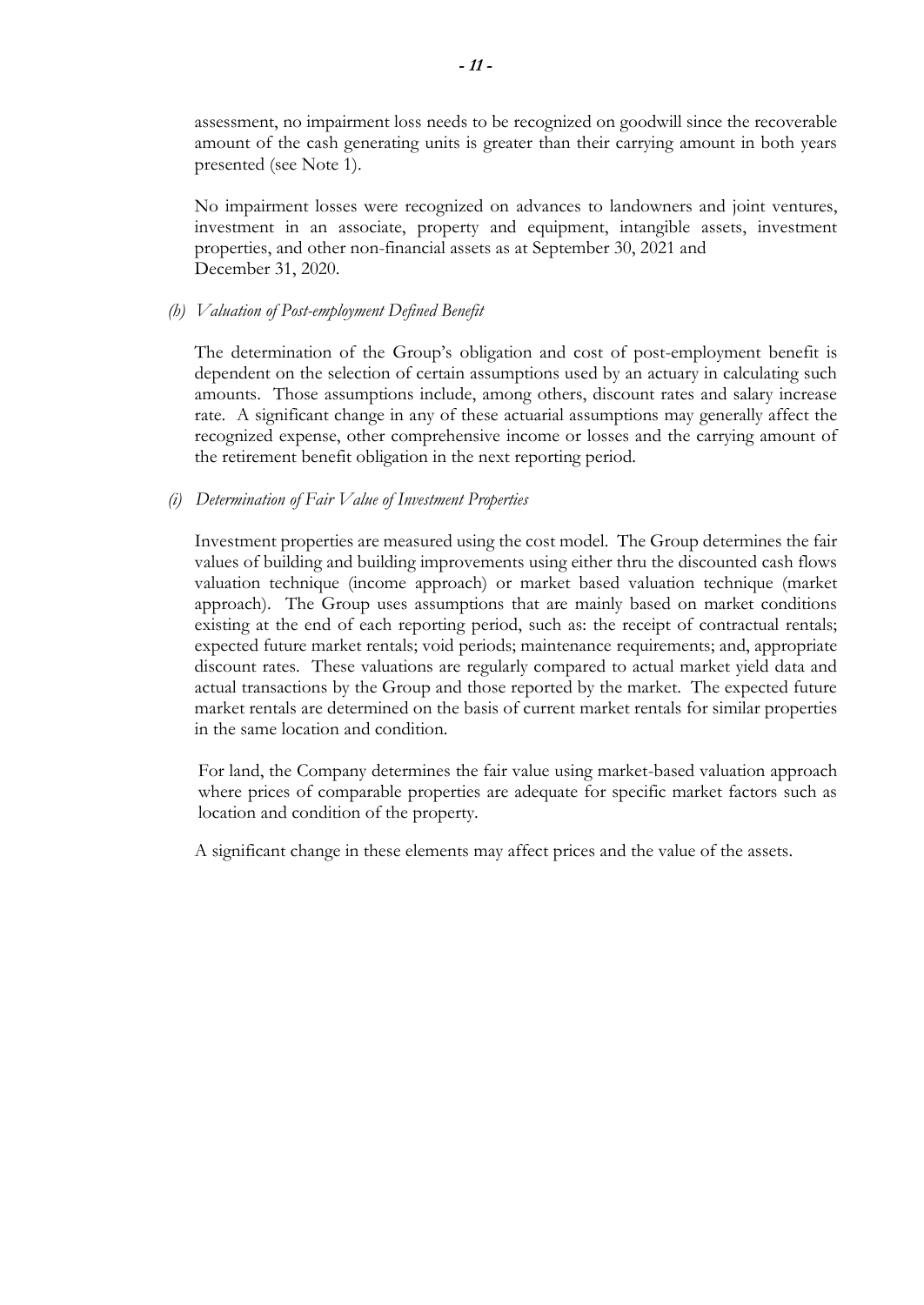### **4. SEGMENT INFORMATION**

### **4.1 Business Segments**

The Group's operating businesses are organized and managed separately according to the nature of products and services provided, with each segment representing a strategic business unit that offers different products and serves different markets. The Group is engaged in the development and marketing of mid-cost housing projects in the form of condominium communities, subdivision lots and house and lot packages, and commercial units to a limited extent. It classifies and monitors its projects into high-rise and horizontal. High-rise projects refer to condominiums and other medium scale properties while the horizontal projects refer to house and lot packages, and subdivision lots. Both are intended for middle income market.

### **4.2 Segment Assets and Liabilities**

Segment assets include all operating assets used by a segment and consist principally of operating receivables, contract assets and real estate inventories. Excluded from segment assets are cash and cash equivalents, advances to related parties, prepayments, advances to landowners and joint ventures, investments in an associate, property and equipment, intangible assets, investment properties and other assets which are considered corporate assets and are not allocated to any segment's assets.

Segment liabilities include all operating liabilities incurred by management in each particular segment and consist principally of contract liabilities and customers' deposits. Excluded from segment liabilities are interest-bearing loans and borrowings, trade and other payables, lease liabilities, advances from related parties, deferred tax liabilities and retirement benefit obligation as the Group's management determined that these accounts are not directly related to the Group's segment.

### **4.3 Intersegment Transactions**

There are no intersegment transactions. In case of inter-segment sales and transfers, the Group generally accounts for them as if the sales or transfers were made to third parties at current market prices. Intersegment sales and transfers, if any, are eliminated in the preparation of the interim consolidated financial statements.

### **4.4 Analysis of Segment Information**

The tables presented in the succeeding pages present the revenue and profit information for the nine months ended September 30, 2021 and 2020, and certain asset and liability information regarding segments as at September 30, 2021 and December 31, 2020.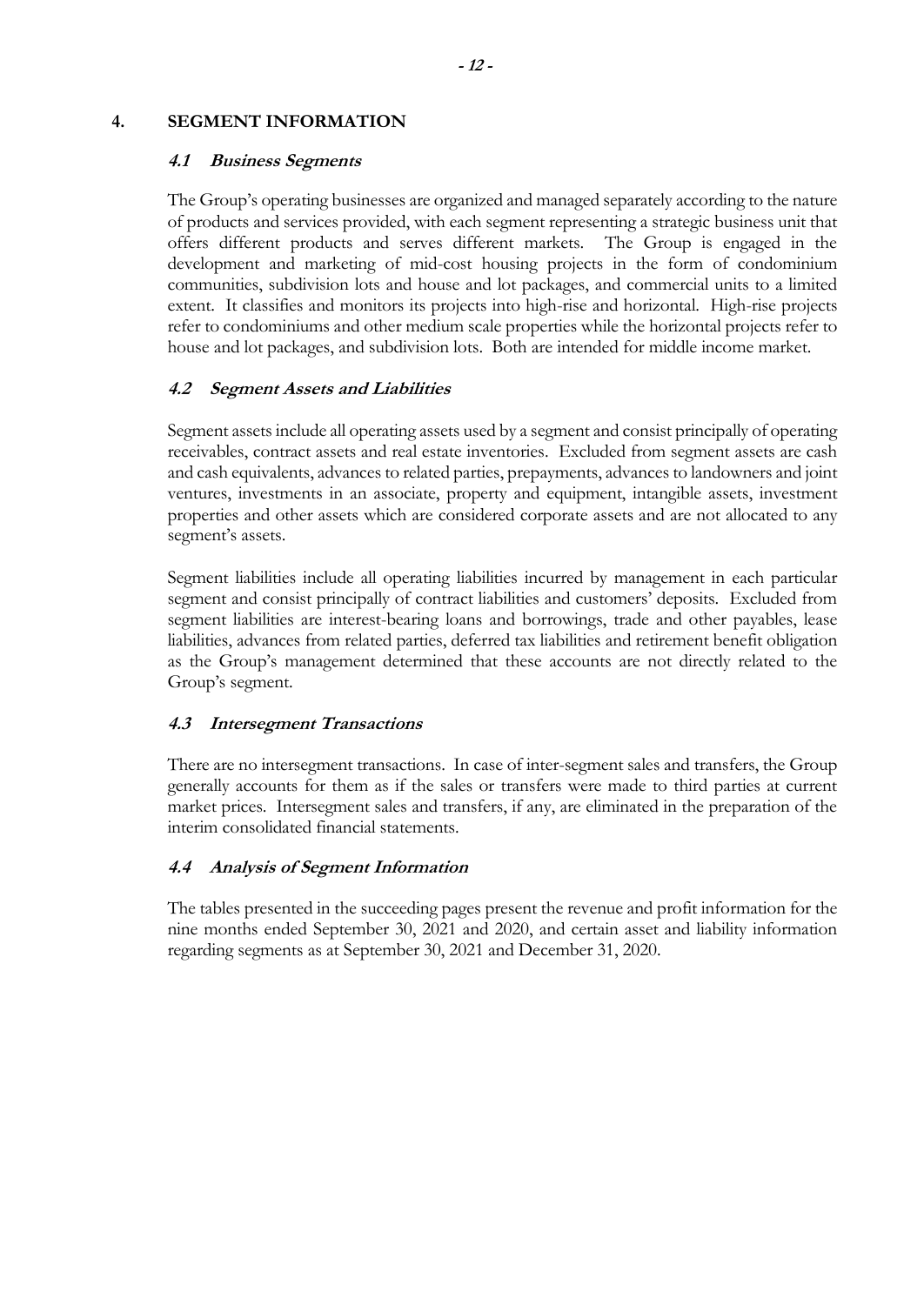|                                                 |   | <b>High Rise Projects</b>         |                           |                                   | <b>Horizontal Projects</b> |                                |              | Total                                 |  |                                   |  |                                 |
|-------------------------------------------------|---|-----------------------------------|---------------------------|-----------------------------------|----------------------------|--------------------------------|--------------|---------------------------------------|--|-----------------------------------|--|---------------------------------|
|                                                 |   | September 30, 2021                |                           | September 30, 2020                |                            | September 30, 2021             |              | September 30, 2020                    |  | September 30, 2021                |  | September 30, 2020              |
| <b>REVENUES</b>                                 |   |                                   |                           |                                   |                            |                                |              |                                       |  |                                   |  |                                 |
| Real estate sales                               | P | 2,532,217,908 P                   |                           | 2,902,355,073 P                   |                            | 151,248,547                    | $\mathbf{P}$ | 96,369,460 P                          |  | 2,683,466,455 P                   |  | 2,998,724,533                   |
| Finance income                                  |   | 12,865,374                        |                           | 15,020,150                        |                            | 637,155                        |              | 1,708,597                             |  | 13,502,529                        |  | 16,728,747                      |
| Rental income                                   |   | 13,886,563                        |                           | 8,034,828                         |                            |                                |              |                                       |  | 13,886,563                        |  | 8,034,828                       |
| Commission & other incomes                      |   | 52,233,392                        |                           | 70,931,169                        |                            | 1,377,747                      |              | 5,376,894                             |  | 53,611,139                        |  | 76,308,063                      |
|                                                 |   | 2,611,203,237                     |                           | 2,996,341,220                     |                            | 153,263,449                    |              | 103,454,951                           |  | 2,764,466,686                     |  | 3,099,796,171                   |
| <b>COSTS AND OPERATING</b><br><b>EXPENSES</b>   |   |                                   |                           |                                   |                            |                                |              |                                       |  |                                   |  |                                 |
| Cost of real estate inventories                 |   | 1,309,735,282                     |                           | 1,755,391,437                     |                            | 37,686,029                     |              | 48,621,035                            |  | 1,347,421,311                     |  | 1,804,012,472                   |
| Operating expenses                              |   | 373, 227, 269                     |                           | 315, 109, 770                     |                            | 45,034,506                     |              | 24,146,486                            |  | 418, 261, 775                     |  | 339,256,256                     |
|                                                 |   | 1,682,962,551                     |                           | 2,070,501,207                     |                            | 82,720,535                     |              | 72,767,521                            |  | 1,765,683,086                     |  | 2,143,268,728                   |
| <b>SEGMENT OPERATING PROFIT</b>                 | P | 928,240,686 P                     |                           | 925,840,013 P                     |                            | 70,542,914 P                   |              | 30,687,430 P                          |  | 998,783,600 P                     |  | 956,527,443                     |
|                                                 |   |                                   | <b>High Rise Projects</b> |                                   | <b>Horizontal Projects</b> |                                |              | Total                                 |  |                                   |  |                                 |
|                                                 |   | September 30, 2021                |                           | December 31, 2020                 |                            | September 30, 2021             |              | December 31, 2020                     |  | September 30, 2021                |  | December 31, 2020               |
| <b>SEGMENT ASSETS AND</b><br><b>LIABILITIES</b> |   |                                   |                           |                                   |                            |                                |              |                                       |  |                                   |  |                                 |
| Segment assets<br>Segment liabilities           | P | 23,107,727,460 P<br>5,373,635,488 |                           | 23,889,201,226 P<br>4,892,259,636 |                            | 7,204,975,560 P<br>316,661,628 |              | 7,188,329,385 <b>P</b><br>303,766,808 |  | 30,312,703,020 P<br>5,690,297,116 |  | 31,007,530,661<br>5,196,026,444 |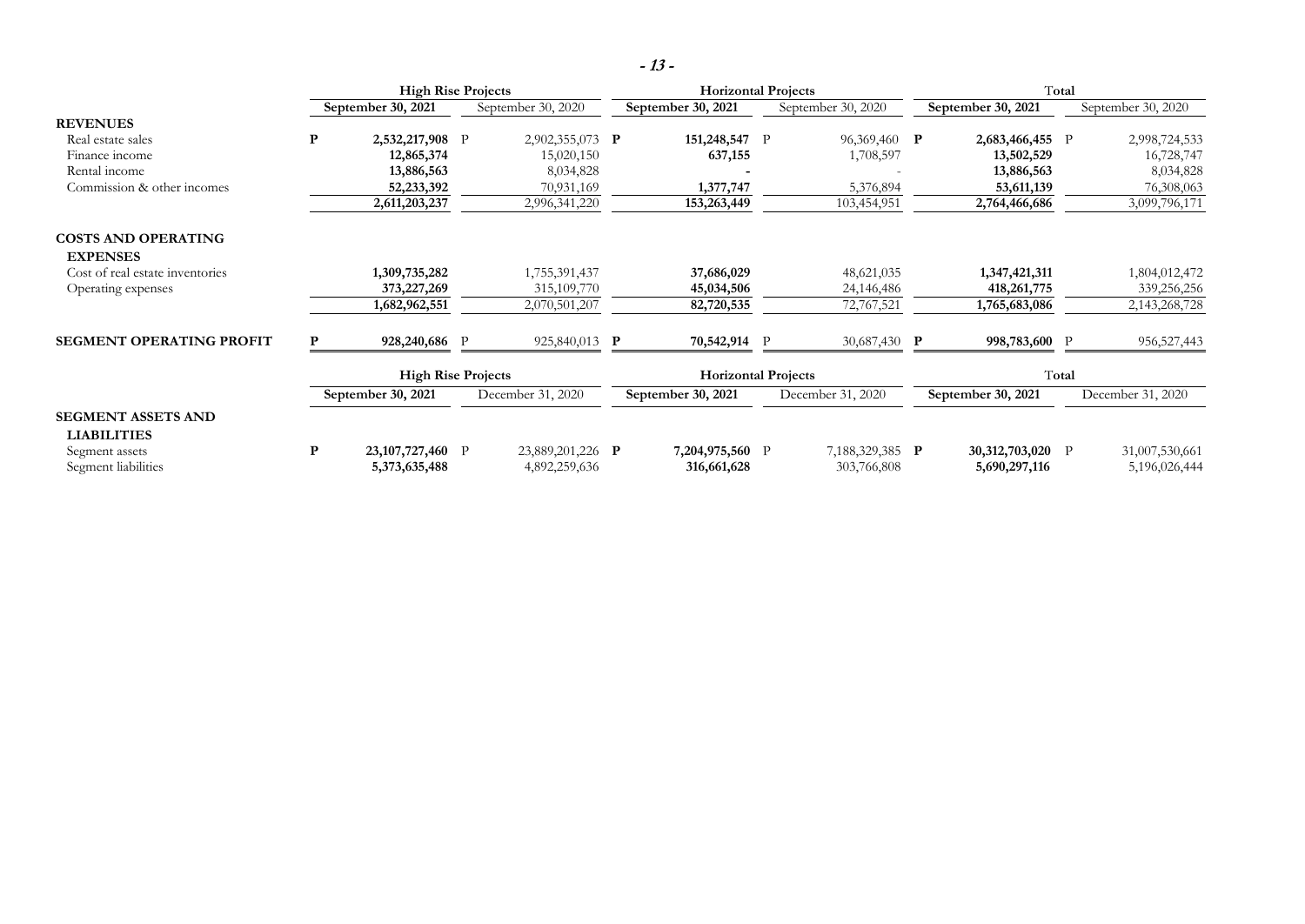#### **4.5 Reconciliations**

Presented below is a reconciliation of the Group's segment information to the key financial information presented in its consolidated financial statements.

|                                                    | September 30, 2021 |                    | September 30, 2020 |                   |  |
|----------------------------------------------------|--------------------|--------------------|--------------------|-------------------|--|
| Revenues                                           |                    |                    |                    |                   |  |
| Total segment revenues                             | ${\bf P}$          | 2,764,466,686      | $\mathbf{P}$       | 3,099,796,171     |  |
| Other unallocated revenues                         |                    | 383,713,816        |                    | 326, 247, 174     |  |
| Revenues as reported in the interim consolidated   |                    |                    |                    |                   |  |
| statements of comprehensive income                 | ${\bf P}$          | 3,148,180,502      | $\mathbf P$        | 3,426,043,345     |  |
| <b>Profit or loss</b>                              |                    |                    |                    |                   |  |
| Segment operating profit                           | $\mathbf{P}$       | 998,783,600        | $\mathbf{P}$       | 956, 527, 443     |  |
| Other unallocated income                           |                    | 383,713,816        |                    | 326, 247, 174     |  |
| Other unallocated expenses                         |                    | (894, 822, 753)    |                    | (869, 753, 993)   |  |
| Net profit as reported in the interim consolidated |                    |                    |                    |                   |  |
| statements of comprehensive income                 | $\mathbf P$        | 487,674,663        | $\, {\bf p}$       | 413,020,624       |  |
|                                                    |                    | September 30, 2021 |                    | December 31, 2020 |  |
| Assets                                             |                    |                    |                    |                   |  |
| Segment assets                                     | ${\bf P}$          | 30,312,703,020     | $\mathbf P$        | 31,077,530,611    |  |
| Unallocated assets                                 |                    | 16,018,009,903     |                    | 14,329,476,118    |  |
| Total assets as reported in the interim            |                    |                    |                    |                   |  |
| consolidated statements of financial position      | P                  | 46,330,712,923     | $\mathbf{P}$       | 45,407,006,729    |  |
| Liabilities                                        |                    |                    |                    |                   |  |
| Segment liabilities                                | ${\bf P}$          | 5,690,297,116      | $\mathbf{P}$       | 5,196,026,444     |  |
| Unallocated liabilities                            |                    | 11, 165, 570, 490  |                    | 11,190,029,634    |  |
| Total liabilities as reported in the interim       |                    |                    |                    |                   |  |
| consolidated statements of financial position      | ${\bf P}$          | 16,855,867,606     | $\mathbf P$        | 16,386,056,078    |  |

# **5. EQUITY**

### **5.1 Capital Stock**

Capital stock as of September 30, 2021 and December 31, 2020 consists of:

|                                 | No. of Shares<br>Amount        |
|---------------------------------|--------------------------------|
| Common shares – P1 par value    |                                |
| Authorized                      | P31,495,200.<br>31.495.200.000 |
| <b>Issued</b>                   | 14,803,455,238 P14,803,455,238 |
| Treasury shares $-$ at cost     | $127,256,071$ (102,106,658)    |
| Total outstanding               | 14,676,199,167 P14,701,348,580 |
| Preferred shares – P1 par value |                                |
| Authorized                      |                                |

Megaworld has 81.72% ownership interest in the Group as of September 30, 2021 and December 31, 2020.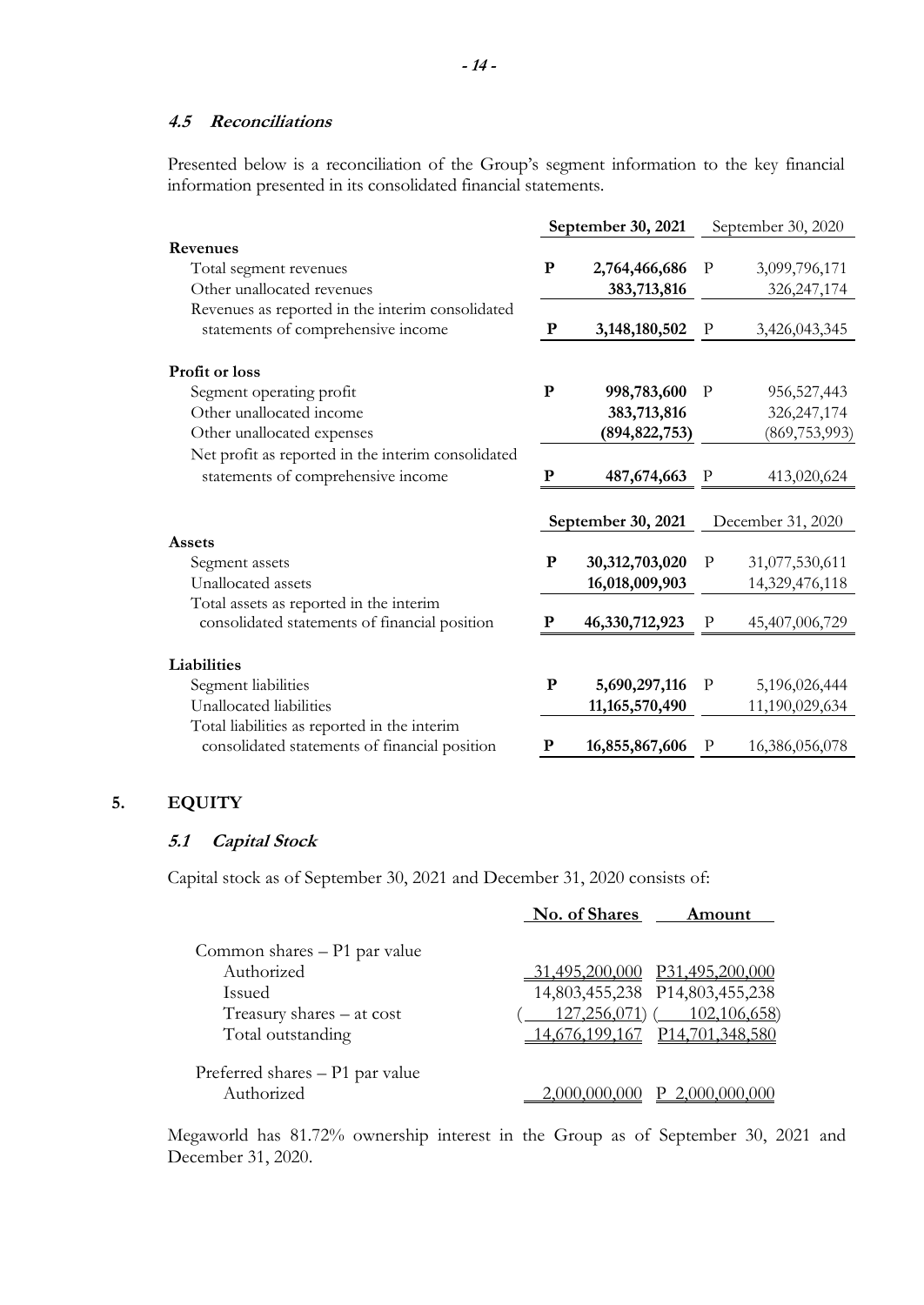The Series B preferred shares are nonredeemable, convertible into common shares and are nonvoting. The shares have zero coupon rates and shall not be entitled to dividends. The Series B preferred shares shall be convertible to common shares anytime after the end of the 18 months from the implementation date, May 29, 1998, as defined in the subscription agreements. There are no subscribed and issued preferred shares as of September 30, 2021 and December 31, 2020.

On April 24, 1996, the SEC approved the listing of the Group's shares totaling 425,000,000. The shares were issued at an offer price of P12.90 per share.

# **5.2 Additional Paid-in Capital**

The additional paid-in capital (APIC) pertains to the excess of the total proceeds received from the Group's shareholders over the total par value of the common shares. There were no movements in the Group's APIC accounts for the end of the reporting periods.

## **5.3 Treasury Stock**

On March 23, 2006, the Company's BOD authorized the buy-back of up to P1.0 billion worth of Group's shares of common stock within a 24-month period under certain terms and conditions as the Group's senior management may deem beneficial to the Group and its stockholders.

As of September 30, 2021 and December 31, 2020, the Group's treasury shares amounted to P102.1 million, representing the cost of 127,256,071 shares reacquired by the Company.

### **5.4 Revaluation Reserves**

Revaluation reserves of the Group are composed of remeasurements on its retirement benefit obligation and fair value movements of the Group's financial assets at FVOCI.

### **5.5 Other Reserves**

Other reserves of the Group pertains to the difference between the fair value of consideration paid and the relevant share in the carrying value of the net assets of PCMI as a result of obtaining de facto control over PCMI in 2018 and any subsequent change in ownership interest in the subsidiary (see Notes 1.2).

### **5.6 Retained Earnings**

Retained earnings are restricted in the amount of P102.1 million representing the cost of 127,256,071 shares held in treasury as of the end of the reporting periods.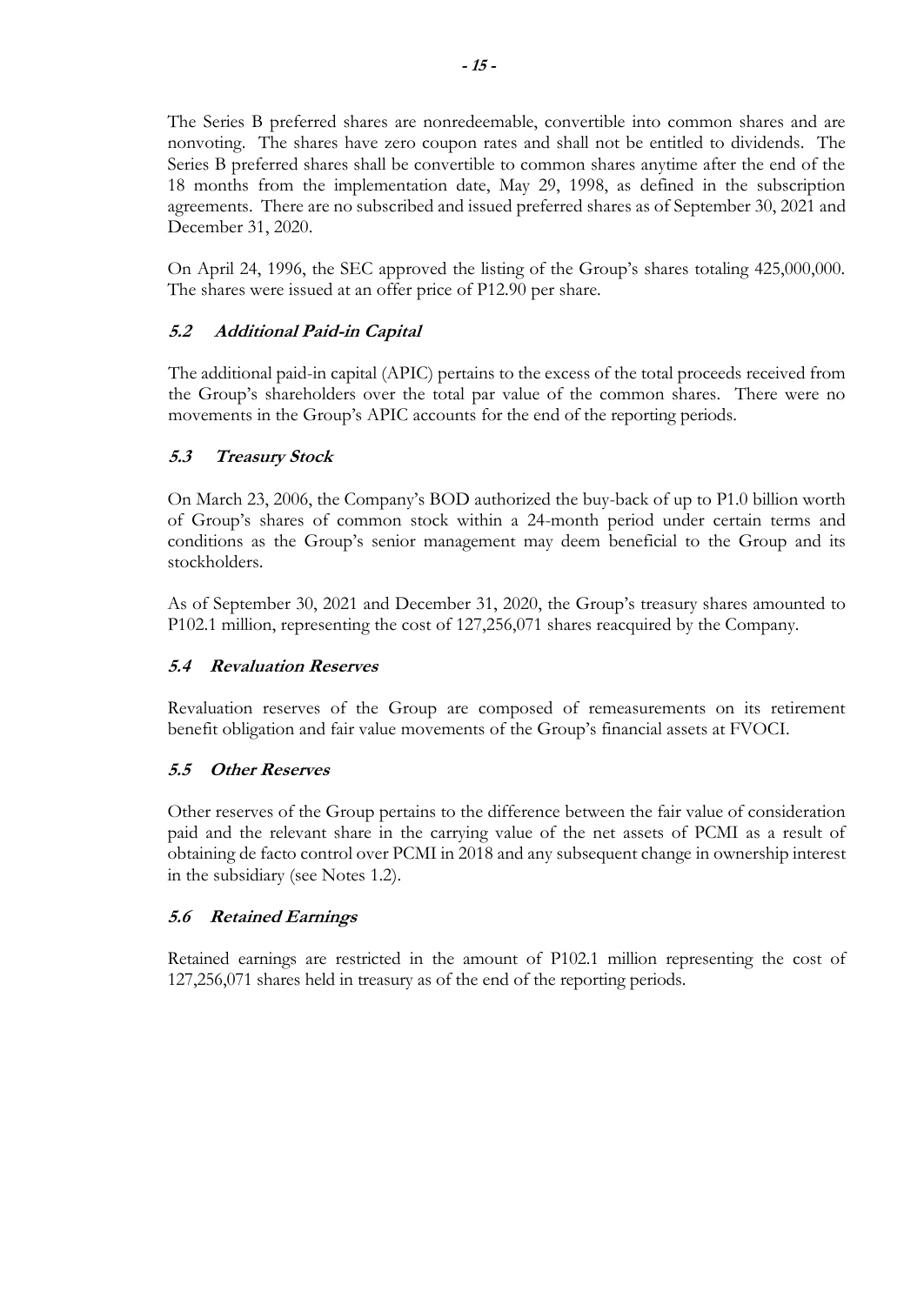#### **6. EARNINGS PER SHARE**

The calculation of the basic earnings per share is based on the profits attributable to parent company's shareholders divided by the weighted average number of shares in issue during the period.

Basic and diluted earnings per share amounts were computed as follows:

|                                                           |   | September 30, 2021 | September 31, 2020 |                |
|-----------------------------------------------------------|---|--------------------|--------------------|----------------|
| Net profit attributable to parent Group's<br>shareholders | р | 494, 158, 715      |                    | 419,088,062    |
| Number of issued and outstanding<br>common shares         |   | 14,676,199,167     |                    | 14,676,199,167 |
| Basic and diluted earnings per share                      | D | 0.0337             | P                  | 0.0286         |

Diluted earnings per share equal the basic earnings per share since the Group does not have dilutive shares as of September 30, 2021 and December 31, 2020.

# **7. COMMITMENTS AND CONTINGENCIES**

There are commitments, guarantees, and contingent liabilities that arise in the normal course of operations of the Group, which are not reflected in the accompanying unaudited interim consolidated financial statements. The Group's management's opinion, that losses, if any, from these items will not have any material effect on its interim consolidated financial statements.

In addition, there are no material off-balance sheet transactions, arrangements, obligations and other relationships of the Group with unconsolidated entities or other persons created during the reporting period.

### **8. SEASONAL FLUCTUATIONS**

There were no seasonal aspects that had a material effect on the financial condition or results of operations of the Group.

### **9. RISK MANAGEMENT OBJECTIVES AND POLICIES**

The Group is exposed to a variety of financial risks which result from its operating, investing, and financing activities. Risk management is carried out by a central treasury department under policies approved by the BOD, and focuses on actively securing the Group's short to medium-term cash flows by minimizing the exposure to financial markets. Long-term financial investments are managed to generate lasting returns. The Group does not engage in the trading of financial assets for speculative purposes nor does it write options. The financial risks to which the Group is exposed to are described below and in the succeeding pages.

### **9.1 Market Risk**

The Group is exposed to market risk through its use of financial instruments and specifically to foreign currency risk, and interest rate risk which results from both its operating, investing and financing activities.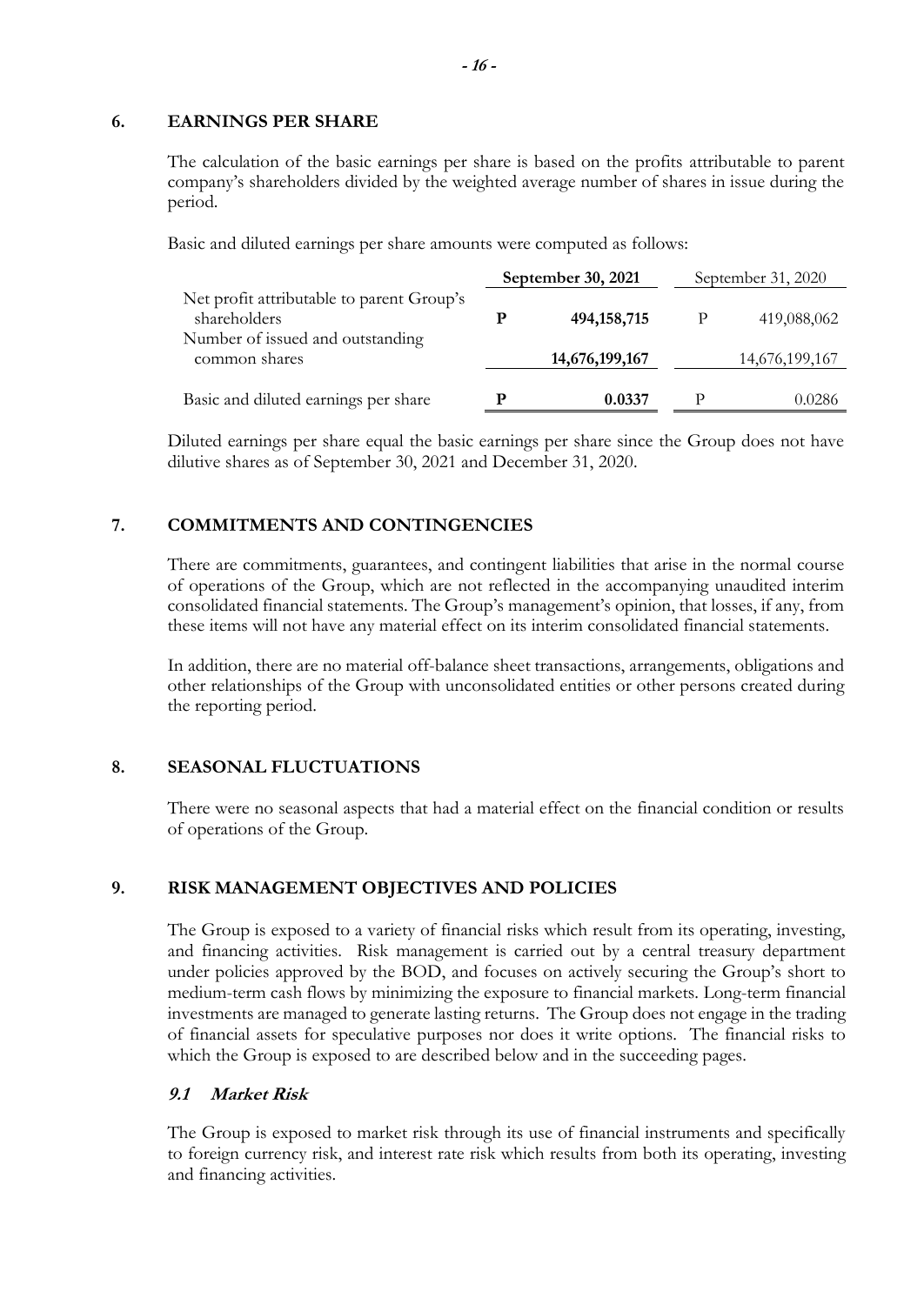### *(a) Foreign Currency Risk*

There is no significant exposure to foreign currency risks since most of the Group's transactions are denominated in Philippine peso, which is its functional currency. The Group's financial asset denominated in foreign currency only pertains to cash and cash equivalents. However, the amount is insignificant to the financial statements as of September 30, 2021 and December 31, 2020. The Group has no financial liabilities denominated in foreign currency.

### *(b) Interest Rate Risk*

The Group's policy is to minimize interest rate cash flow risk exposures on long-term financing. Long-term borrowings are therefore usually obtained and negotiated at fixed rates. As of September 30, 2021 and December 31, 2020, the Group is only exposed to changes in market interest through its cash and cash equivalents and long-term borrowings, which are deemed by management to be not significant.

All other financial assets and liabilities have either short-term maturities, noninterest-bearing or are subject to fixed rates (e.g. related party advances).

### *(c) Other Price Risk*

The Group's market price risk arises from its investments carried at fair value (classified as financial assets at FVOCI). It manages its risk arising from changes in market price by monitoring the changes in the market price of the investments.

For equity securities listed in the Philippines, the observed volatility rates of the fair values of the Group's investment held at fair value are determined based on the average market volatility in quoted prices, using standard deviation, estimated at 99% level of confidence. An average volatility of 25.5% and 53.1% has been observed during the period ending September 30, 2021 and December 31, 2020, respectively. The impact on the Group's interim consolidated other comprehensive income and interim consolidated equity would have increased or decreased by P296.1 million and P633.8 million as at September 30, 2021 and December 31, 2020, respectively.

The investments in quoted equity securities are considered long-term strategic investments. In accordance with the Group's policies, no specific hedging activities are undertaken in relation to these investments. The investments are continuously monitored and voting rights arising from these equity instruments are utilized in the Group's favor.

The Group is not subject to commodity price risk.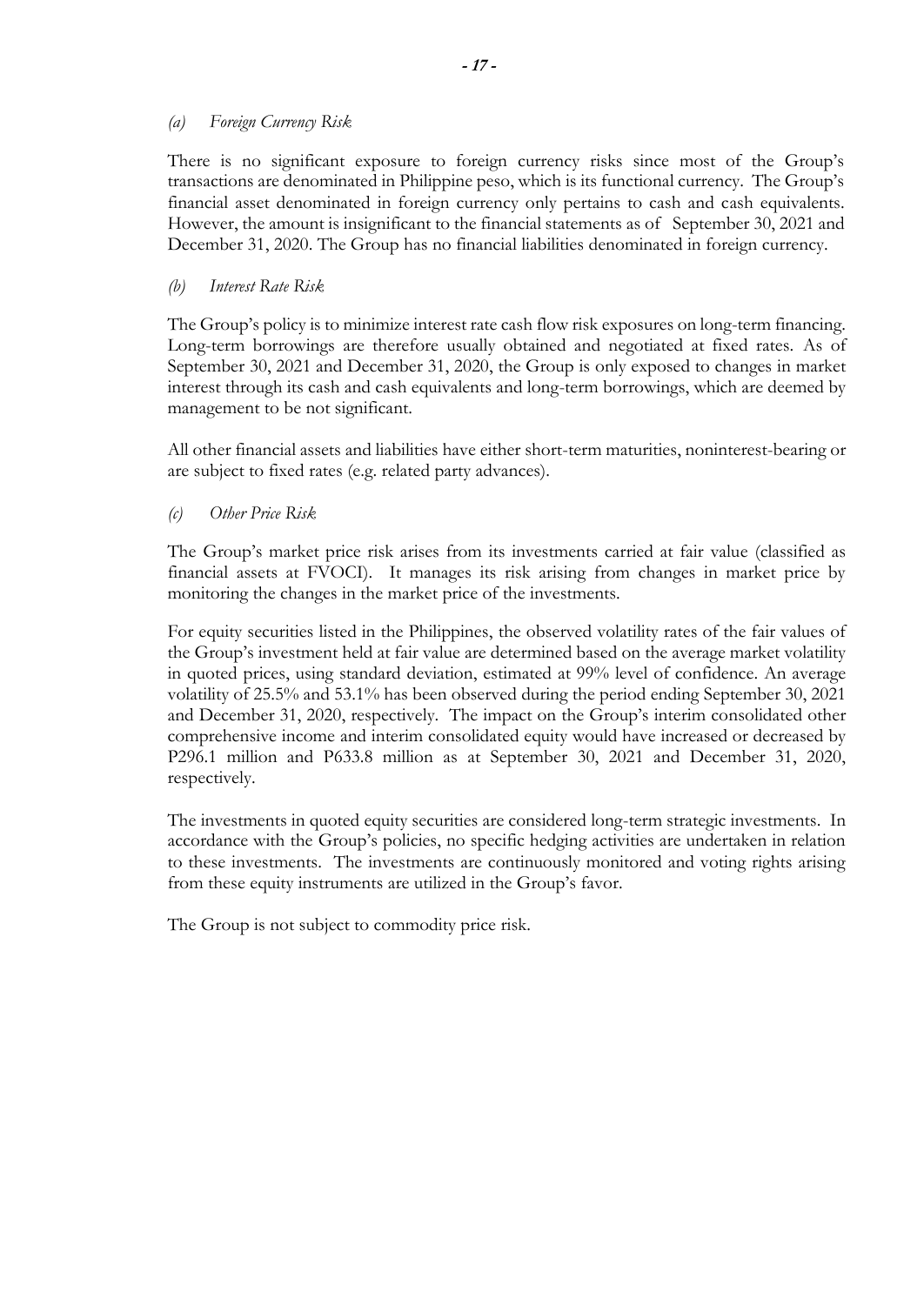### **9.2 Credit Risk**

The maximum credit risk exposure of the Group is the carrying amount of the financial assets and contract assets as shown on the face of the interim consolidated statements of financial position (or in the detailed analysis provided in the notes to the interim consolidated financial statements), as summarized below.

|                                      | September 30, 2021 |                   | December 31, 2020 |                |
|--------------------------------------|--------------------|-------------------|-------------------|----------------|
| Cash and cash equivalents            | P                  | 3,031,890,769     | P                 | 2,129,720,752  |
| Trade and other receivables – net    |                    |                   |                   |                |
| (excluding advances to suppliers and |                    |                   |                   |                |
| contractors, and advances to         |                    |                   |                   |                |
| condominium associations)            |                    | 7,456,309,351     |                   | 6,939,710,083  |
| Contract assets                      |                    | 1,974,756,932     |                   | 2,388,755,680  |
| Advances to related parties          |                    | 4,646,827,351     |                   | 4,428,734,137  |
|                                      |                    |                   |                   |                |
|                                      |                    | 17, 109, 784, 403 |                   | 15,886,920,652 |

None of the Group's financial assets are secured by collateral or other credit enhancements, except for cash and cash equivalents, trade receivables, and contract assets as described below and in the succeeding pages.

#### *(a) Cash and Cash Equivalents*

The credit risk for cash and cash equivalents is considered negligible, since the counterparties are reputable banks with high quality external credit ratings. Included in the cash and cash equivalents are cash in banks and short-term placements which are insured by the Philippine Deposit Insurance Corporation up to a maximum coverage of P0.5 million for every depositor per banking institution.

#### *(b) Trade and Other Receivables and Contract Assets*

Trade and other receivables (excluding Advances to suppliers and contractors and Advances to condominium associations) and contract assets are subject to credit risk exposure. The Group, however, does not identify specific concentrations of credit risk with regard to trade receivables and contract assets, as the amounts recognized resemble a large number of receivables from various customers. The Group also retains the titles to the property until such time that the trade receivables are fully collected. Repossessed properties are offered for sale to other customers.

Credit risk of receivables from sale of real estate properties is managed primarily through credit reviews and analyses of receivables on a regular basis. The Group undertakes credit review procedures for all installment payment terms. Customer payments are facilitated through the use of post-dated checks. Exposure to doubtful accounts is not substantial as title to real estate properties are not transferred to the buyers until full payment of the amortization has been made and the requirement for remedial procedures is negligible considering the Group's buyers' profile.

The Group has used the simplified approach in measuring ECL and has calculated ECL based on lifetime ECL. Therefore, the Group does not track changes in credit risk, but instead recognizes a loss allowance based on lifetime ECL at each reporting date. An impairment analysis is performed at each reporting date using a provision matrix to measure ECL. The provision rate is based on days past due of all customers as they have similar loss patterns. The credit enhancements such as advance payment and value of the real estate for sale are considered in the calculation of impairment as recoveries.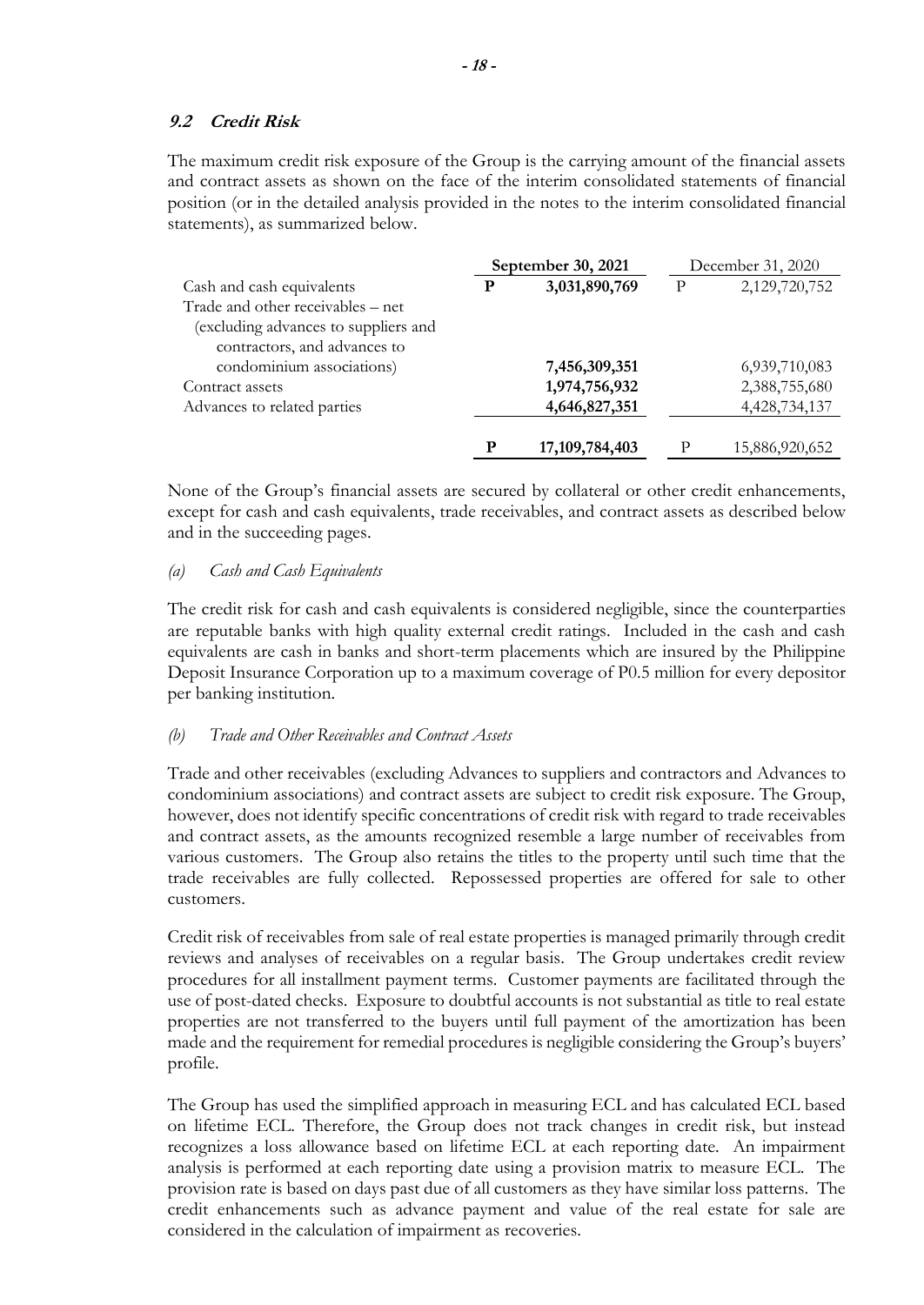The Group considers trade receivables in default when contractual payments are 90 days past due, except for certain circumstances when the reason for being past due is due to reconciliation with customers of payment records which are administrative in nature which may extend the definition of default to 90 days and beyond. Furthermore, in certain cases, the Group may also consider a financial asset to be in default when internal or external information indicates that the Group is unlikely to receive the outstanding contractual amounts in full before taking into account any credit enhancements held by the Group.

The management determined that there is no required ECL to be recognized since the real estate sold is collateralized to the related receivable arising from sale. Therefore, the expected loss given default is nil as the recoverable amount from subsequent resale of the real estate is sufficient.

Other components of receivables such as rental receivables and others are also evaluated by the Group for impairment and assessed that no ECL should be provided. A significant portion of the Group's rental receivables are from Megaworld, wherein the impairment of receivables is assessed using the latter's ability to pay. The remaining rental receivables are secured to the extent of advance rental and rental deposit received from the lessees, which are on average equivalent to six months.

Some of the unimpaired trade receivables and other receivables, which are mostly related to real estate sales, are past due at the end of the reporting period. The trade receivables that are past due but not impaired are as follows:

|                                        | September 30, 2021 |               | December 31, 2020 |             |
|----------------------------------------|--------------------|---------------|-------------------|-------------|
| Not more than three months             | P                  | 140,572,076   | P                 | 104,230,372 |
| More than three months but not more    |                    |               |                   |             |
| than six months                        |                    | 245, 183, 642 |                   | 182,085,683 |
| More than six months but not more than |                    |               |                   |             |
| one year                               |                    | 273,099,586   |                   | 205,054,965 |
| More than one year                     |                    | 97,849,588    |                   | 71,431,466  |
|                                        |                    |               |                   |             |
|                                        | D                  | 756,704,892   | р                 | 562,802,486 |

#### *(c) Advances to Related Parties and Rent Receivable and Management Fee Receivable from Related Parties*

ECL for advances to related parties, including rent and management fee receivables, are measured and recognized using the liquidity approach. Management determines possible impairment based on the related party's ability to repay the advances upon demand at the reporting date taking into consideration the historical defaults from the related parties.

The Group does not consider any significant risks in the advances to other related parties with financial difficulty since Megaworld, whose credit risk for liquid funds is considered negligible, have committed to financially support these related parties as part of AGI and its long-term corporate strategy. As of September 30, 2021 and December 31, 2020, the aggregate impairment allowance on balances from Megaworld and other related parties is identified to be not material.

The Group continuously monitors defaults of customers and other counterparties, identified either individually or by group, and incorporates this information into its credit risk controls. The Group's policy is to deal only with creditworthy counterparties.

The Group's management considers that all the above financial assets that are not impaired for each of the reporting dates are of good credit quality, including those that are past due.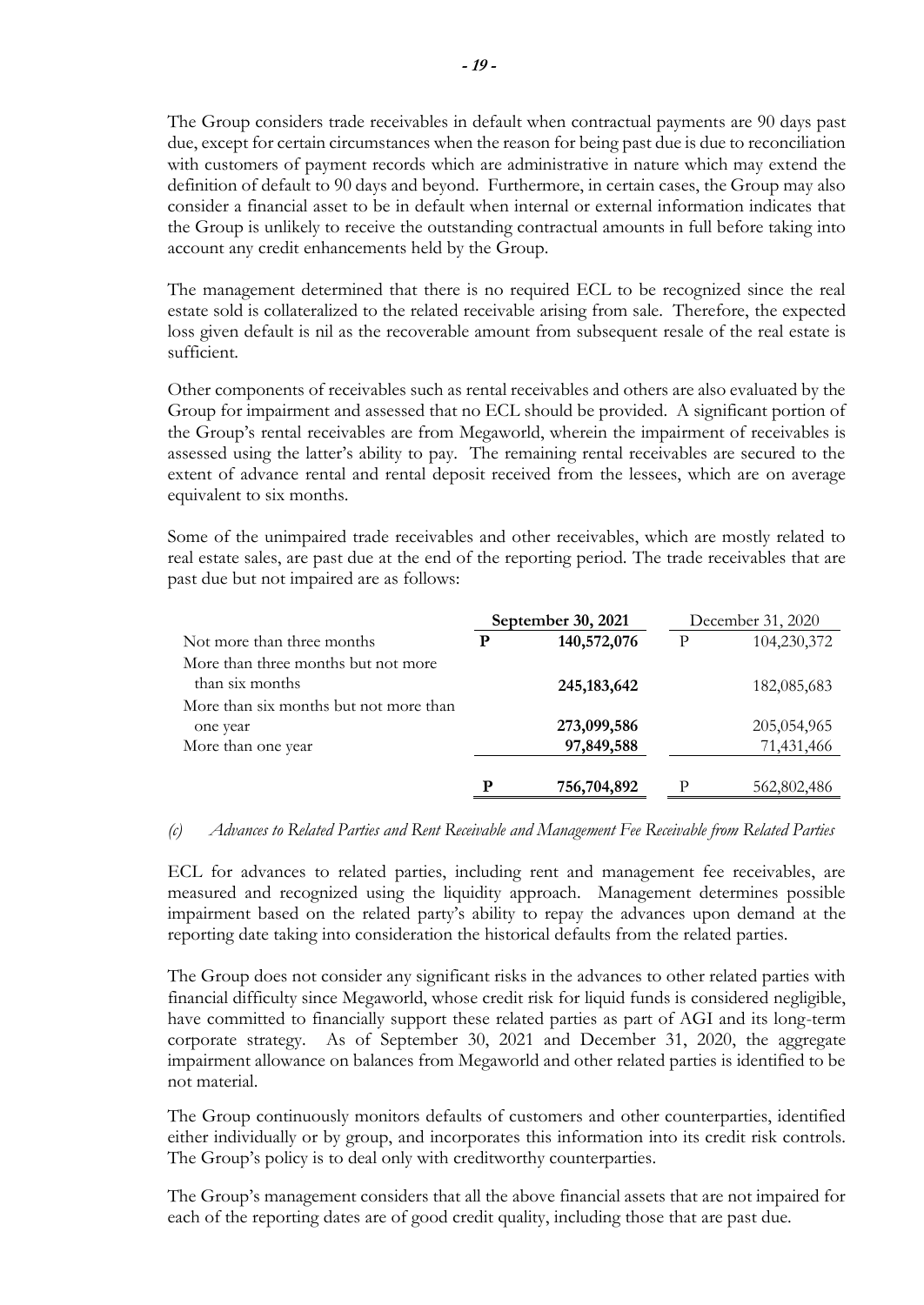#### **9.3 Liquidity Risk**

The Group manages its liquidity needs by carefully monitoring scheduled debt servicing payments for long-term financial liabilities as well as cash outflows due in a day-to-day business. Liquidity needs are monitored in various time bands, on a day-to-day and week-to-week basis, as well as on the basis of a rolling 30-day projection. Long-term liquidity needs for 6-month and one-year periods are identified monthly.

The Group maintains cash to meet its liquidity requirements for up to 60-day periods. Excess cash is invested in time deposits. Funding for long-term liquidity needs is additionally secured by an adequate amount of committed credit facilities and the ability to sell long-term financial assets.

As at September 30, 2021 and December 31, 2020, the Group's financial liabilities have contractual maturities which are presented below.

|                                                                                                              | Within 12 months |                                            | After 12 months |                            |
|--------------------------------------------------------------------------------------------------------------|------------------|--------------------------------------------|-----------------|----------------------------|
| September 30, 2021<br>Interest-bearing loans and borrowings<br>Trade and other payables<br>Lease liabilities | ${\bf P}$        | 344,516,344<br>1,072,049,638<br>58,898,937 | ${\bf P}$       | 1,093,528,750<br>6,179,974 |
| Advances from related parties<br>Other current liabilities                                                   |                  | 5,456,471,164<br>705,085,406               |                 |                            |
|                                                                                                              | P                | 7,637,021,489                              | P               | 1,099,708,724              |
| December 31, 2020                                                                                            |                  |                                            |                 |                            |
| Interest-bearing loans and borrowings                                                                        | P                | 965, 307, 138                              | $\mathbf{P}$    | 257,707,050                |
| Trade and other payables                                                                                     |                  | 1,122,234,079                              |                 |                            |
| Lease liabilities                                                                                            |                  | 40,359,015                                 |                 | 24,719,896                 |
| Advances from related parties                                                                                |                  | 5,237,759,982                              |                 |                            |
| Other current liabilities                                                                                    |                  | 752,315,411                                |                 |                            |
|                                                                                                              | Р                | 8,117,975,625                              | P               | 282,426,946                |

The contractual maturities reflect the gross cash flows, which may differ from the carrying values of the liabilities at the end of each reporting period.

### **10. FAIR VALUE MEASUREMENT AND DISCLOSURES**

#### **10.1 Fair Value Hierarchy**

In accordance with PFRS 13*, Fair Value Measurement,* the fair value of financial assets and financial liabilities and non-financial assets which are measured at fair value on a recurring or non-recurring basis and those assets and liabilities not measured at fair value but for which fair value is disclosed in accordance with other relevant PFRS, are categorized into three levels based on the significance of inputs used to measure the fair value. The fair value hierarchy is shown below and on the succeeding page.

Level 1: quoted prices (unadjusted) in active markets for identical assets or liabilities that an entity can access at the measurement date;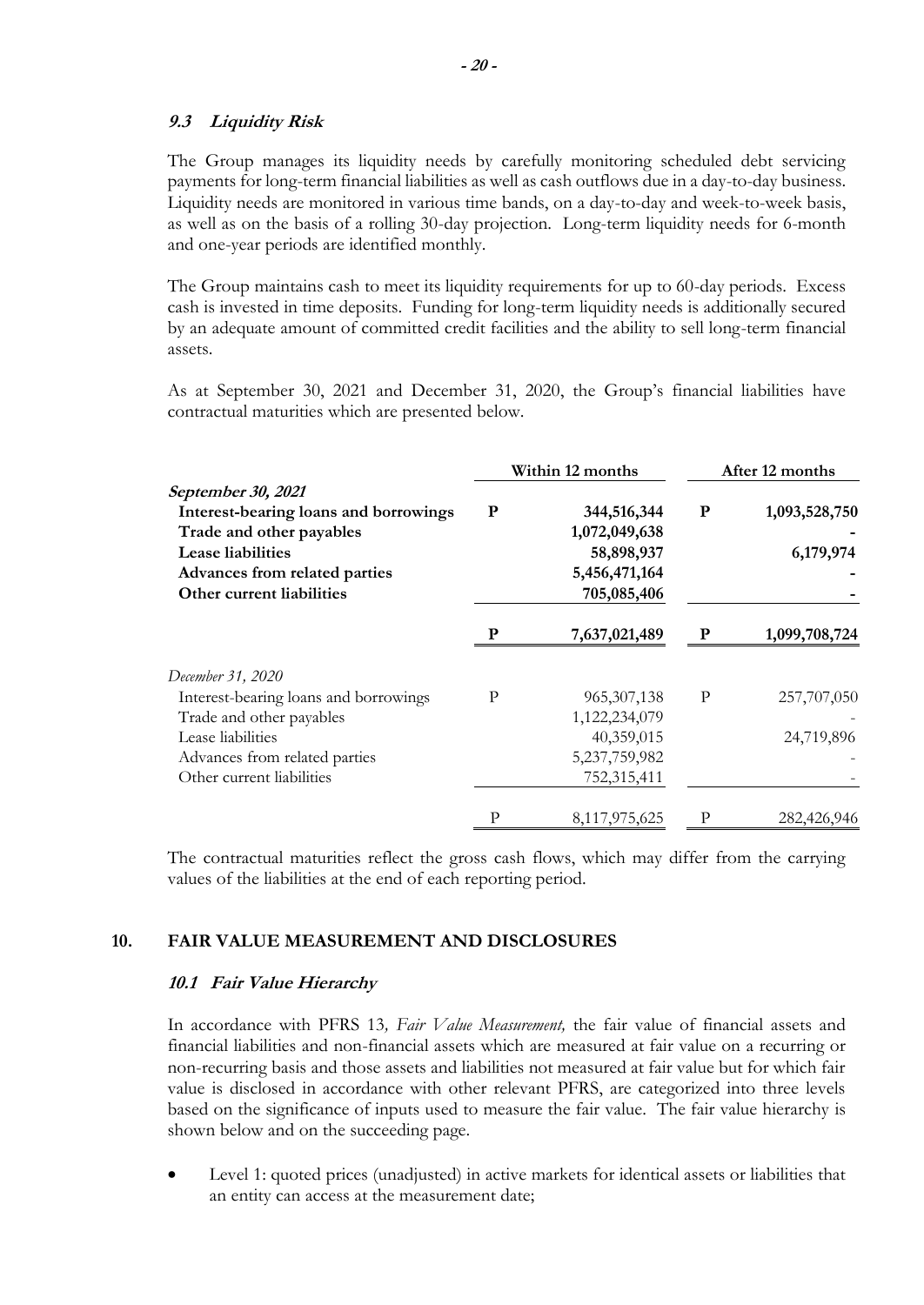- Level 2: inputs other than quoted prices included within Level 1 that are observable for the asset or liability, either directly (i.e., as prices) or indirectly (i.e., derived from prices); and,
- Level 3: inputs for the asset or liability that are not based on observable market data (unobservable inputs).

The level within which the asset or liability is classified is determined based on the lowest level of significant input to the fair value measurement.

For purposes of determining the market value at Level 1, a market is regarded as active if quoted prices are readily and regularly available from an exchange, dealer, broker, industry group, pricing service, or regulatory agency, and those prices represent actual and regularly occurring market transactions on an arm's length basis.

For investments which do not have quoted market price, the fair value is determined by using generally acceptable pricing models and valuation techniques or by reference to the current market of another instrument which is substantially the same after taking into account the related credit risk of counterparties, or is calculated based on the expected cash flows of the underlying net asset base of the instrument.

## **10.2 Financial Instruments Measured at Fair Value**

As of September 30, 2021 and December 31, 2020, only the equity securities classified as financial assets at FVOCI in the interim consolidated statements of financial position are classified as Level 1. These securities were valued based on their market prices quoted in the PSE at the end of each reporting period. There were no other financial assets measured at fair value on these dates. Further, the Group has no financial liabilities measured at fair value as of September 30, 2021 and December 31, 2020.

There were no transfers between Levels 1 and 2 in both periods.

## **10.3 Financial Instruments Measured at Amortized Cost for which Fair Value is Disclosed**

Management considers that due to the short duration of these financial assets (except long-term receivables) and financial liabilities measured at amortized cost, their carrying amounts as of September 30, 2021 and December 31, 2020 approximate their fair value. Except for cash and cash equivalents which are classified under Level 1, all other financial instruments are classified under Level 3 wherein inputs are not based on observable data.

The fair values of the financial assets and financial liabilities included in Level 3 which are not traded in an active market is determined by using generally acceptable pricing models and valuation techniques or by reference to the current market value of another instrument which is substantially the same after taking into account the related credit risk of counterparties, or is calculated based on the expected cash flows of the underlying net asset base of the instrument.

When the Group uses valuation technique, it maximizes the use of observable market data where it is available and relies as little as possible on entity specific estimates. If all significant inputs required to determine the fair value of an instrument are observable, the instrument is included in Level 2. Otherwise, it is included in Level 3.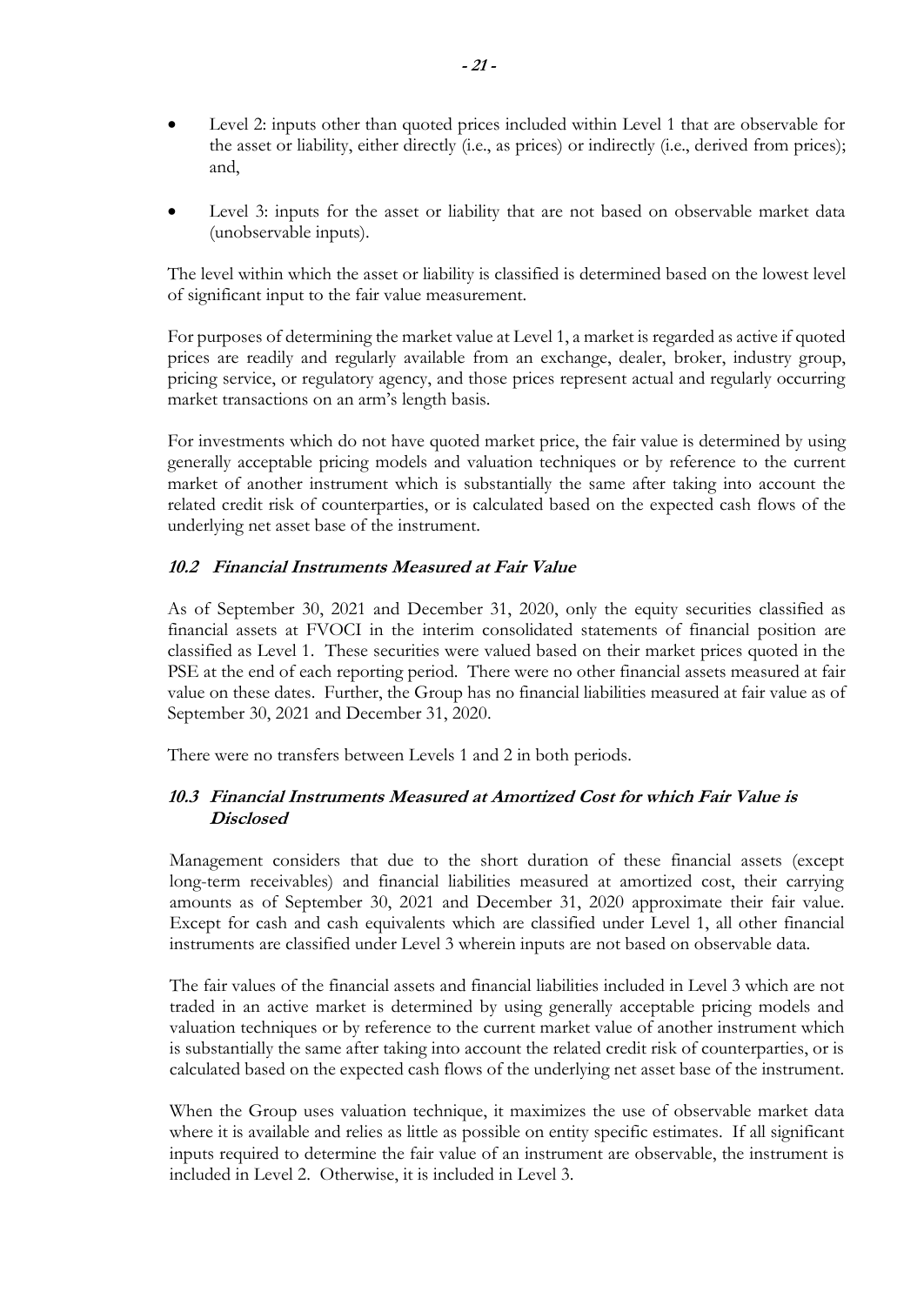#### **10.4 Fair Value Measurement of Non-Financial Assets**

As at September 30, 2021 and December 31, 2020, the fair value of the Group's investment properties is classified within Level 3 of the fair value hierarchy. The Group determines the fair value of the investment property using market-based approach where prices of comparable properties are adequate for specific market factors such as location and condition of the property. On the other hand, if the observable recent prices of the reference properties were not adjusted, the fair value is included in Level 2. The most significant input into this valuation approach is the price per square meter; hence, the higher the price per square meter, the higher the fair value.

Also, there were no transfers into or out of Level 3 fair value hierarchy as of September 30, 2021 and December 31, 2020.

#### **11. CAPITAL MANAGEMENT OBJECTIVES, POLICIES AND PROCEDURES**

The Group's objectives when managing capital are to safeguard the Group's ability to continue as a going concern in order to provide returns for shareholders and benefits for other stakeholders and to maintain an optimal capital structure to reduce the cost of capital.

Capital components for cost of capital purposes include loans and borrowings, preferred stock, common equity and retained earnings. The Group may issue new shares and may prepay some of its interest-bearing loans. Further, it intends to allocate its earnings and available cash in the acquisition and development of new/existing properties to ensure continuous business activities.

The Group has complied with its covenant obligations as of September 30, 2021 and December 31, 2020.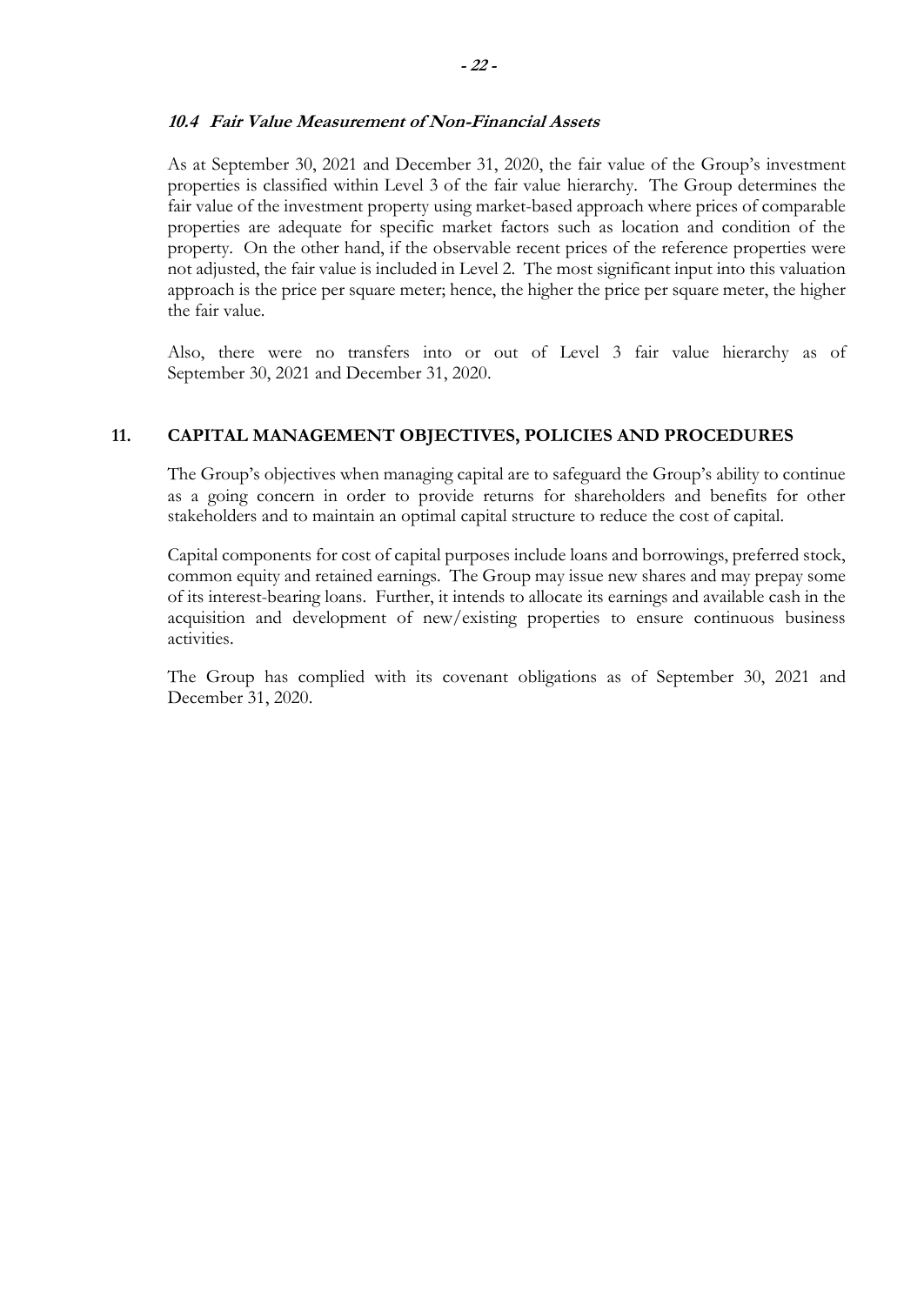### **EMPIRE EAST LAND HOLDINGS, INC. AND SUBSIDIARIES**

MANAGEMENT'S DISCUSSION AND ANALYSIS OF RESULTS OF OPERATIONS AND FINANCIAL CONDITION

#### **RESULTS OF OPERATIONS**

#### Review of 30 September 2021 versus 30 September 2020

During the nine-month period, the consolidated net profit amounted to P487.7 million, 18.1% higher than the previous year's net profit of P413.0 million. Consolidated revenues, composed of real estate sales, finance income, commissions and other income decreased by 8.1% from P3.4 billion in 2020 to P3.1 billion in 2021.

#### Real Estate Sales

The Group registered Real Estate Sales of P2.7 billion and P3.0 billion for nine months ended 30 September 2021 and 2020. The sales were derived from various projects including, Little Baguio Terraces, The Rochester Garden, The Cambridge Village, Covent Garden, Pioneer Woodlands, San Lorenzo Place, California Garden Square, The Sonoma, Kasara Urban Resort, and Xavier Hills.

The Cost of Real Estate Inventories amounted to P1.3 billion in 2021 and P1.8 billion in 2020, or 50.2% and 60.2% of Real Estate Sales for the nine months ended 30 September 2021 and 2020, respectively. The change was primarily due to the different composition of products sold for each year.

Gross Profit was P1.3 billion in 2021 and P1.2 billion in 2020, or 49.8% and 39.8% of Real Estate Sales, for the nine months ended 30 September 2021 and 2020, respectively. The gross profit margin varies depending on the product mix and the competitiveness in pricing.

#### Other Revenues

The Finance Income amounting to P196.2 million and P197.0 million for the nine months ended 30 September 2021 and 2020 respectively, were derived mostly from in-house financing and various advances from related parties which accounts for 6.2% and 5.8% of total revenues for 2021 and 2020, respectively.

Additional sources of revenue were commissions of a subsidiary, rentals of investment properties and those obtained from other sources. Commissions & Other Incomes totaling P268.5 million in 2021 and P230.3 million in 2020, representing 8.5% and 6.7% of total revenues for 2021 and 2020, respectively.

#### Operating Expenses

Operating Expenses posted an increase from P800.9 million in 2020 to P886.6 million in 2021. Finance Cost posted an increase from P208.6 million in 2020 to P251.9 million 2021.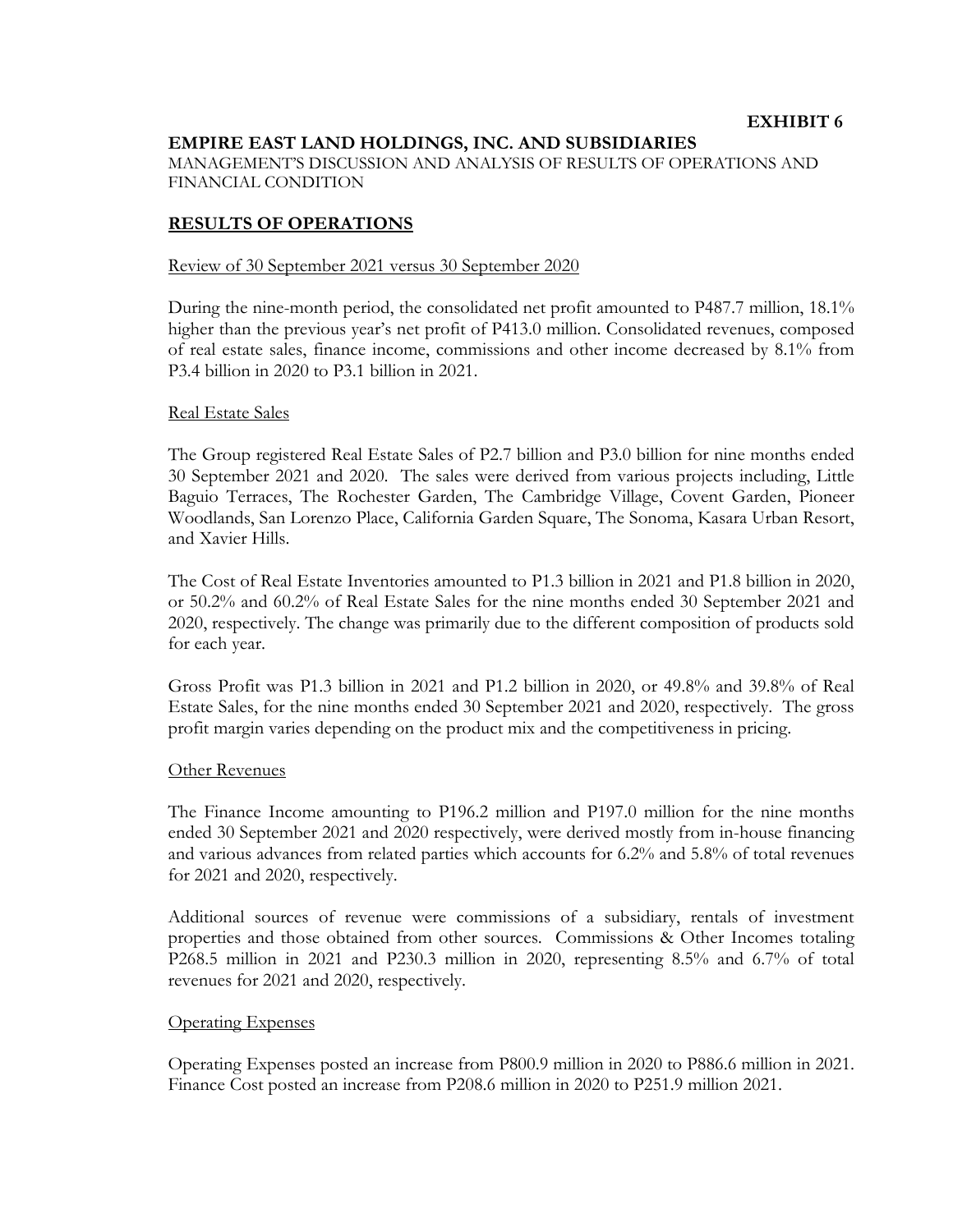## **FINANCIAL CONDITION**

### Review of 30 September 2021 versus 31 December 2020

Total Assets of the Group as of 30 September 2021 and 31 December 2020 amounted to P46.3 billion and P45.4 billion, respectively. Cash and Cash Equivalents increased from P2.1 billion as of 31 December 2020 to P3.0 billion as of 30 September 2021.

The Group remains liquid with Total Current Assets of P41.3 billion in 2021 and P40.5 billion 2020, which accounted or 89.2% of the Total Assets for 2021 and 2020. While, Total Current Liabilities amounted to P13.1 billion as of 30 September 2021 as compared with P13.5 billion as of 31 December 2020.

Total Equity increased from P29.0 billion as of 31 December 2020 to P29.5 billion as of 30 September 2021 is mainly due to net profit for the period and revaluation of equity investments.

Consistently, the Group still sources its major working capital requirements from internally generated funds and partly from borrowings.

The Group utilized its funds for construction and development of projects, loan repayments, settlement of various payables and other operating expenses.

### **KEY PERFORMANCE INDICATORS**

For the nine-month period ending 30 September 2021, the following are top key performance indicators of the Group:

#### **1) Prudent Cash Management**

The Group implemented cost-saving measures, negotiated for longer payment terms from suppliers, and obtained lower-cost funding through bank financing to support operations to maintain management's cash preservation objective.

#### **2) Ability to repay loan obligations**

The loan obligations were promptly settled. The Group maintains a good credit standing with creditor banks and has considerable standby credit facilities, which can be utilized for urgent capital requirements.

### **3) Continuous Customer Collections**

The Group implemented collection efficiency initiatives and implemented an online digital payment platform to enable continuous customer payments despite quarantine restrictions.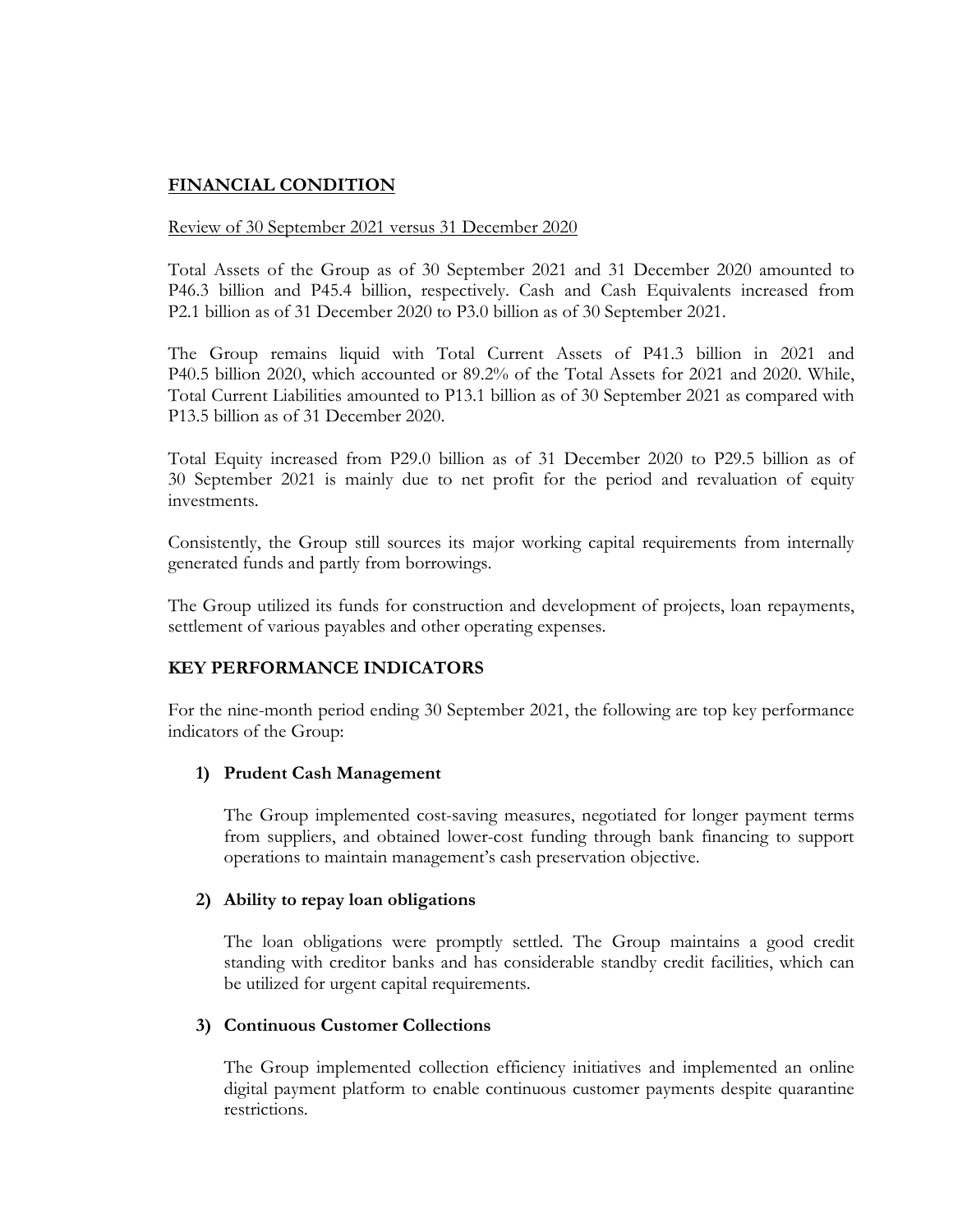Material Changes as of 30 September 2021 Interim Consolidated Financial Statements

Statements of Financial Position (Increase or decrease of 5% or more versus 31 December 2020)

- 42.4% increase in Cash and Cash Equivalents Mainly due to prudent cash management and availment of loan for the period
- 9.8% increase in Trade and Other Receivables-Net Mainly due to recognition of sales from completed projects
- 17.3% decrease in Contract Assets Mainly due to restricted construction activities as a result of pandemic
- 30.1% increase in Prepayments and Other Current Assets Mainly due to increase in prepaid taxes related to transfer of titles and input vat on purchases
- 9.9% decrease in Property and Equipment Net Primarily due to depreciation for the period
- 12.7% increase in Interest-bearing Loans and Borrowings Mainly due to availment of loan for the period
- 9.7% decrease in Trade and Other Payables Mainly due to payment made to various contractors and suppliers
- 25.1% increase in Contract Liabilities Mainly due to collections from sales of uncompleted projects
- 6.2% decrease in Other Current Liabilities Mainly due to decrease in retention payable to various contractors and suppliers
- 22.5% decrease in Retirement Benefit Obligation Primarily due to additional funding made
- 6.9% increase in Deferred Tax Liabilities-Net Mainly due to provision for income tax for the period

Statements of Comprehensive Income (Increase or decrease of 5% or more versus 30 September 2020)

• 10.5% decrease in Real Estate Sales Due to lower sales recognized for the period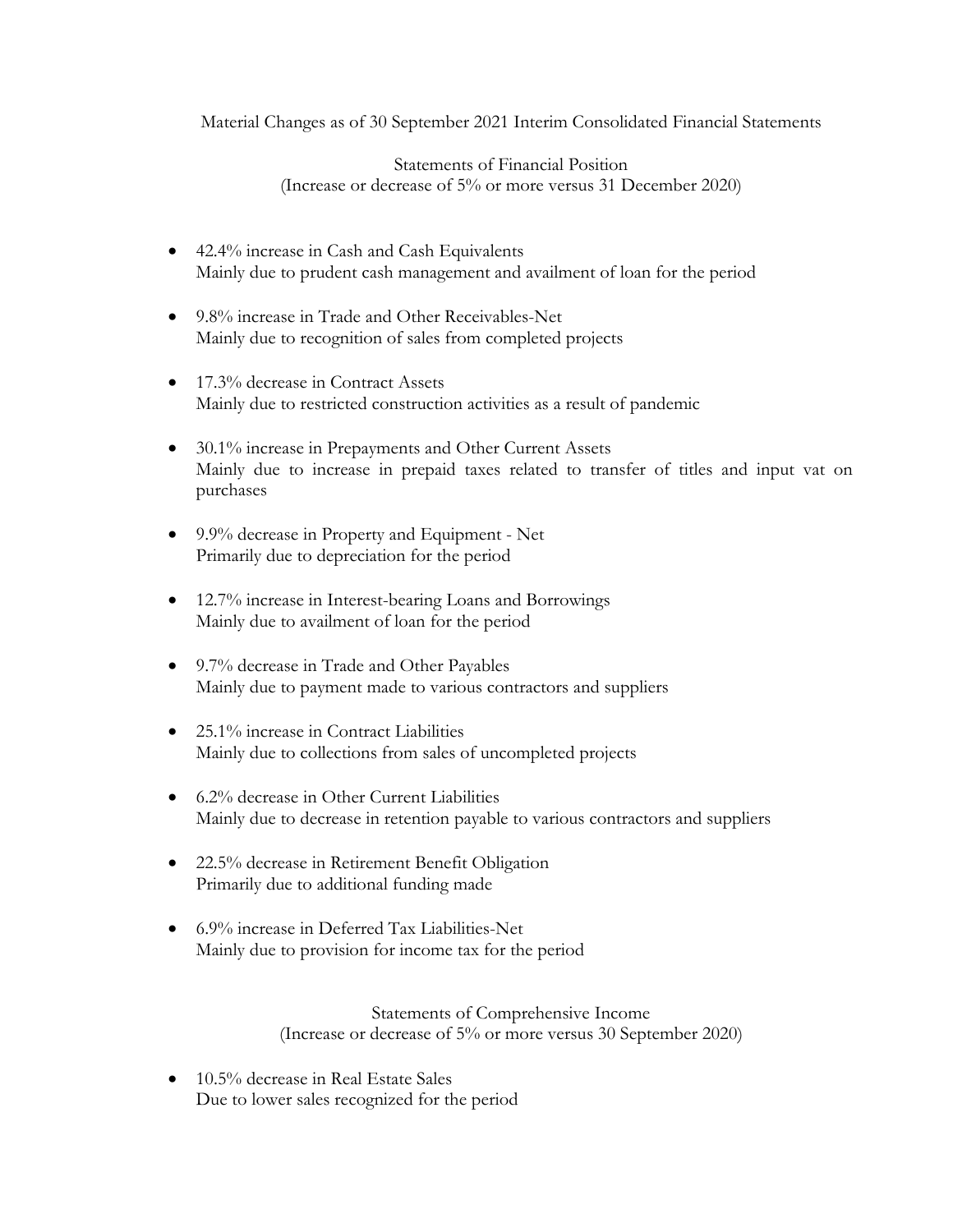- 16.6% increase in Commissions & Other Incomes Mainly due to increase in revenues derived from other related sources
- 25.3% decrease in Cost of Real Estate Inventories Due to decrease of real estate sales for the period
- 20.8% increase in Finance Costs Mainly due to additional loans for the period
- 10.7% increase in Operating Expenses Mainly due to an increase in marketing and administrative expenses
- 58.1% decrease in Equity in Net Losses of An Associate Due to lower net losses of the associates for the period
- 9.5% decrease in Income Taxes Mainly due to lower taxable income and corporate income tax rate

The Company allocates P25.0 billion in capital expenditures over the next 5 years and is expected to be funded by collections, borrowings, and other sources.

Fluctuations in foreign exchange rate had no adverse effect on the Group's financial conditions since the Group has very minimal importations of construction-related materials and has no foreign denominated loans.

There are no other material changes in the Group's financial position and condition (5% or more) that will warrant a more detailed discussion. Likewise, there are no material events and uncertainties known to the management that would have material impact on reported financial information and normal operations of the Group.

The nature of all revenues and expenses disclosed in the unaudited statements of comprehensive income are business-related transactions and arose from the Group's continuing operations. Also, no prior period adjustment was made during any period covered by the statements of financial position.

There are no material off-statements of financial condition transactions, arrangements, obligations (including contingent obligations), and other relationships of the Group with unconsolidated entities or other persons created during the reporting period.

There are no events that will trigger direct or contingent financial obligation that is material to the Group, including any default or acceleration of an obligation.

The Group is aggressively marketing its products especially the new projects. It continuously offers competitive prices, more easy payment schemes under in-house financing and has strong relationships with reputable banks for the financing requirements of its customers.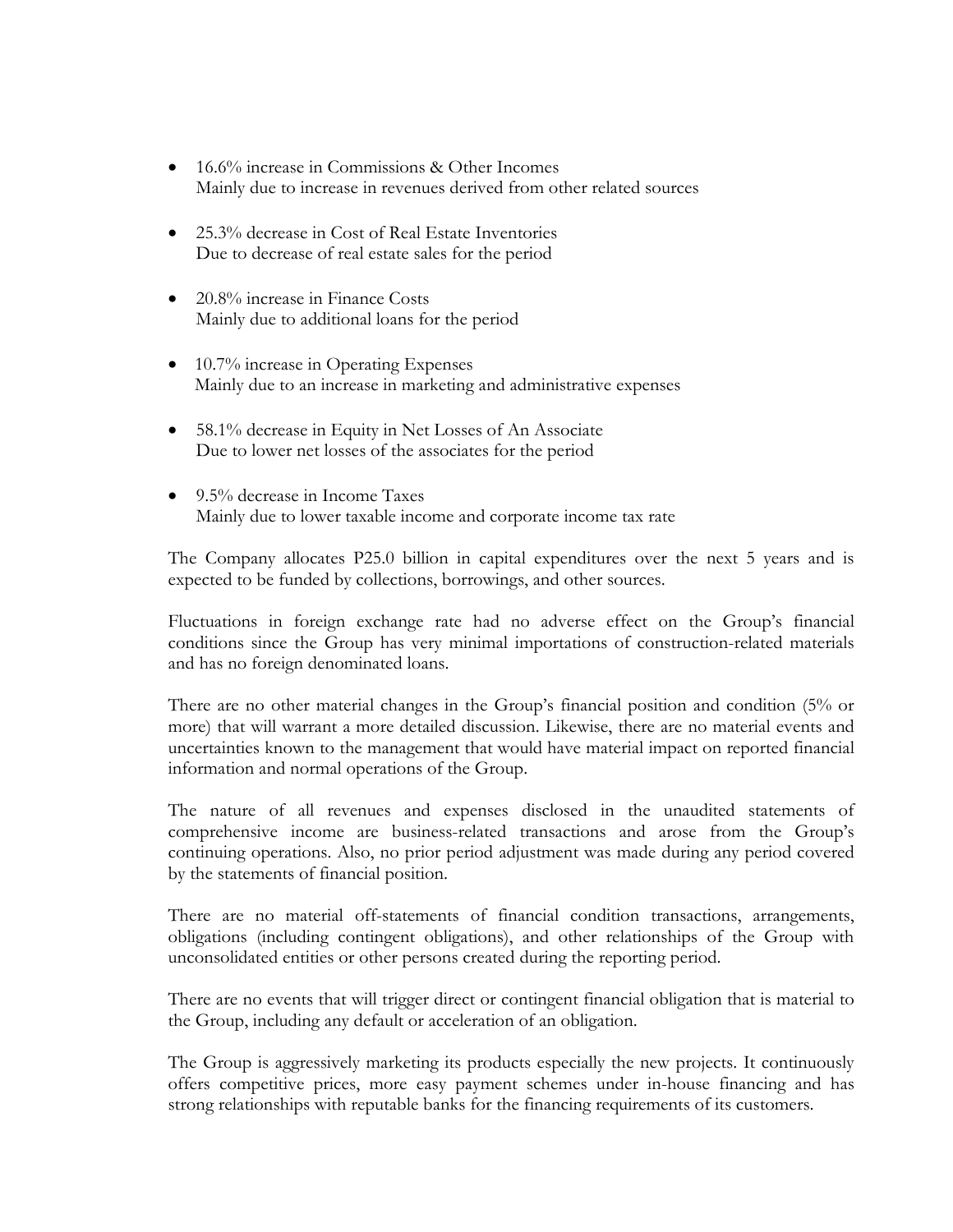#### **EMPIRE EAST LAND HOLDINGS, INC. AND SUBSIDIARIES** *(A Subsidiary of Megaworld Corporation)* **ACCOUNTS RECEIVABLE AGING For the nine months ended September 30, 2021** *(All amounts in thousands Philippine Peso)*

#### **1) Aging of Accounts Receivable**

|                                          |            | Current /   |                          |                          | 7 Months -               | Above                    | Past due accounts &      |
|------------------------------------------|------------|-------------|--------------------------|--------------------------|--------------------------|--------------------------|--------------------------|
| <b>Type of Receivables</b>               | Total      | Not Yet Due | 1-3 Months               | 4-6 Months               | 1 Year                   | 1 Year                   | Items in Litigation      |
|                                          |            |             |                          |                          |                          |                          |                          |
|                                          |            |             |                          |                          |                          |                          |                          |
| <b>Trade Receivables</b><br>a)           | 6,056,003  | 5,299,297   | 140,572                  | 245,184                  | 273,100                  | 97,850                   | $\overline{\phantom{a}}$ |
|                                          |            |             |                          |                          |                          |                          |                          |
|                                          |            |             |                          |                          |                          |                          |                          |
| <b>Other Receivables</b><br>$\mathbf{b}$ | 4,461,508  | 4,461,508   | $\overline{\phantom{0}}$ | $\overline{\phantom{a}}$ | $\overline{\phantom{a}}$ | $\overline{\phantom{a}}$ | $\overline{\phantom{a}}$ |
|                                          |            |             |                          |                          |                          |                          |                          |
| <b>Net Receivables</b>                   | 10,517,511 |             |                          |                          |                          |                          |                          |
|                                          |            |             |                          |                          |                          |                          |                          |

#### **2) Accounts Receivable Description**

| <b>Type of Receivables</b> | Nature/Description                                                    | Collection Period   |
|----------------------------|-----------------------------------------------------------------------|---------------------|
| Trade Receivables          | Sale of residential units/lots                                        | maximum of 10 years |
| Other Receivables          | Advances to contractors/suppliers and other miscellaneous receivables | 1 to 2 years        |

 **3) Normal Operating Cycle:** 3 to 15 years